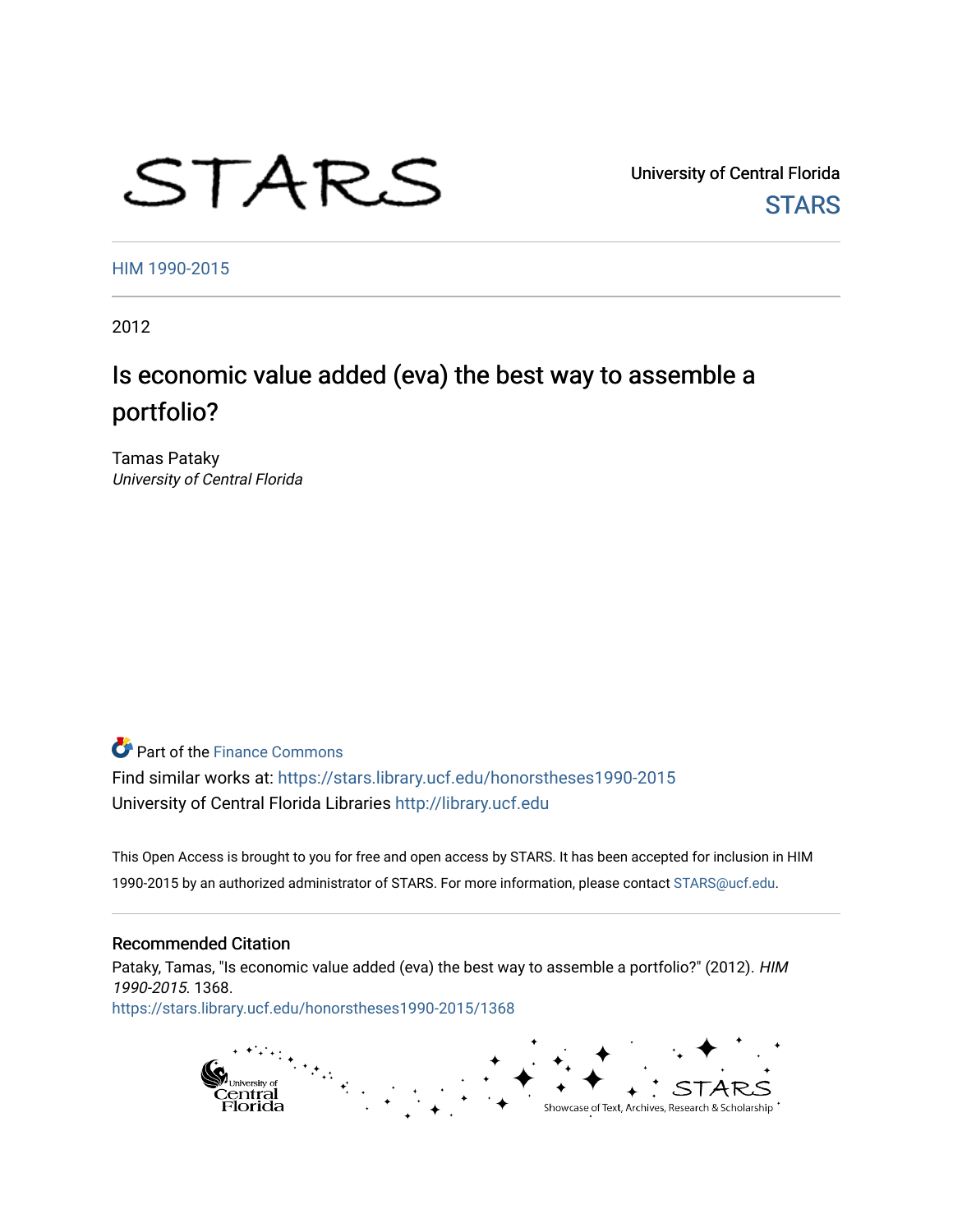# IS ECONOMIC VALUE ADDED (EVA) THE BEST WAY TO ASSEMBLE A PORTFOLIO?

by

# TAMAS J. PATAKY

A thesis submitted in partial fulfillment of the requirements for the Honors in the Major Program in Finance in the College of Business and in The Burnett Honors College at the University of Central Florida Orlando, Florida

Fall Term 2012

Thesis Chair: Dr. James Gilkeson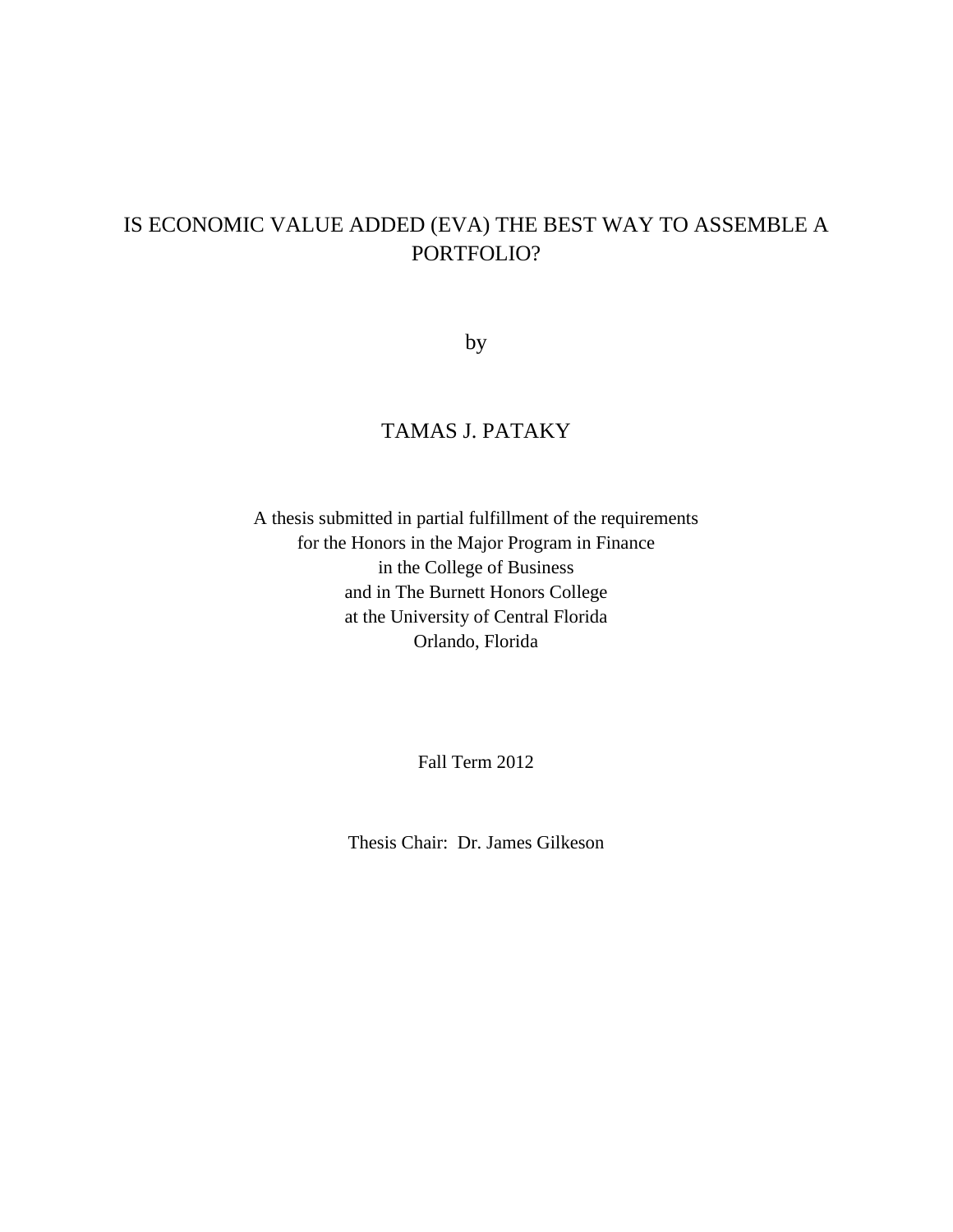#### ABSTRACT

In search of a better investment metric, researchers began to study Economic Value Added, or EVA, which was introduced in 1991 by Stern Stewart & Co in their book, "The Quest for Value" (Turvey, 2000). Stern Stewart & Co devised EVA as a better alternative to evaluate investment projects within the corporate finance field, later to be considered for use as a performance metric for investor use. A wide array of multinational corporations, such as Coca-Cola, Briggs and Stratton, and AT&T adopted the EVA method, which led to EVA's worldwide acclaim.

Several points in the study reveal that EVA does not offer less risk, higher returns, and more adaptability for an investor. In fact, EVA underperformed the traditional portfolio performance metrics in key measurements including mean returns, and confidence intervals. EVA is a difficult performance metric to calculate, with several complex components that can be calculated in several different ways such as NOPAT, cost of equity, and cost of debt. Any information that is inaccurate or lacking can significantly impact the outcomes. Traditional performance metrics, on the other hand, such as ROA, ROE, and E/P are simple to calculate with few components, and only one way to calculate them.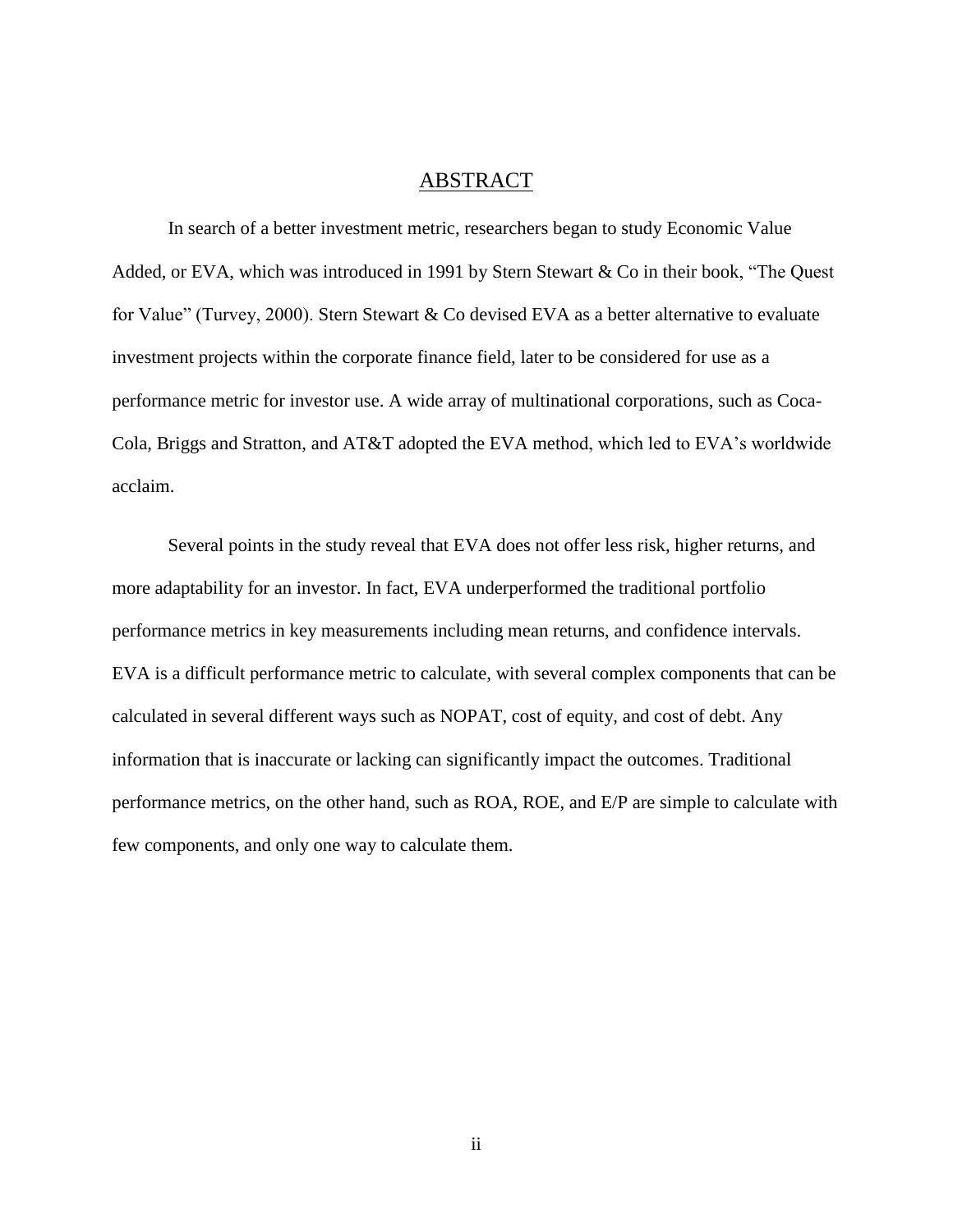# ACKNOWLEDGEMENTS

I would like to express my greatest gratitude to the people who have helped & supported me throughout the research project. I am grateful to my thesis chair, Dr. James Gilkeson, for his support, aid throughout all stages of the research, and ongoing advice and encouragement.

I would also like to thank my thesis committee members, Dr. Melissa Frye and Dr. Richard Hofler, for their support, advice in their respective fields, and review of the research to make sure the information was accurate and relevant.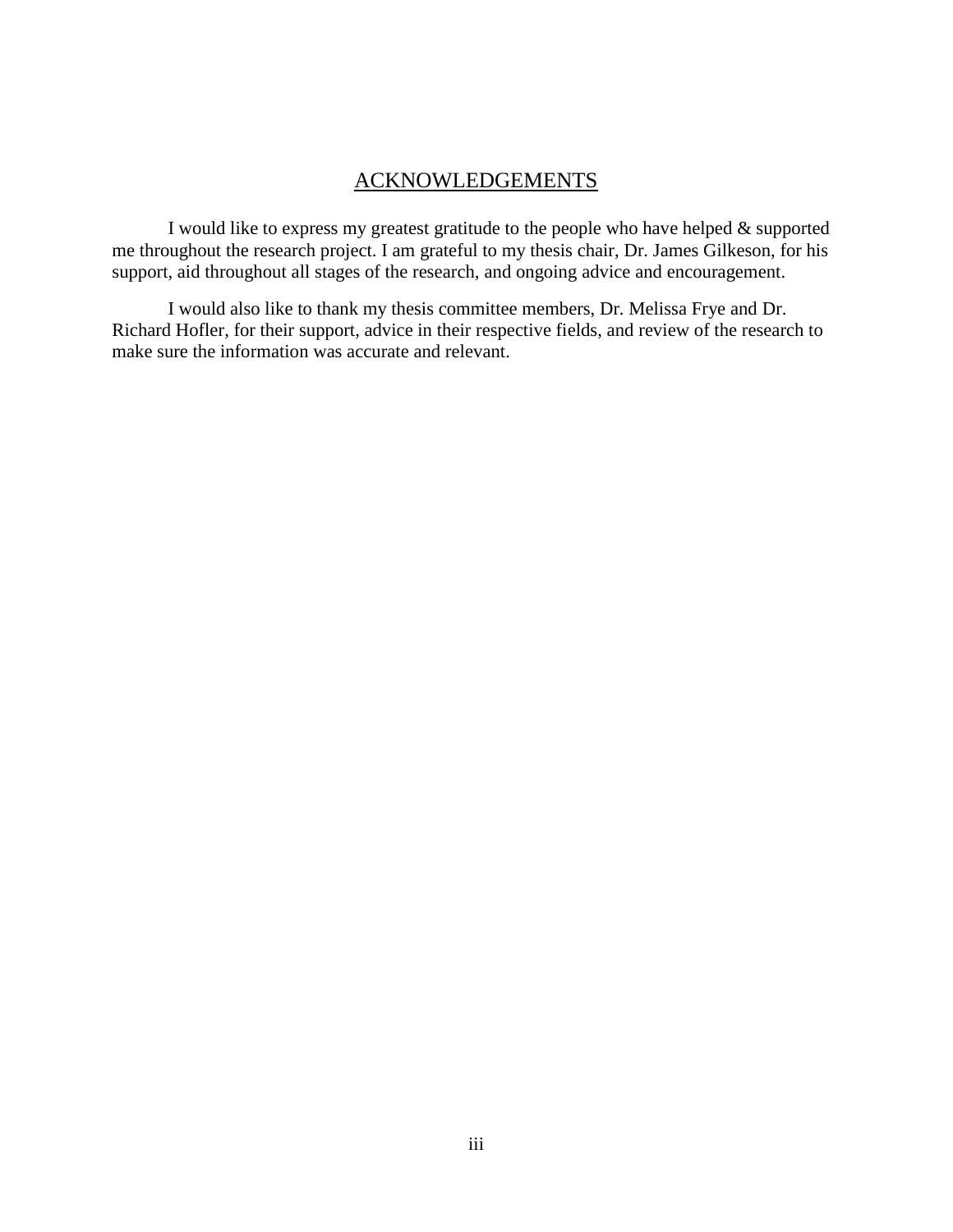# **TABLE OF CONTENTS**

| COMPARING METRICS BY FINDING THE CORRELATION OF THEIR RANKINGS |  |
|----------------------------------------------------------------|--|
|                                                                |  |
|                                                                |  |
|                                                                |  |
|                                                                |  |
|                                                                |  |
|                                                                |  |
|                                                                |  |
|                                                                |  |
|                                                                |  |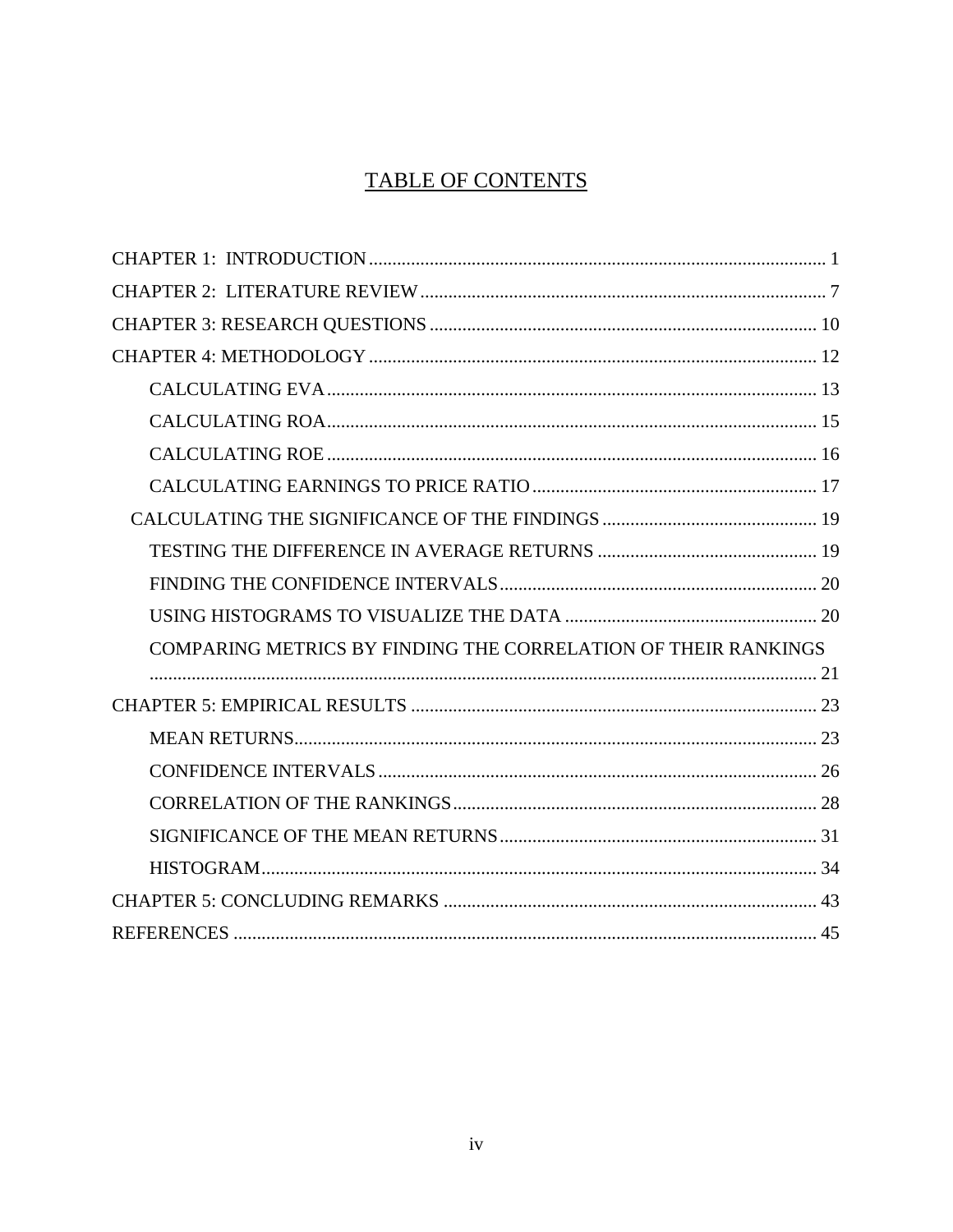# LIST OF TABLES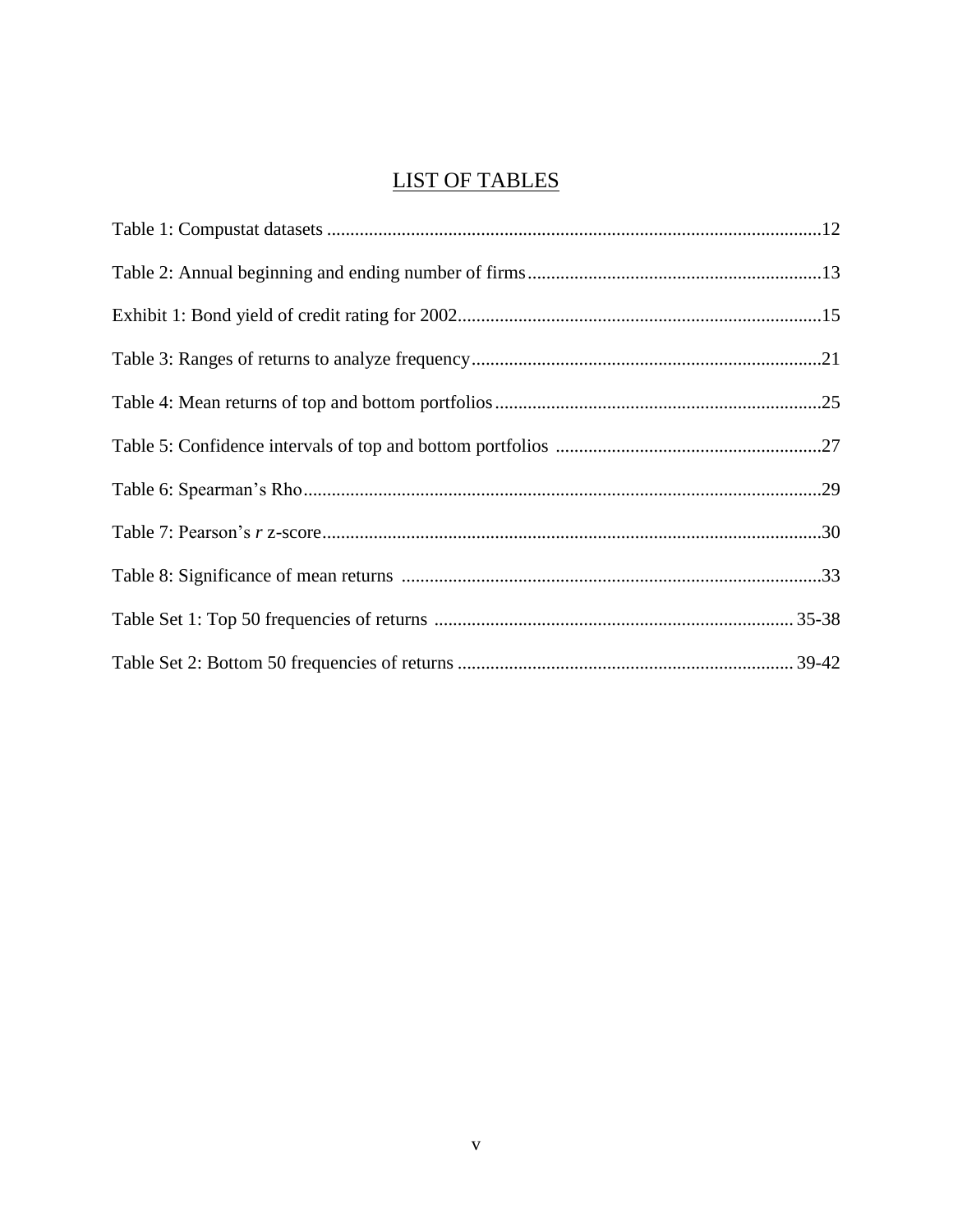#### CHAPTER 1: INTRODUCTION

<span id="page-6-0"></span>Investors are constantly seeking ways to formulate more accurate performance measures to help better evaluate and predict the profitability of a firm. More profitable firms tend to produce greater return on investment. A shareholder's primary goal is to make the greatest possible risk adjusted return on investment. Estimating risk and return is very difficult because markets continually respond to changes due to a wide variety of broad economic and firmspecific factors. The decade between 2002 and 2011 was no different and some experts have deemed the years between 2007 and 2009 as the worst financial crisis since the Great Depression (Wheelock, 2010). During those three years, stock markets around the world plummeted after China and Europe had released slow growth reports (Shellock, 2007), the Dow Jones Industrial Average –a key index measuring overall market performance- plummeted 370 points in one day (Bryant, 2008), Greece's bond was downgraded to "junk" status (Atkins, 2010), and Ireland was bailed out with an 85 billion euro rescue package (Castle & Alderman, 2010). This means that investors have to find more innovative performance measurements that can adapt to volatile market conditions and to better manage their investments.

Traditional performance measures have been criticized for their inability to recognize certain costs such as depreciation, capitalized research and development, and goodwill amortization (Abate & Grant, 2004). In search of a better investment metric, researchers began to study Economic Value Added, or EVA, which was introduced in 1991 by Stern Stewart & Co in their book, "The Quest for Value" (Turvey, 2000). Stern Stewart & Co devised EVA as a better alternative to evaluate investment projects within the corporate finance field. It later came to be considered as a performance metric for investor use. "Coca-Cola's former chairman, Roberto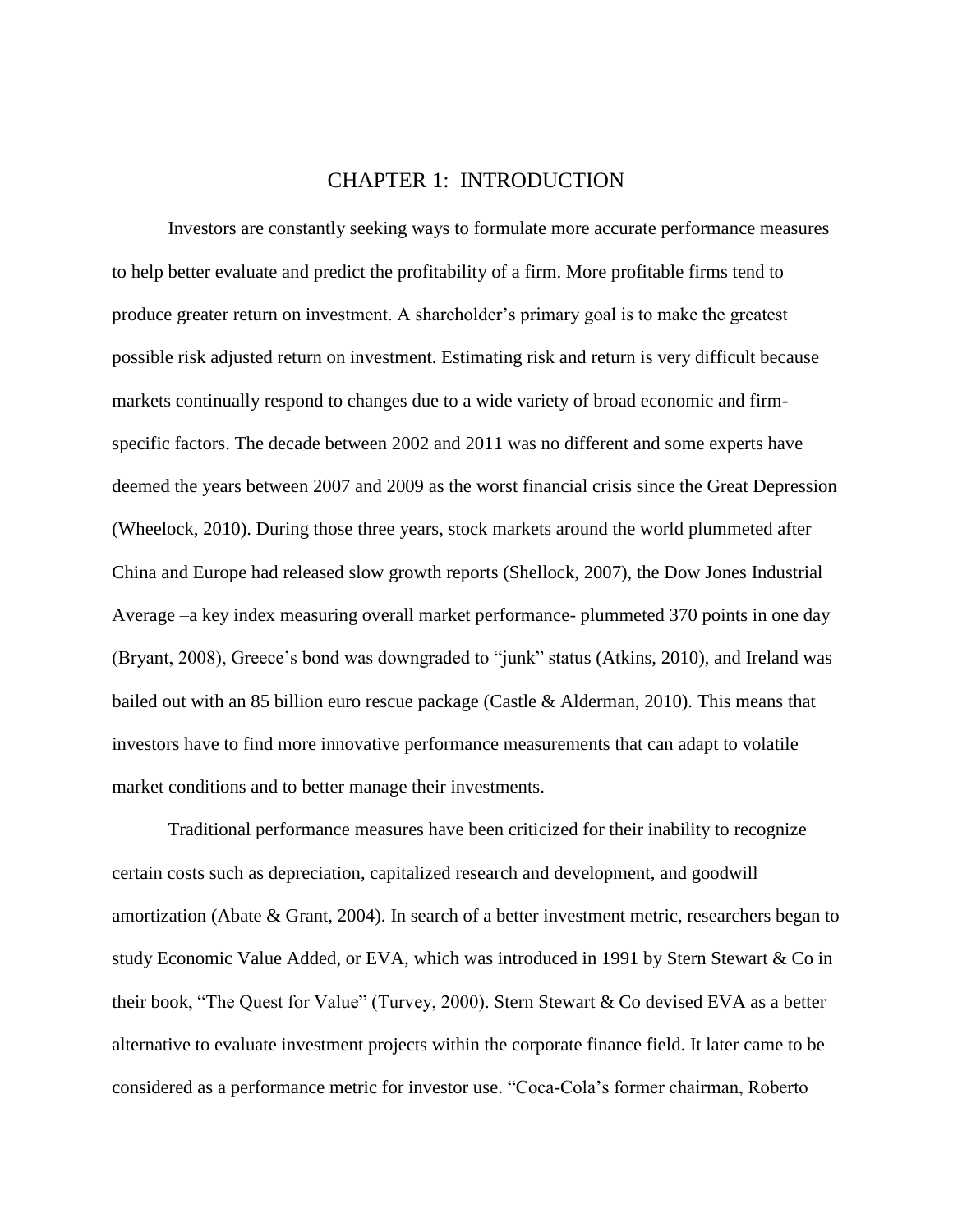Goizueta, was an early and enthusiastic proponent of the practice…" (McGough, 2000). A wide array of multinational corporations, such as Coca-Cola, Briggs and Stratton, and AT&T adopted the EVA method, which led to EVA's worldwide recognition. Companies have been using EVA to calculate return on investment and to compensate managers accordingly (Turvey, 2000).

The origins of EVA can be traced back to 1890 when Alfred Marshall, a well-respected economist, defined economic profit as a company's total net gains less interest on invested capital (Grant J., 2003). EVA is essentially a version of economic profit. The difference between the two calculations is that EVA accounts for the revised accounting principles and distortions of today's Generally Accepted Accounting Principles (GAAP) (Sharma & Kumar, 2010). Stern Stewart defines Economic Value Added as the, "difference between the Net Operating Profit After Tax and the opportunity cost of invested Capital" (Stern Stewart). Simply, EVA suggests that an investment must earn more than its cost of capital in order for it to be of any value. EVA for an investment is calculated as net operating profit after tax (NOPAT) less the weighted average cost of capital multiplied by the total capital employed as visible in Equation 1:

$$
EVA = NOPAT - WACC * TCE
$$
 (1)

NOPAT is a key element of EVA and is part of the reason why EVA is so unique in comparison to other performance measures such as return on assets (ROA), return on equity (ROE), and earnings per share (EPS) (Grant J, 2003). NOPAT allows for a more accurate evaluation of investment decisions by managers by minimizing non-operating income. According to Stern Stewart, certain non-operating items should not be included, or adjusted for when calculating NOPAT, such as "Operating Leases, LIFO reserve, goodwill amortization,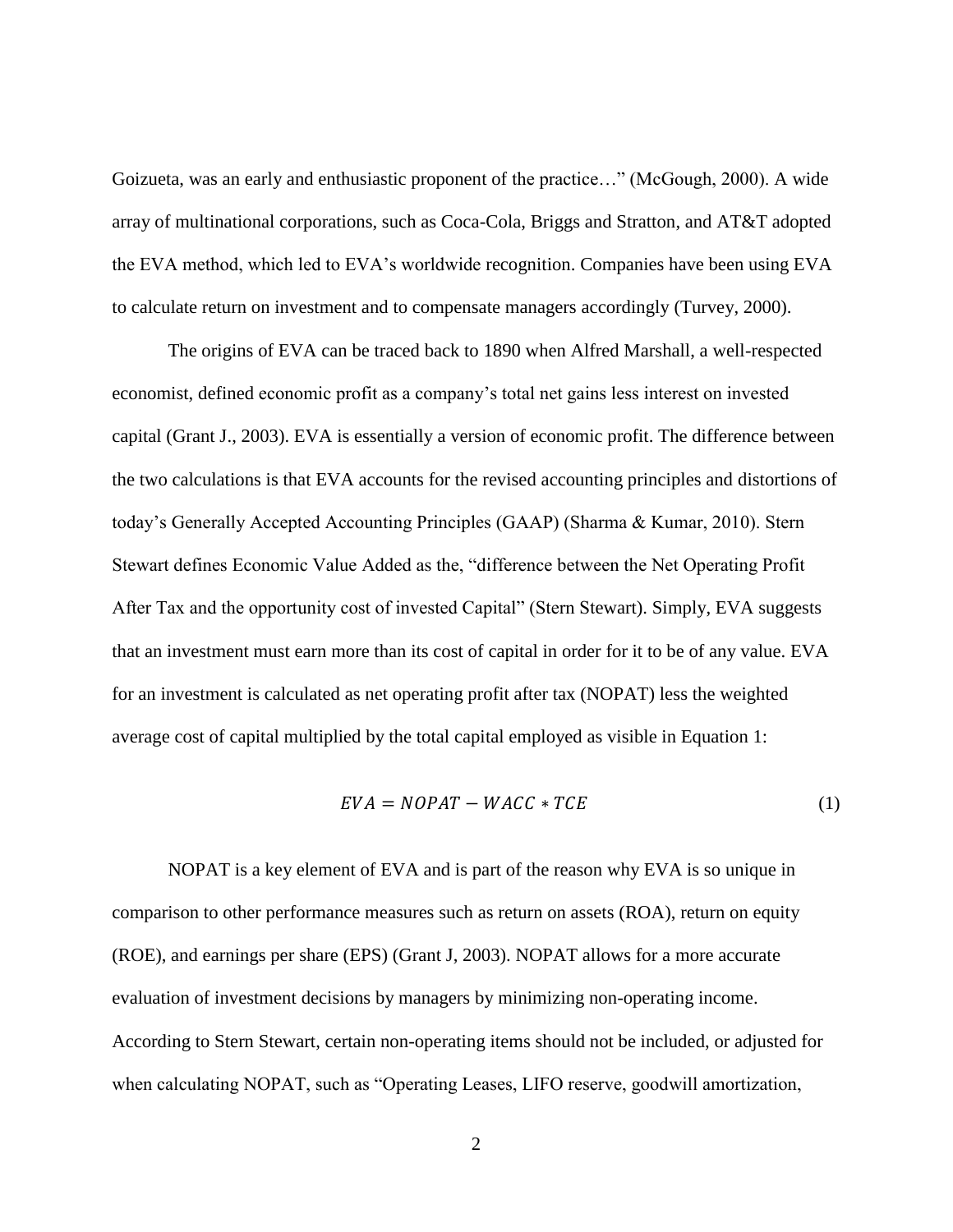capitalized R&D, bad debt/warranty reserves…" (Abate & Grant, 2004). This is because nonoperating items are different between two firms, which make comparing two firms more difficult. NOPAT takes into account the elements of the accounting statement that actually contribute to the investment decision. NOPAT is calculated in Equation 2:

$$
NOPAT = EBIT * (1 - t)
$$
\n<sup>(2)</sup>

Where

 $t = Corporate tax rate$ 

NOPAT's most important component is earnings before interest and taxes (EBIT). EBIT helps minimize the effect of non-operating income by excluding interest and taxes.

WACC is "Weighted Average Cost of Capital," which is the amount of money paid for each dollar of capital the firm uses, regardless of its source WACC can be calculated using Equation 3:

$$
WACC = \frac{E}{V} * Re + \frac{D}{V} * Rd * (1 - t)
$$
\n(3)

Where

 $E =$  Market value of firm's  $D = Market$  value of firm's  $V = E + D$  $Re = Cost of equity$  $Rd = Cost of debt$ 

Computing WACC can be difficult from an investor's point of view. For an outside investor, with no insider knowledge of a firm, the calculation of the cost of equity is very difficult (Silverman H., 2010). Many researchers rely on the CAPM, or "Capital Asset Pricing Model", which is very sensitive to the way in which beta, a component of the CAPM, is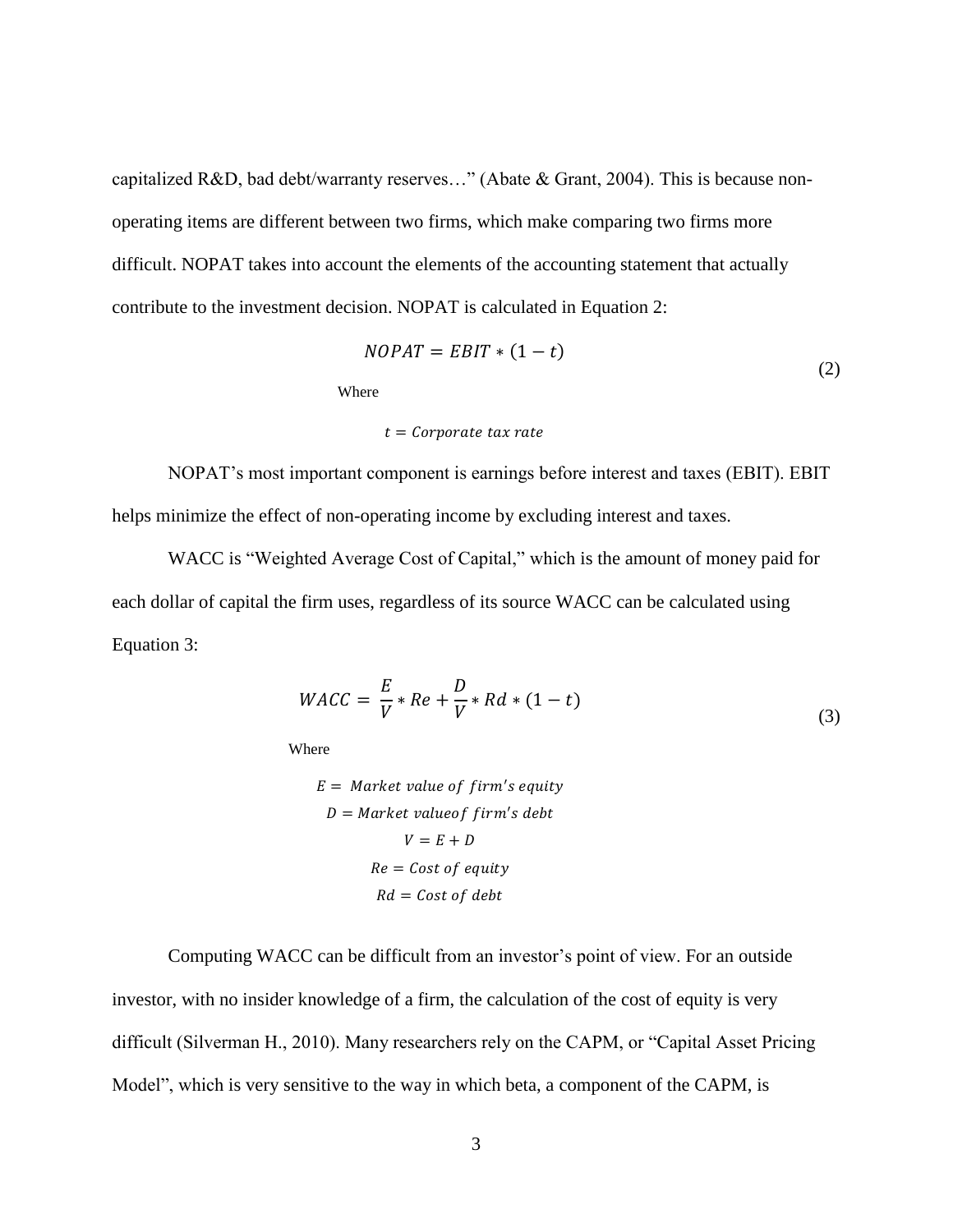estimated, the expected return on the market portfolio, and even the identity of the risk free rate used (Silverman H., 2010). The cost of equity, however, is affected by a number of other factors such as political uncertainty of a company's home country, economic stability, and government regulations (Wachowicz J., 2012). This not only makes it difficult to calculate an accurate cost of equity but also an accurate EVA. In comparison, other performance measures such as return on assets (ROA), return on equity (ROE), and earnings per share (EPS) are calculated using a few items from publicly available accounting statements.

Coca-Cola was one of the first of major corporations to adopt EVA. By using EVA, Coca-Cola found it was using assets inefficiently and that several divisions of the company should be shut down (Turvey et al). They decided to focus on the soft drink business and sold off the wine, tea, plastic cutlery, pasta and other divisions. Furthermore, the company bought back a portion of their equity and issued debt to replace that capital. These actions resulted in a reduction of their cost of capital from 16% to 12%. Coca-Cola's stock price rose 320% in just five years after their announcement that they adopted EVA in 1991, not including dividends. Several other companies such as Equifax, Briggs & Stratton, AT&T, Quaker Oats, have experienced similar results (Turvey et al.).

EVA offers a more accurate return on investment which can yield higher returns for a company and its shareholders. The principle behind EVA is that a project is only deemed profitable if the returns are higher than the cost of capital. Cost of capital is the required return to cover the cost of a project. Therefore, if a company uses an accurate model to predict project cash flows and risk, EVA should be able to weed out poor investment projects that might have been deemed profitable using traditional accounting methods.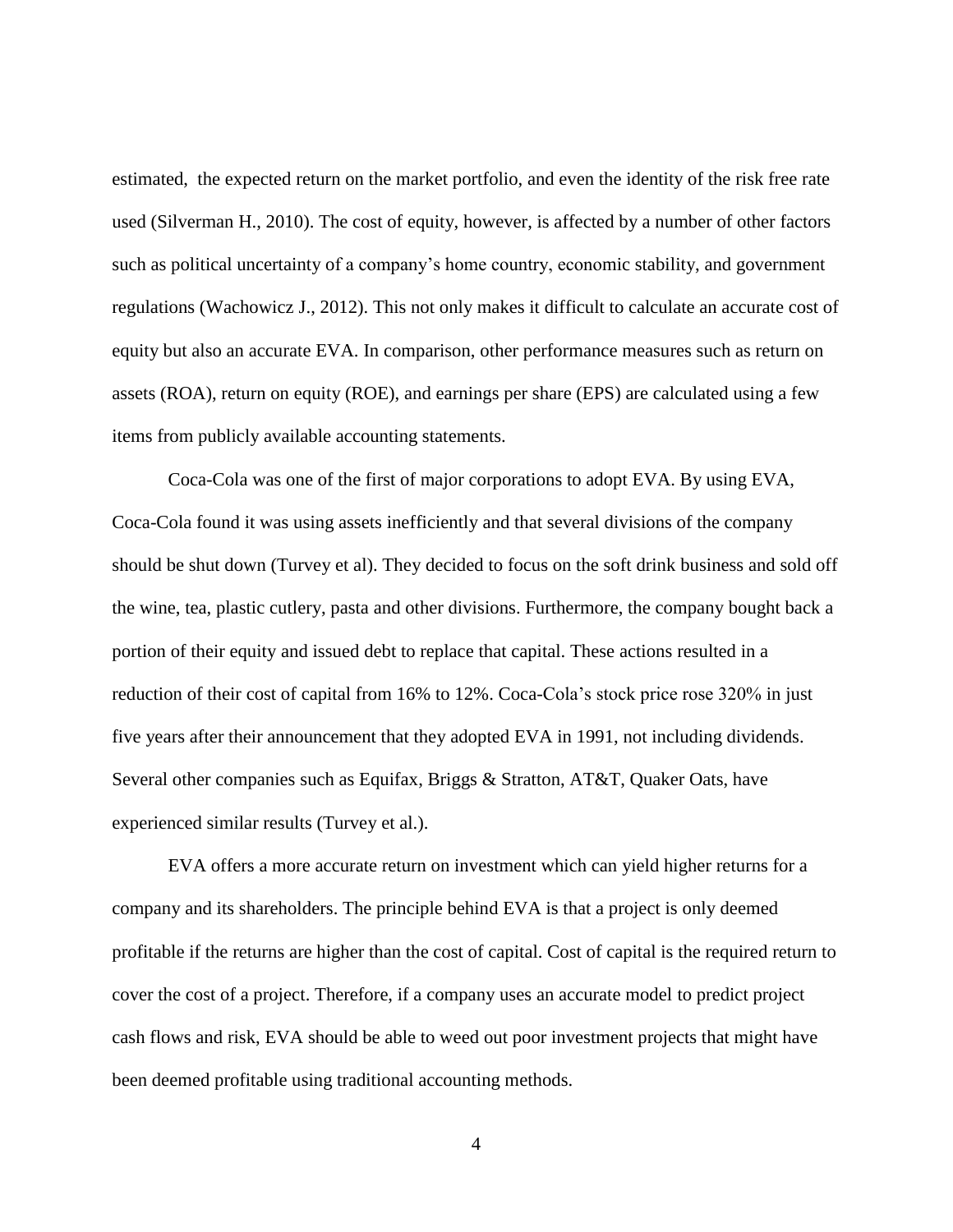EVA is also powerful tool when used for compensating managers. "Managers who run their businesses according to the precepts of EVA have hugely increased the value of their companies" (Tully S., 1993). Managers often receive bonuses or additional income through stock options. This means that part of their salary is tied to company performance which affects stock performance. Therefore, a manager should logically choose to invest into projects that would offer the highest return on investment. Although traditional performance measures can help maximize the rate of return for an investment project, that does not mean that they will maximize the return for the shareholder (Shil N., 2009). This is because the rate of return will measure the return made on the project but does not include the cost of capital. EVA, on the other hand, is similar to net present value, which discounts the future cash flows of a project and illustrates the amount of total revenue made less the costs. By including the cost of capital, EVA provides a more accurate estimate of return on investment. The greater accuracy of return on investment creates a higher probability of picking an investment project that uses assets more efficiently. The more efficient use of assets leads to more profitable returns for the company and the shareholders.

EVA's mainstream success then began to draw the attention of the investment community looking to get ahead in today's already efficient market. EVA was touted as, "today's hottest financial idea and getting hotter" (Tully S., 1993). EVA is a complex calculation that would have made it difficult for an average investor to collect the data required. Today, however, the relative ease of access to data, with the power of today's technology, can make data compilation much easier (Colvin G., 2008). With the developments in data aggregation, researchers and investors are looking to EVA as the next step in performance measurement.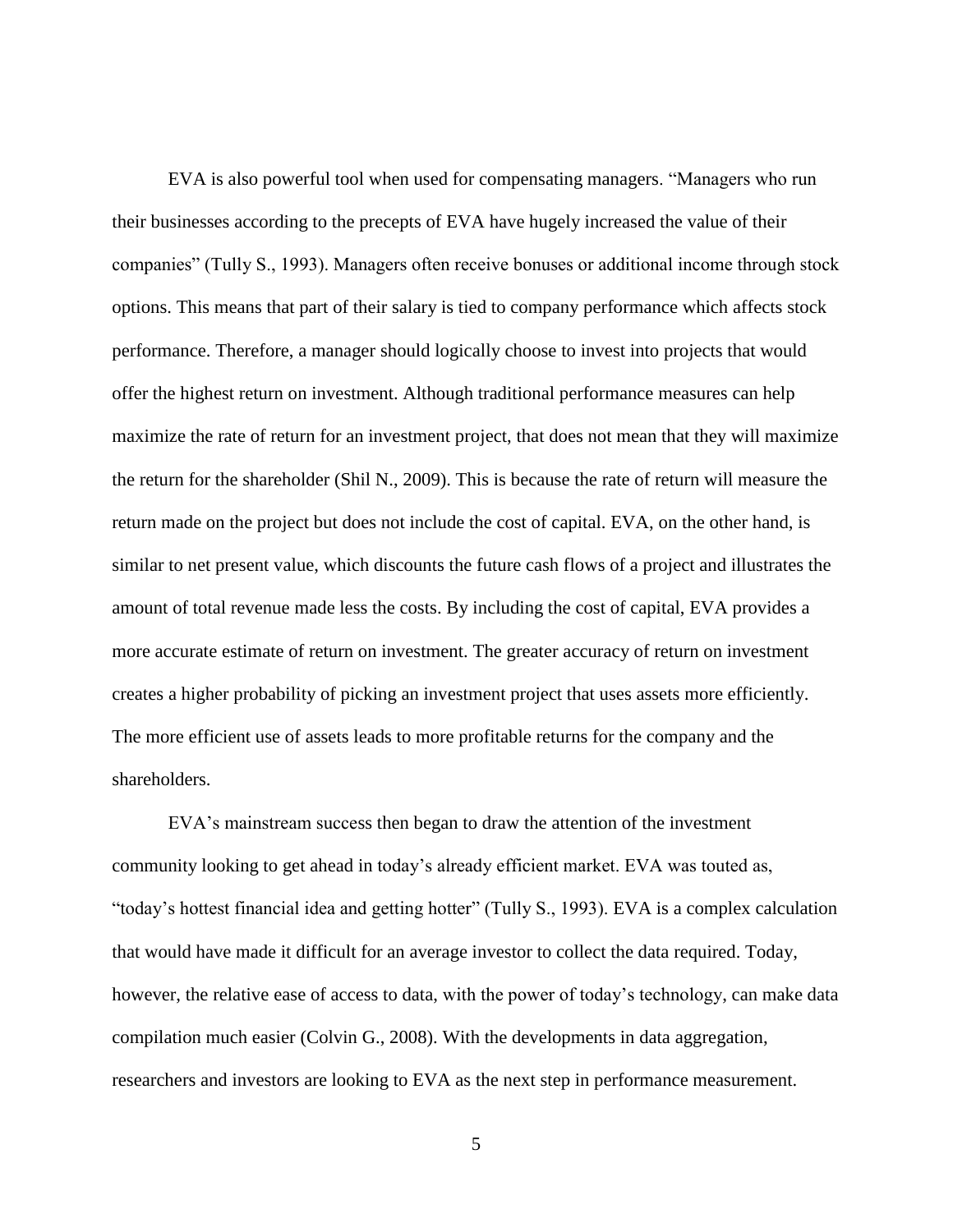There are, however, many critics who question the validity and effectiveness of EVA as a performance measure (Chen & Dodd, 1997). The primary reason may be the origin of this performance measure. The EVA calculation was not introduced by academia but rather by a consulting firm, Stern Stewart & Co. (Grant J., 2003). Lowenstein commented, "Stern Stewart has protected its turf in part by tinkering with definitions of profit, in ways that are by turns sensible and dubious" (1997). Researchers are therefore wary of the intentions behind the creation of EVA, whether they were for financial gains or actually for the advancement of investment tools and the education community.

Although EVA, as an investment tool, is an uncertain measure of performance, not much research has been done on EVA's ability to predict the performance of a portfolio. One of the key concepts of modern investing theory is diversification, which means to manage risk by widening the scope of investments within a portfolio. This allows an investor to manage the amount of risk by allocating funds into many different investments. If each investment is looked upon as different projects of a company, or in this case, a portfolio, EVA should be able to successfully identify the investments with positive returns. As some investments do not always garner positive returns, even after calculating a positive EVA, a diversified portfolio should allow some wiggle room for EVA to point out successful investments most of the time.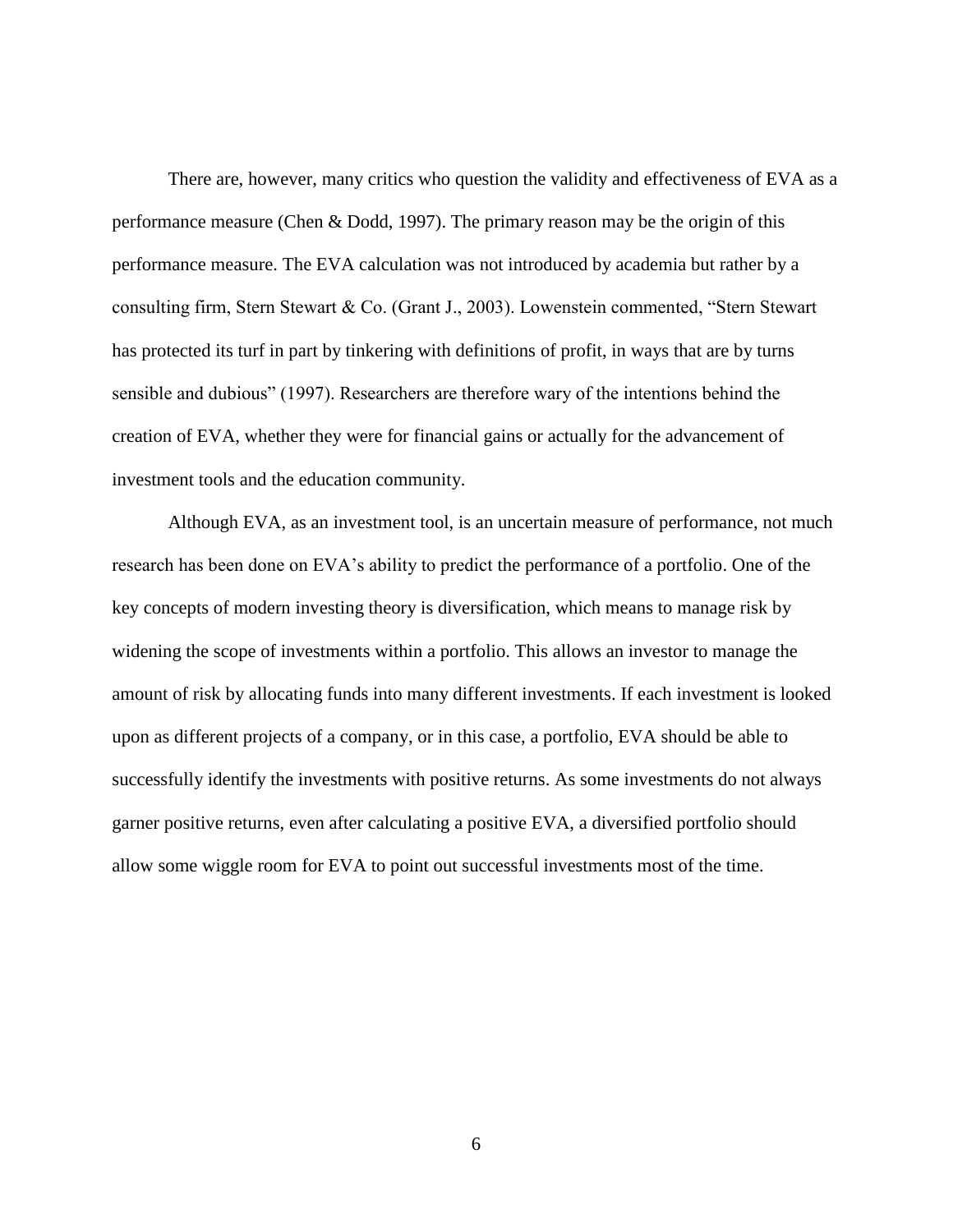#### CHAPTER 2: LITERATURE REVIEW

<span id="page-12-0"></span>After the successful adoption of EVA by multinational companies, researchers have been investigating the relationship between EVA and stock performance. Empirical results regarding EVA's effectiveness in selecting investments have been mixed, in both the foreign and the American markets (Worthington A., 2004). The real question is whether EVA offers any more value than traditional accounting measures when evaluating an investment (Biddle and Bowen, 1998).

Positive results have been reported by researchers such as Worthington and West (2004), who found that EVA could explain 27% of the variations in stock returns. The research suggested that EVA was the most powerful tool to choose investments by better predicting their return. By comparing EVA to certain performance metrics including earnings before extraordinary items (ERN), residual income (RI), and net cash flow from operations (NCF). Worthington and West concluded that, "The most logical pairing of information variables in explaining stock returns is therefore composed of EVA and RI [(Residual Income)]" (p. 214). Lefkowitcz (1999) found EVA to be a strong indicator of stock performance. Chong et. al found that a portfolio of 100 different stocks chosen by EVA made significantly higher returns, with a 2.45% annual return, compared to the S&P 100 index with an average return of 0.89% on an annualized basis. Stern Stewart found EVA to be the only performance measure necessary for a company and an investor to use when making investment decisions (Stewart, 2012).

Negative results have been found by a variety of authors including Cordeiro (2000). The purpose of his study is to measure the correlation between the adoption of EVA and a company's future performance compared to companies using "Historical accounting performance measures"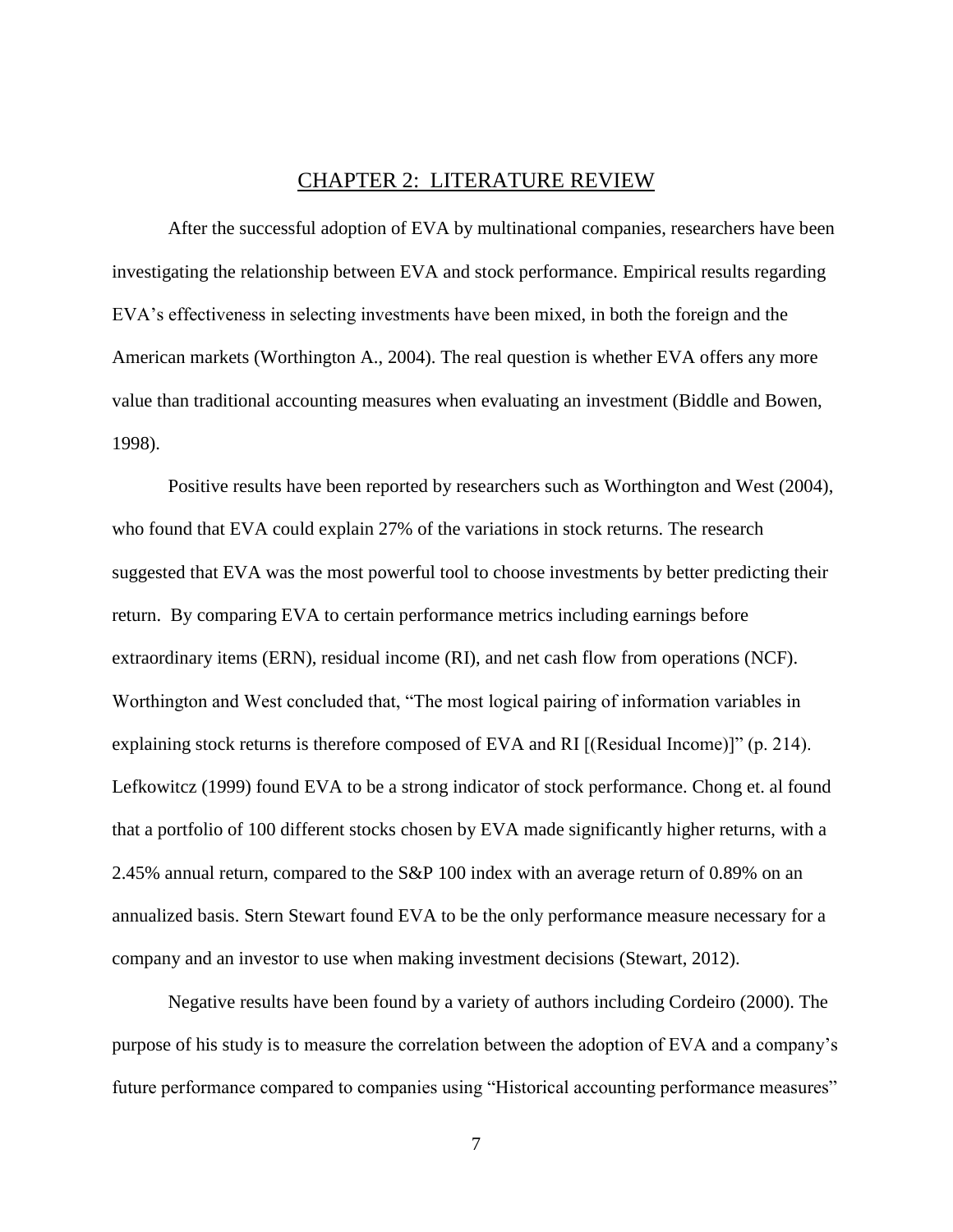including: ROA, ROE, ROS and EPS (Cordeiro J., 2000, p. 59). He finds no significant relationship between EVA adoption and actual performance. Using  $R^2$  analysis, measuring the explanatory power of a variable, Chen and Dodd (1997) found that EVA could only account for 2.3% of stock price variability, while general operating measures, on average, could explain 6.2% of stock price variability, neither of which is very impressive. Each measure had extremely low  $R<sup>2</sup>$ , from which Chen and Dodd concluded that no single performance measure can be used to explain a company's stock price variability (Chen & Dodd, 1997). Holler (2008) had similar results in which EVA explained 4% of stock price variability while residual income, a performance measure that is similar to EVA, could explain 7.4% of stock price variability. EVA also performed poorly when compared to earnings per share and even firm size. Cordeiro (2000) found that EVA produced an  $R^2$  of 0.8%, while firm size and EPS produced  $R^2$  of 17.9% and 4.05% respectively. Eljelly and Alghurair (2001) found EVA to be a poor evaluator of company value when examining the emerging market of Saudi Arabia.

Opinions of EVA's usefulness as a predictor of investment performance clearly vary; however, I have only encountered two papers, Chong (2009) and Abate and Grant (2004), which examined the use of EVA to select a portfolio of stocks. Chong (2009) studied "EVA-based stock portfolios" comprised of companies from the Stern Stewart 1000 (SS1000) database between 1996 and 2006. EVA was used to create a portfolio of the top 100 and the bottom 100 performing companies. The portfolios were then compared to the S&P 100 index, which was used as a benchmark. Results indicated strong evidence of positive relationship between portfolio performance and firm EVA. The study did not, however, compare EVA to other performance metrics, which may have provided similar or even better returns. Abate and Grant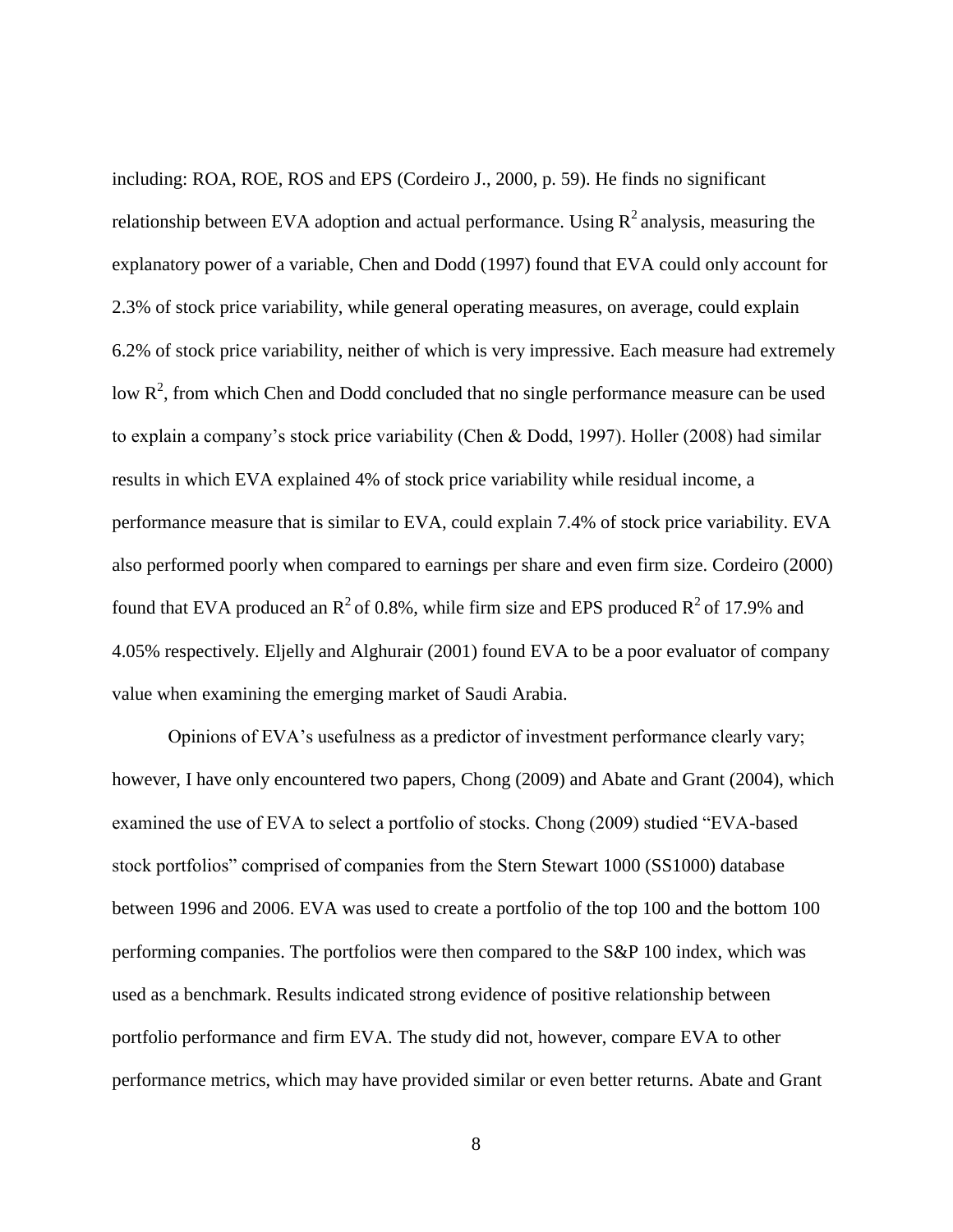(2004) created two portfolios using EVA of the top 50 and bottom 50 performing companies. The companies were chosen from the Dow Jones list, and compared the return of the portfolio to the average return of the Dow Jones for the year of 2001. The results showed that the EVA constructed portfolio outperformed the Dow Jones by 8.12 percentage points over the course of one year, 2001. This study was clearly not long enough by any means to draw any direct conclusions as to how effective EVA really is. Furthermore, the nature of study is questionable in that the research used subjective measures such as PRVit, that are measures that the authors had either constructed or are not commonly used –as no information on them could be found-. Although the research papers showed some promising results, their studies did not compare EVA's performance to other performance metrics. Therefore, no conclusive evidence shows whether using EVA rankings is a better way to assemble a portfolio than ranking stocks by other methods.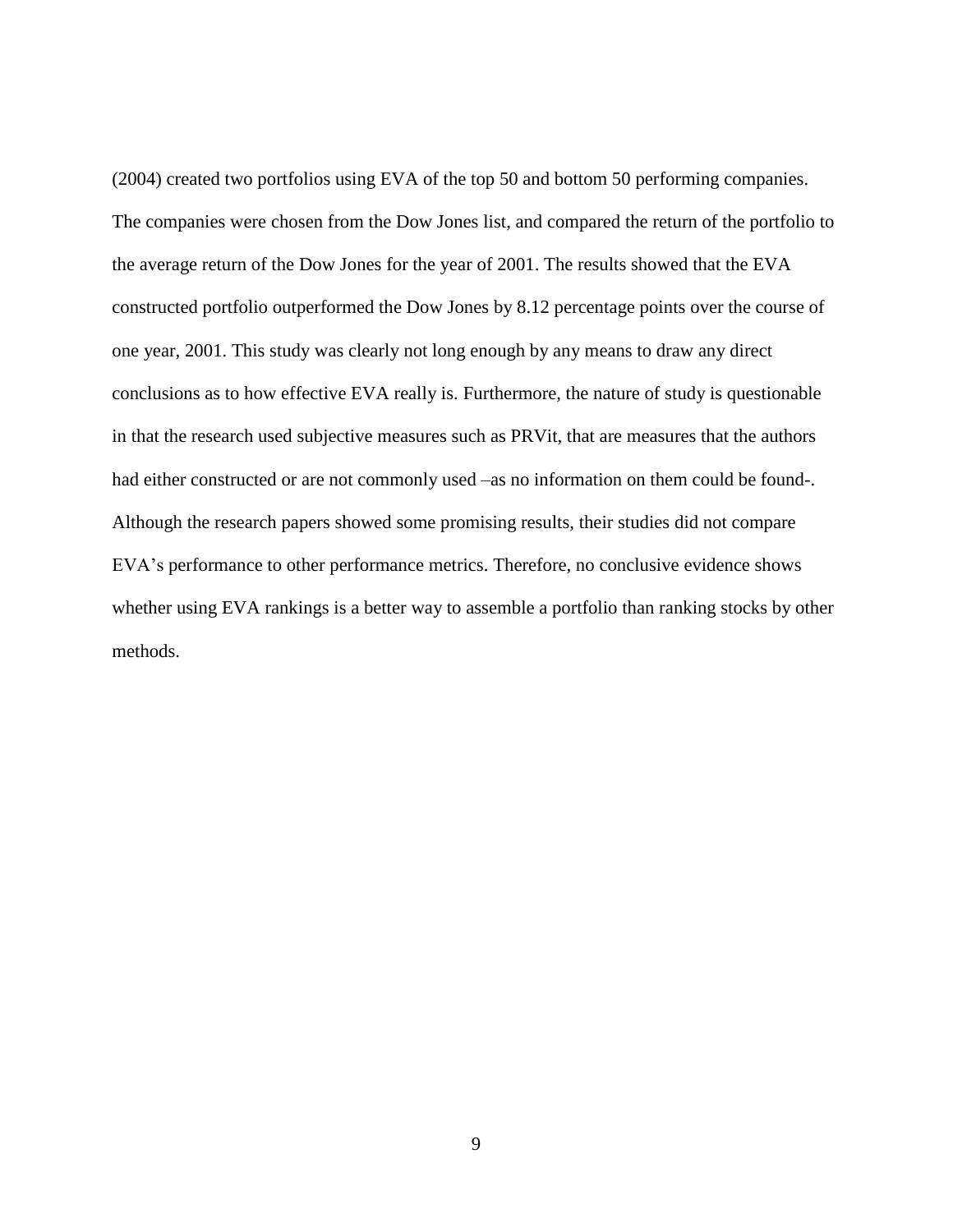#### CHAPTER 3: RESEARCH QUESTIONS

<span id="page-15-0"></span>In this paper, I will examine the effectiveness of using Economic Value Added to select stocks. I will compare EVA to other performance measures including Return on Assets (ROA), Return on Equity (ROE), and Earnings to Price Ratio (E/P). These three measures were picked because ROA and ROE are common indicators of firm performance, and E/P is the inverse of the very popular P/E ratio commonly used by investors.

I will select stocks from those in the S&P 500 index. The S&P 500 is chosen because it serves as a general indicator of the market performance. The financial sector will be avoided, as the fundamental operations, in terms of leverage, type of product, and others, is vastly different from the other corporate sectors. I will conduct my analysis between the years 2002 and 2011. The time frame includes years of prosperity and the recent recession, will expose EVA to the volatile conditions of the stock market, and test EVA's ability to assemble a strong portfolio. For each year examined, I will evaluate the performance of all stocks in the S&P 500 for the previous year. I will examine the use of four performance metrics to select stocks: ROE, ROA, earningsto-price (E/P) ratio, and EVA. For each performance metric, two portfolios will be constructed: one consisting of the 50 stocks with the highest values and the other constructed of the 50 stocks with the lowest values.

For example, for fiscal year 2002, I will calculate the EVA of each firm at the end of 2001, then rank them from best to worst (highest to lowest). The 50 highest-ranked (top) firms and the 50 lowest-ranked (bottom) firms will be chosen. I will then take the ranked firms from 2001 and calculate the total return for each firm for 2002 as shown in Equation 4 below: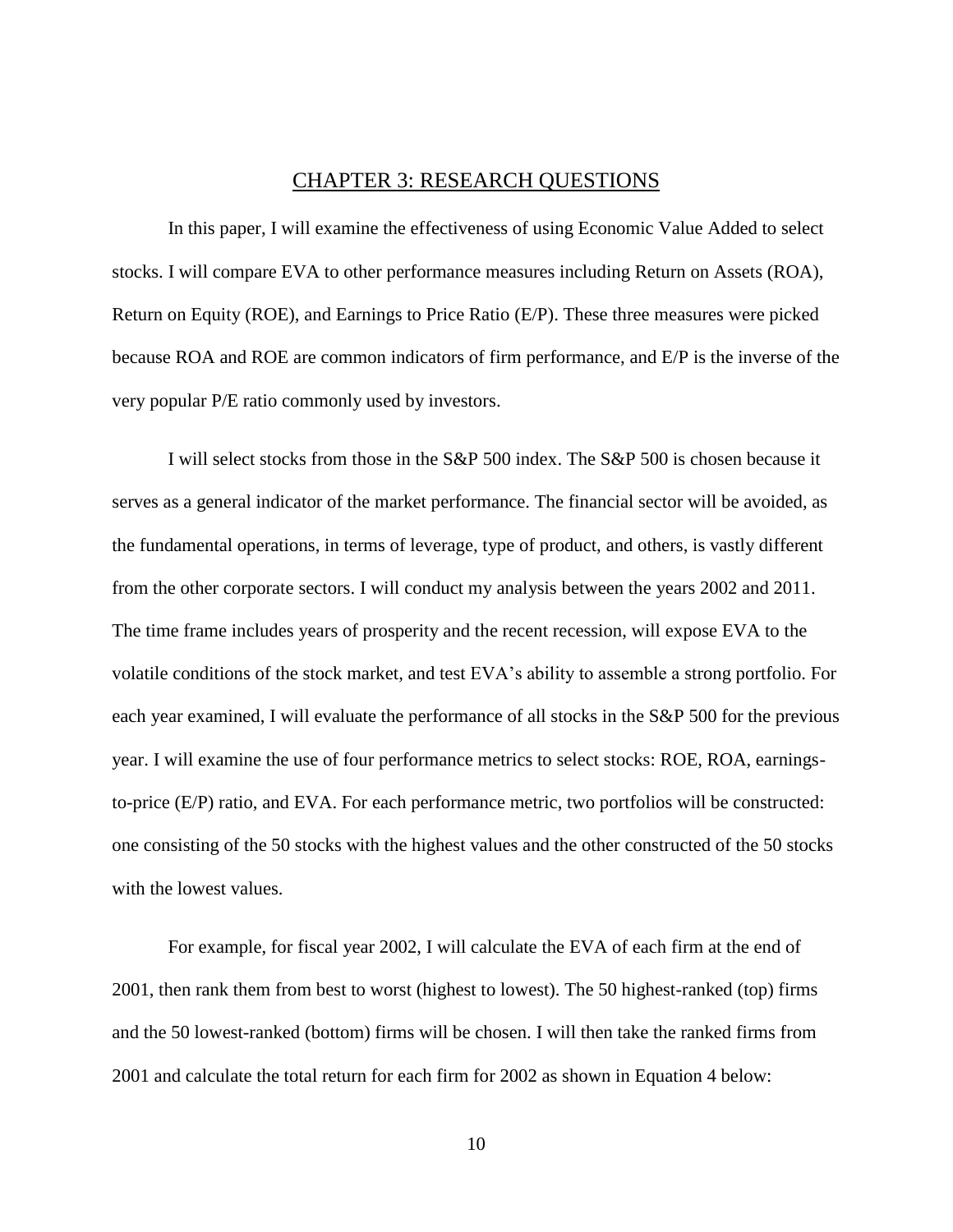$$
Total return = \frac{(S_1 + Div) - S}{S}
$$
\n(4)

 $S = Stock\ price\ at\ beginning\ of\ 2002$  $S_1$  = Stock price at the end of 2002  $Div = Total cash dividends for 2002$ 

The total returns of the companies in the top and bottom 50 will be averaged. This process will be repeated for years 2003 to 2011. The entire process will be repeated for each of the other three performance metrics and average returns are calculated for top and bottom 50 portfolios ranked using ROA, ROE, and E/P.

The total averaged returns of the top and bottom 50 of EVA will be compared. If EVA is as accurate as Stern Stewart suggests, the top EVA should yield the highest return and the bottom EVA should yield significantly lower returns. The total returns of the EVA will be compared to the other measures (ROA, ROE, and E/P). If EVA (or ROA, ROE, or E/P) is an effective way of selecting portfolios, the top (high) portfolio return should be higher than the bottom (low) portfolio return. If EVA is more effective that the other measures, the differences in returns across top and bottom portfolios should be larger for EVA than for the other performance metrics. The findings of the research should indicate whether EVA is a useful tool for building stock portfolios.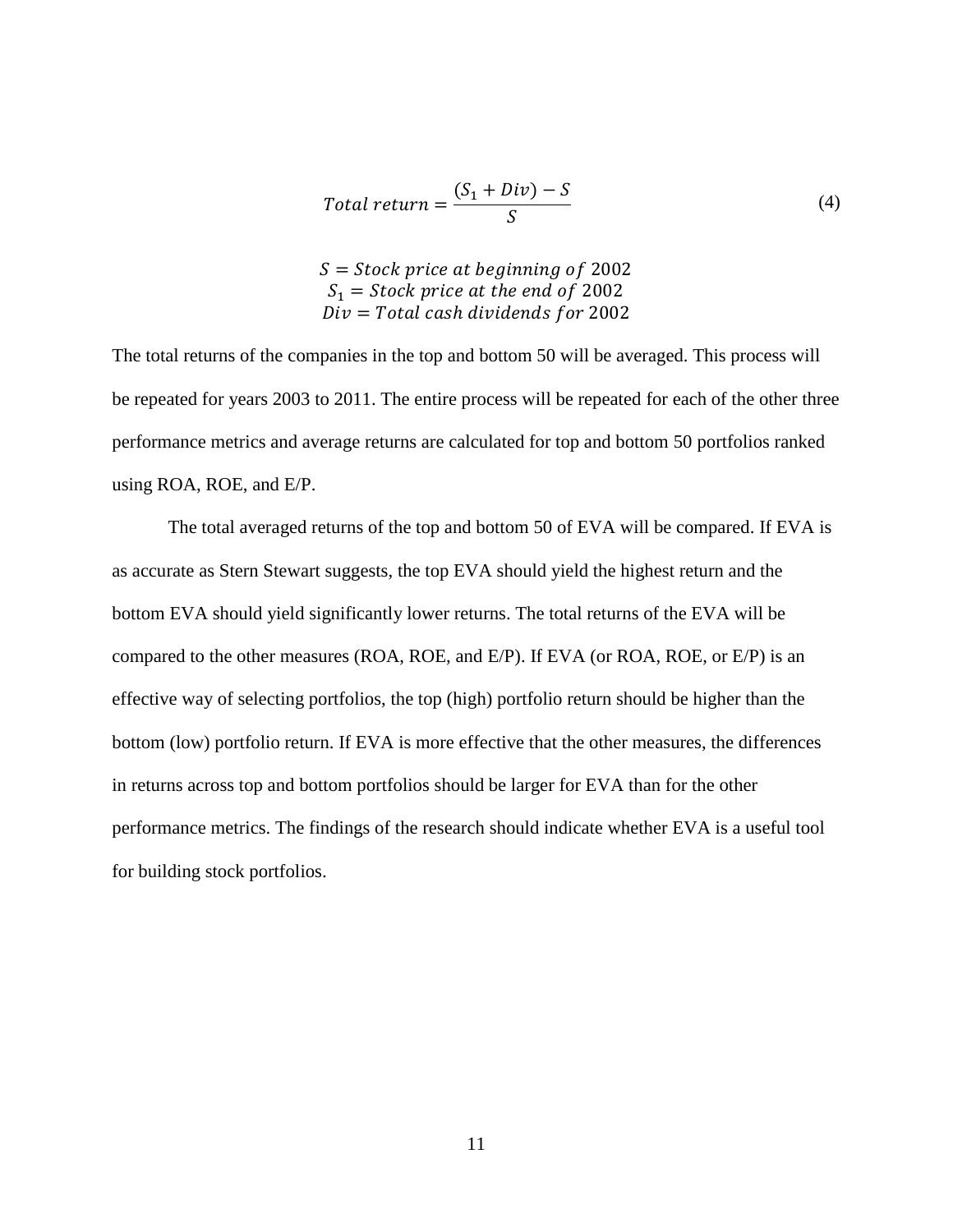# CHAPTER 4: METHODOLOGY

<span id="page-17-0"></span>The list of S&P 500 companies used in this paper is from 2012. The 2012 list is used because I was not able to locate the annual listings of the S&P 500 for each year in the past decade. Not every firm in the 2012 S&P 500 index existed in prior years; therefore the number of firms examined is less than 500.

Annual financial data, company credit ratings, and other numerical information are gathered from the Compustat database. Financial data was gathered using the "Merged Global Fundamental Annual File" database and information on credit ratings was found using the "S&P Credit Ratings Xpress" database. Some companies were missing certain pieces of data such as ending price and rating type. Companies with missing data were excluded from the study. The datasets that are compiled are shown in Table 1 below:

#### Table 1

#### Compustat datasets

| Merged Global Fundamental Annual File                  | <b>S&amp;P</b> Credit Ratings Xpress         |
|--------------------------------------------------------|----------------------------------------------|
| Data Date                                              | Data Date                                    |
| Data Year - Fiscal                                     | Global Company Key                           |
| Ticker Symbol                                          | <b>Ticker Symbol</b>                         |
| Company Name                                           | Company Name                                 |
| Assets - Total                                         | <b>Standard Industry Classification Code</b> |
| Common/Ordinary Equity - Total                         | S&P Long Term Issuer Credit Rating           |
| Common/Ordinary Stock (Capital)                        |                                              |
| Long-Term Debt - Total                                 |                                              |
| <b>Invested Capital - Total</b>                        |                                              |
| Preferred/Preference Stock (Capital) - Total           |                                              |
| Dividends Common/Ordinary                              |                                              |
| Dividends - Preferred/Preference                       |                                              |
| Earnings Before Interest and Taxes                     |                                              |
| Earnings Per Share (Basic) – Incl. Extraordinary Items |                                              |
| Net Income (Loss)                                      |                                              |
| Interest and Related Expense - Total                   |                                              |
| Interest Paid - Net                                    |                                              |
| Dividends per Share - Ex-Date - Fiscal                 |                                              |
| Price Close - Annual - Fiscal                          |                                              |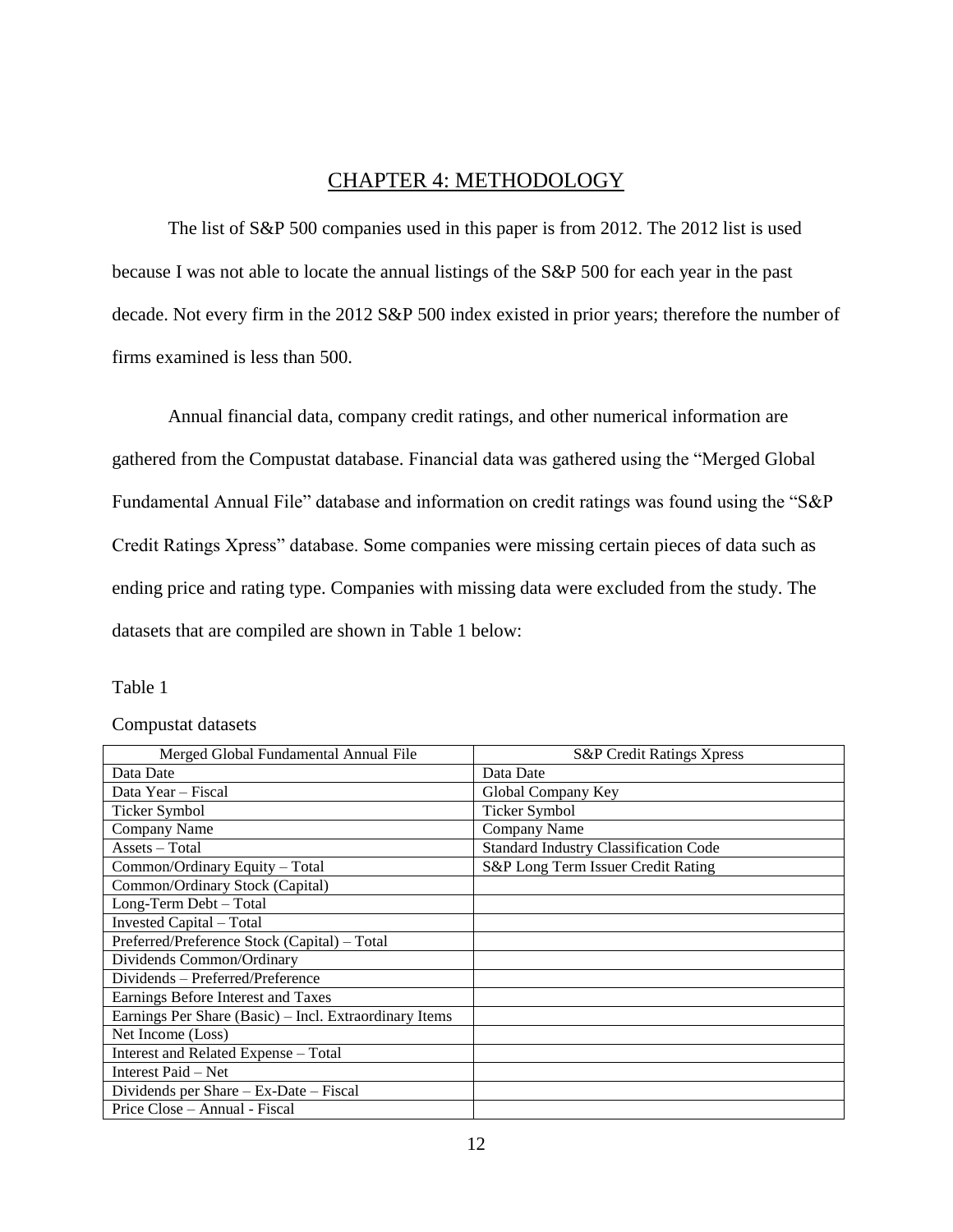Financial firms are deemed ineligible for the study because their industry structure is vastly different from that of other industries. Financial firms are found according to their industry number, 6000-6999, and are then deleted from each year's list. Credit ratings are needed to calculate EVA; therefore any firms that did not have a credit rating listed were excluded. The number of firms left for each year is in the table below:

#### Table 2

| Year | Number of Companies | Number of Firms | Number of Companies |
|------|---------------------|-----------------|---------------------|
|      |                     |                 |                     |
|      | (Beginning)         | Deleted         | (Final)             |
| 2001 | 388                 | 132             | 256                 |
| 2002 | 387                 | 130             | 257                 |
| 2003 | 475                 | 165             | 310                 |
| 2004 | 463                 | 149             | 314                 |
| 2005 | 472                 | 155             | 317                 |
| 2006 | 473                 | 156             | 317                 |
| 2007 | 480                 | 160             | 320                 |
| 2008 | 486                 | 160             | 326                 |
| 2009 | 500                 | 162             | 338                 |
| 2010 | 500                 | 153             | 347                 |

Annual beginning and ending number of firms

Performance measures were calculated for each year, starting with EVA.

#### <span id="page-18-0"></span>*CALCULATING EVA*

EVA has four major components that have to be calculated which include NOPAT, cost of equity, cost of debt, and WACC.

NOPAT is calculated by using Equation 2. The tax rate chosen for NOPAT is 35%,

which is the general corporate tax rate. Although tax is subject to change depending on the type of company and/or industry, it is assumed that the companies in the S&P 500 are similar in size and therefore should be similarly taxed.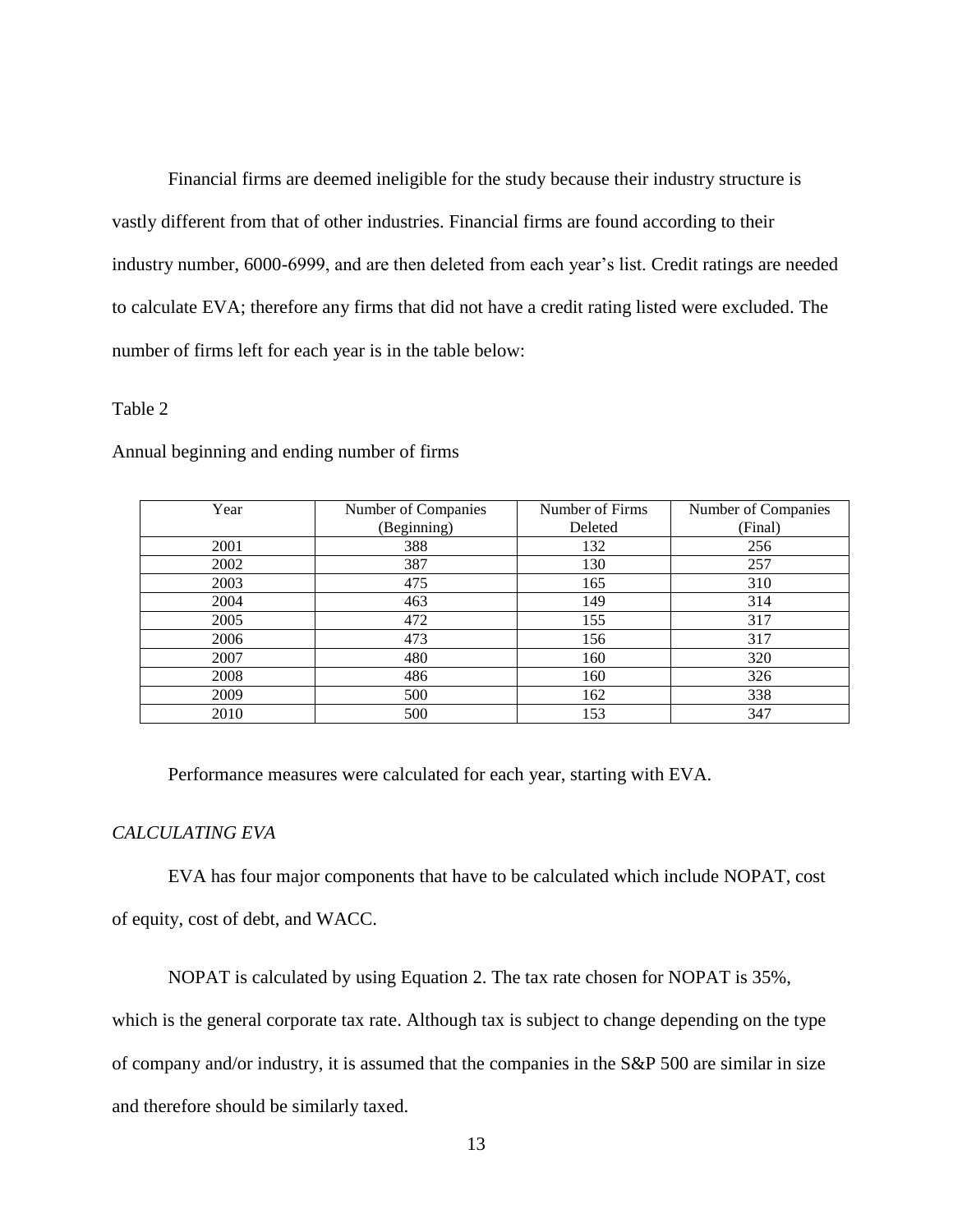Cost of equity is calculated by using a power function. By using the Federal Reserve's AAA and BBB list of bond yields the two points are used as a method of finding the equation of the graph for each year. Each credit rating is assigned a number in ascending order starting with AAA bond yields at 0, and CC-, the lowest credit rating, at 21. 22 numbers are assigned in total. An adjusted variable is used in order to create the power function. The adjusted variable is found by setting the equation equal to the specific year's BBB yield. The give variables are plugged in, which is the AAA bond rate for the specific year, and the BBB credit rating number, 8.The equation then yields the answer to the adjusted variable, which is then used for the specific year. Equation 5, below, is used to estimate bond yields by credit rating for each year.

$$
AAA\;bond\;rate + adj.\,variable * (Credit\;Rating\; \#)^2\tag{5}
$$

This method was chosen because the costs of equity could be universally applied to each firm – rather than having to calculate the CAPM for each company-.As an example, the estimated yields for each credit rating for 2002 are shown in Exhibit 2: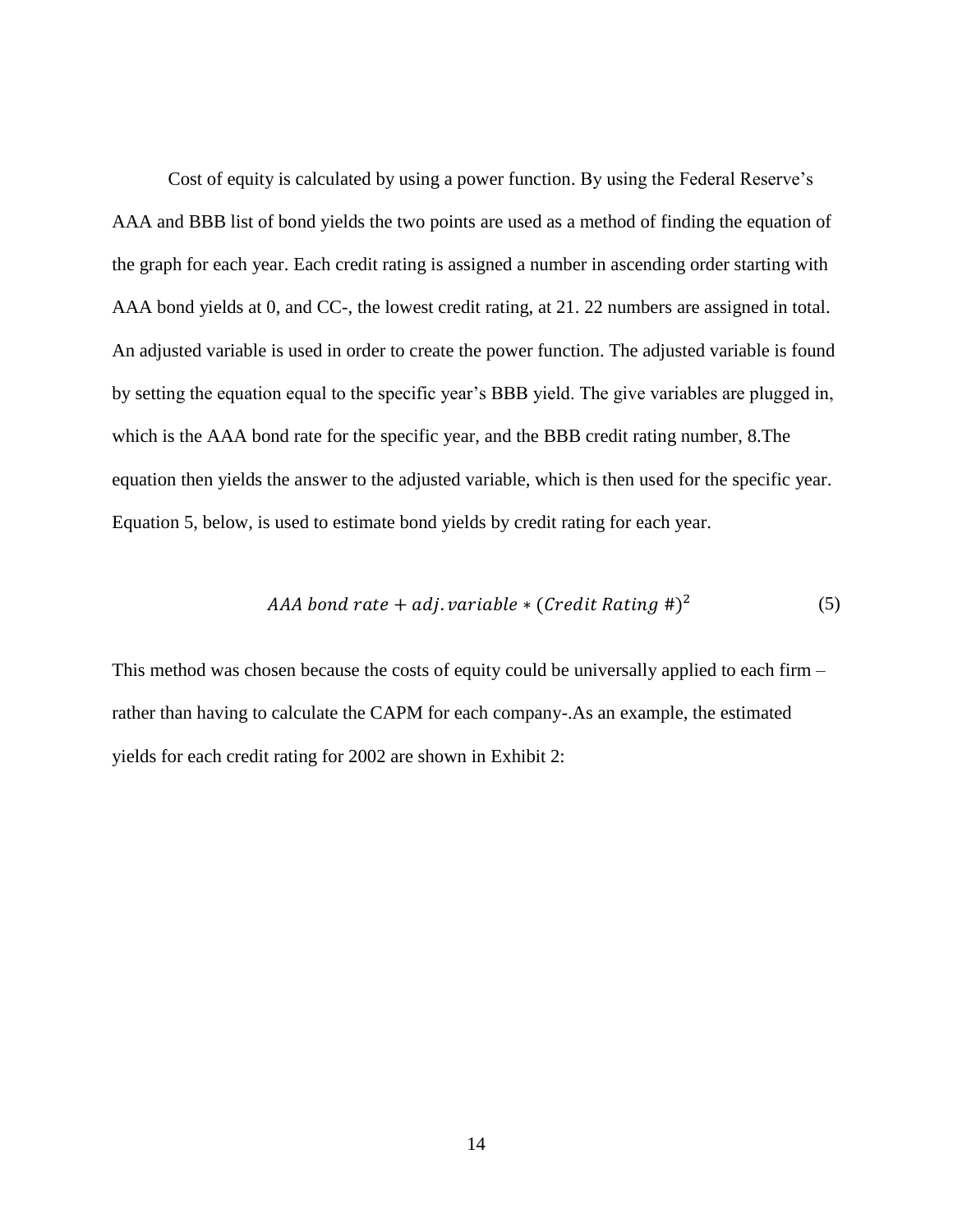#### Exhibit 1

Bond yield by credit rating for 2002



The cost of debt is then calculated by Equation 6:

$$
Cost of debt = \frac{Net Interest \, Paid}{(Total \, Assets - Preferred \, Stock - Common \, Stock}
$$
 (6)

The weighted average cost of capital is then calculated by Equation 3. All components are then combined using Equation 1 to calculate EVA.

The top portfolio includes companies with a high EVA, companies expected to offer the highest returns on investment. The bottom portfolio includes companies with the lowest EVA, companies expected to offer the lowest returns on investment.

## <span id="page-20-0"></span>*CALCULATING ROA*

In order to calculate ROA, net income is divided by total assets in Equation 7: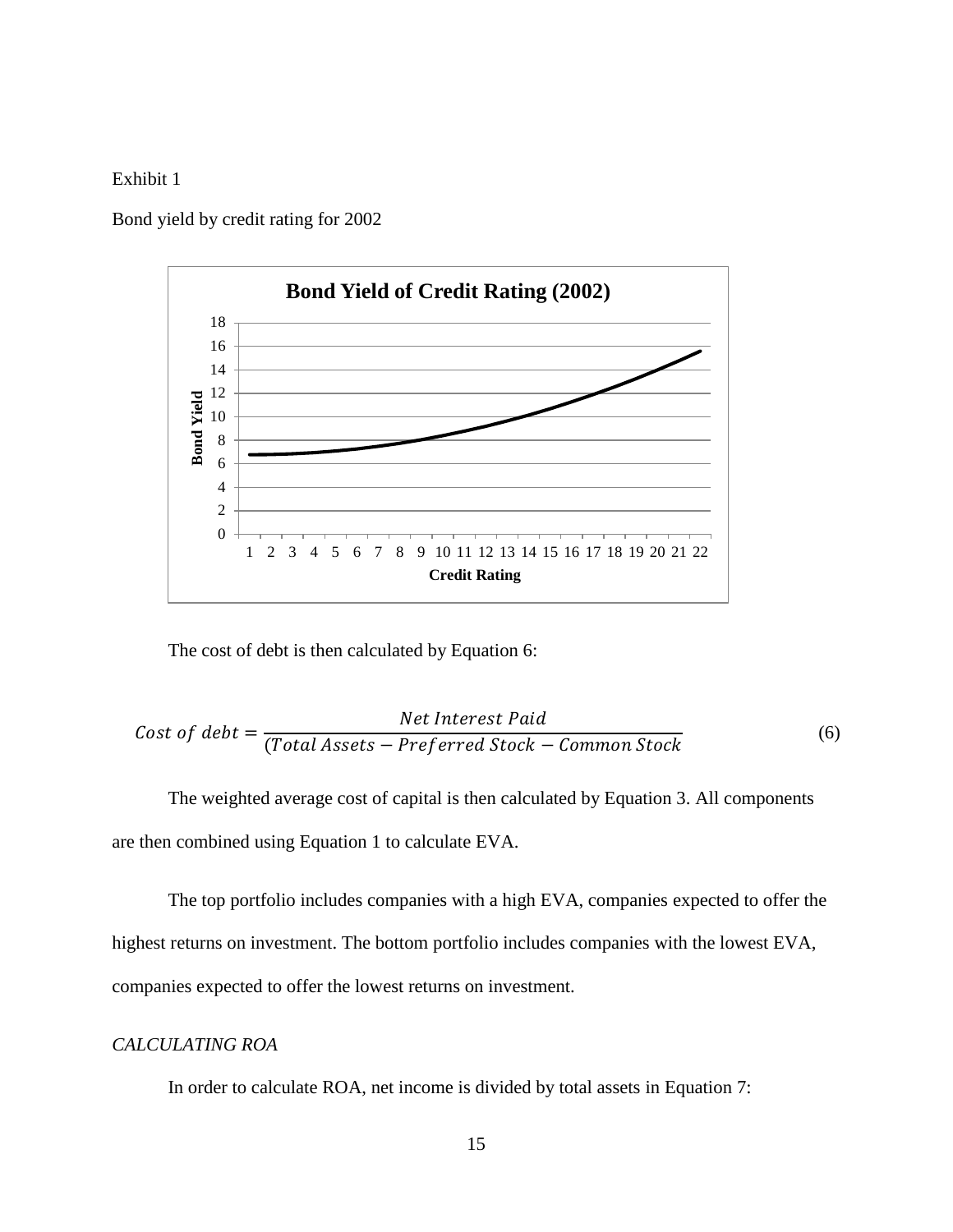$$
ROA = \frac{Net Income}{Total Assets}
$$
 (7)

Return on assets describes the profitability of the assets of a firm. A high ROA is desired for any firm because it suggests that the firm is efficiently and effectively using its assets. The issue with ROA is that it calculates the amount of tangible assets that a firm has and does not include intangible assets such as patents, trademarks, and software brand recognition. The growing technology sector, a sector of firms that usually use fewer tangible assets, tend to have higher ROAs. Companies like Coca-Cola for example, have their own truck fleet, import raw materials, and own several buildings. This makes it much more difficult to discern between companies that have lower ROAs due to their large amount of tangible assets, or because they do not use their assets effectively and efficiently.

The top companies for each year include companies with the highest ROA, companies that effectively use their assets. The bottom portfolio for each year includes companies with the lowest ROA, companies that either have a large amount of tangible assets or poorly allocate assets.

#### <span id="page-21-0"></span>*CALCULATING ROE*

In order to calculate ROE, net income is divided by total equity in Equation 8:

$$
ROE = \frac{Net Income}{Total Equity}
$$
 (8)

Return on equity measures the profitability of a firm per dollar invested by shareholders. A firm's ability to invest into effective and high value projects should yield a greater ROE. The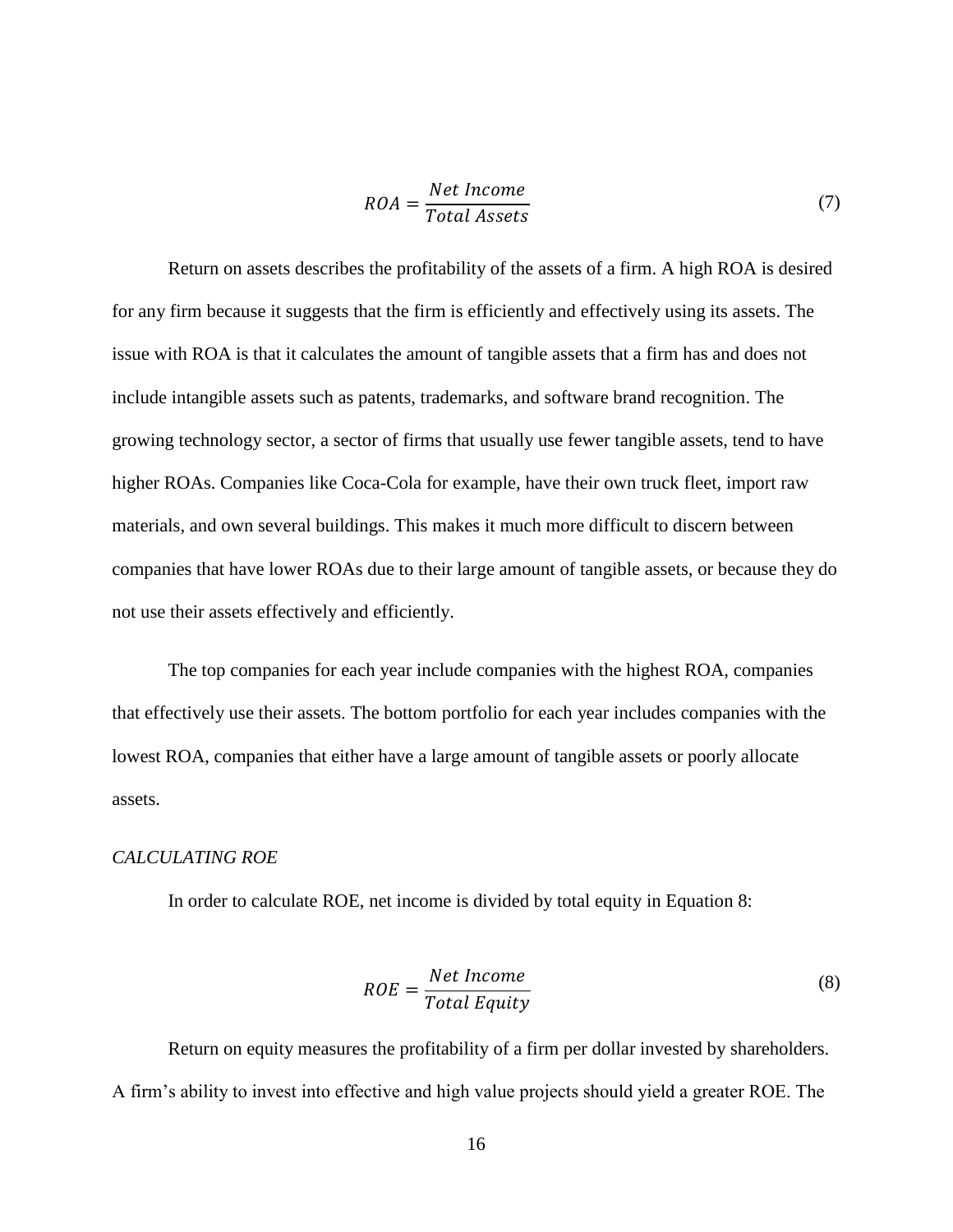ROE metric is, however, sensitive to leverage. In other words, a company can be highly leveraged with debt and minimally financed with equity, therefore, creating a high ROE, at the cost of a lot of risk.

The top portfolio includes companies with a high ROE, firms that effectively allocate shareholder's money. The bottom portfolio includes companies with a low ROE, firms that do not allocate shareholder's money as effectively.

#### <span id="page-22-0"></span>*CALCULATING EARNINGS TO PRICE RATIO*

In order to calculate the earnings to price ratio, earnings per share is divided by the beginning price of the stock in Equation 9:

*Examples to price ratio =* 
$$
\frac{Earnings}{Beginning price}
$$
 (9)

The E/P ratio is a metric that describes the market's willingness to pay for a company share. A company having a low E/P ratio could suggest future growth for it. Alternately, a low E/P ratio could suggest its stock is presently overpriced. A company having a high E/P ratio could mean the market expects lower future growth. On the other hand, it could indicate the stock is underpriced.

The reason why E/P was chosen, rather than using the popular price to earnings metric (P/E) is because the P/E ratio will be very high when a company reports earnings close to zero.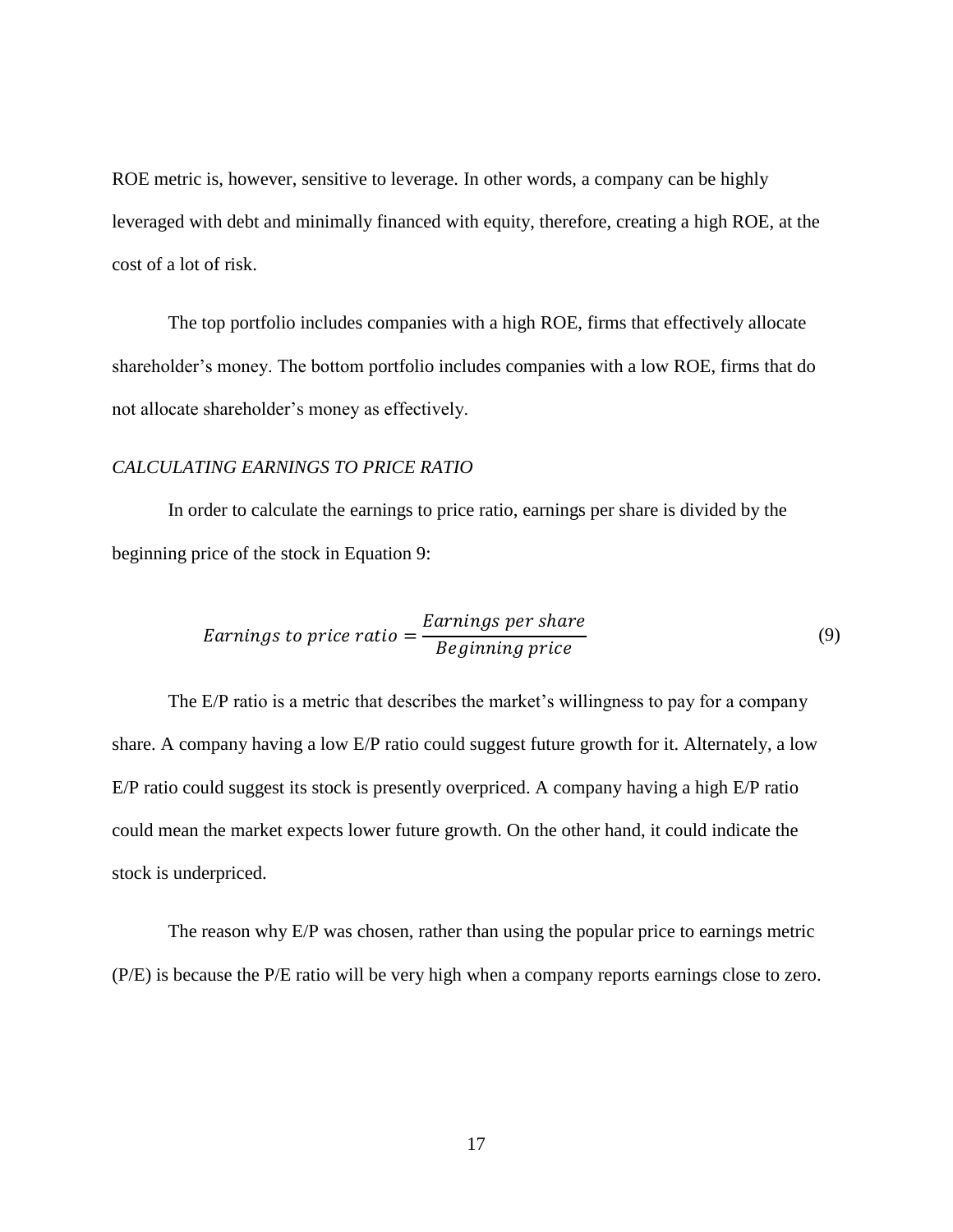The top portfolio includes companies with the highest E/P ratios. A high E/P ratio is often consistent with stable companies that are well established. The bottom portfolio includes companies with the lowest E/P ratios, companies that are expected to grow, but with high risk.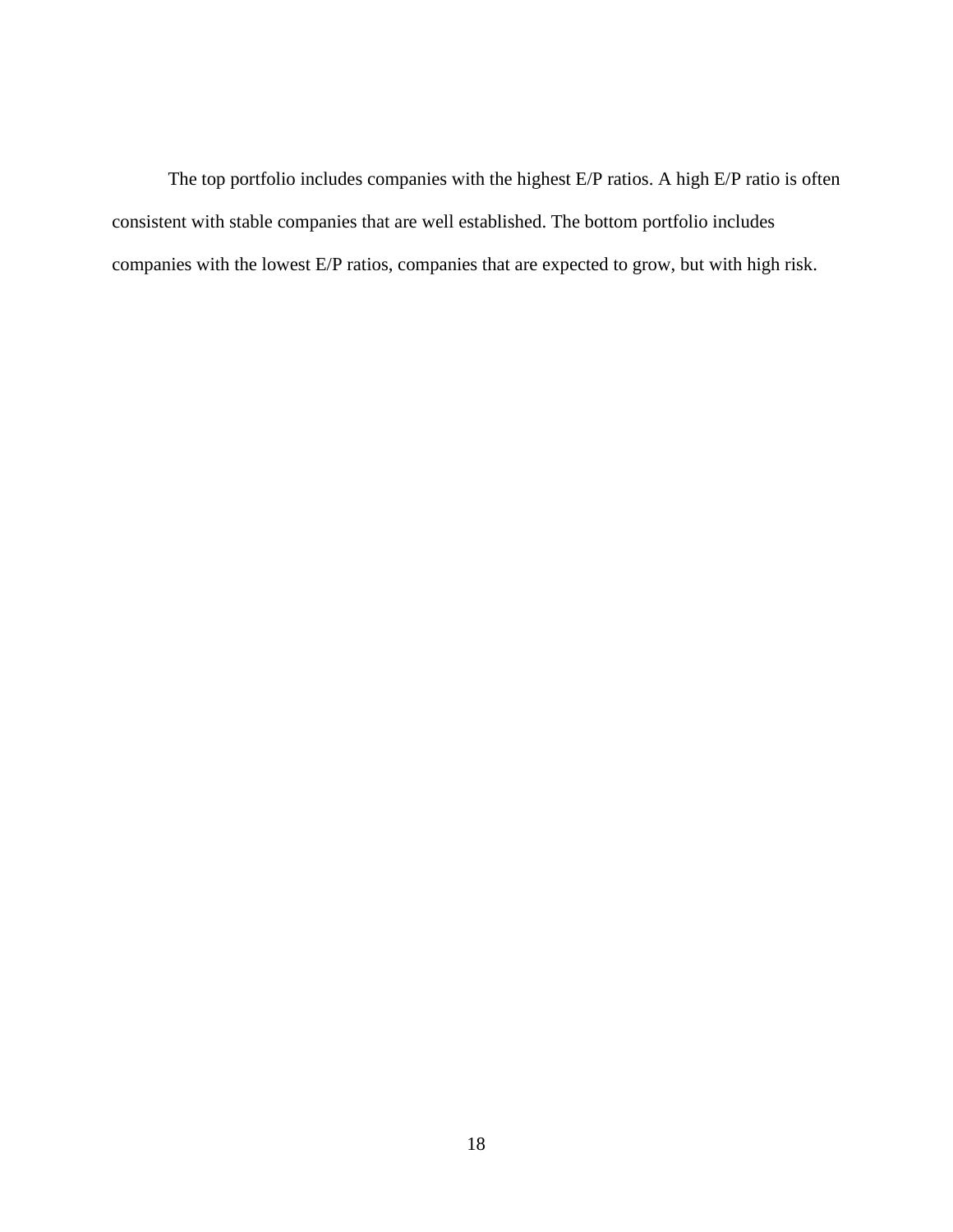## CALCULATING THE SIGNIFICANCE OF THE FINDINGS

<span id="page-24-0"></span>In order to calculate the significance of the findings, the returns produces using each performance metric are evaluated using four different comparison tools, including variance, confidence intervals, histogram comparisons, and correlation of the rankings.

### <span id="page-24-1"></span>*TESTING THE DIFFERENCE IN AVERAGE RETURNS*

The average returns from the top 50 portfolios created using each of the four performance metrics and the average returns from each of the four bottom 50 portfolios are compared to each other in order to determine any significant different between EVA and the rest of the performance metrics. Using a t-stat helps discover any significant differences in returns, and could explain whether EVA is a significantly different metric from the traditional ones. Significance of a mean return will be calculated by conducting an independent two-sample t-test.

An independent two-sample t-test will be used, with the assumption of equal sample sizes -50 stocks for each portfolio- and variance. In order to calculate the t-statistic for each set of variations, Equation 10 is used:

$$
t = \frac{\overline{X_1} - \overline{X_2}}{s_{\overline{X_1} - \overline{X_2}}}
$$
 Equation 10

Where

$$
s_{\overline{X_1} - \overline{X_2}} = \sqrt{\frac{s_1^2}{n_1} + \frac{s_2^2}{n_2}}
$$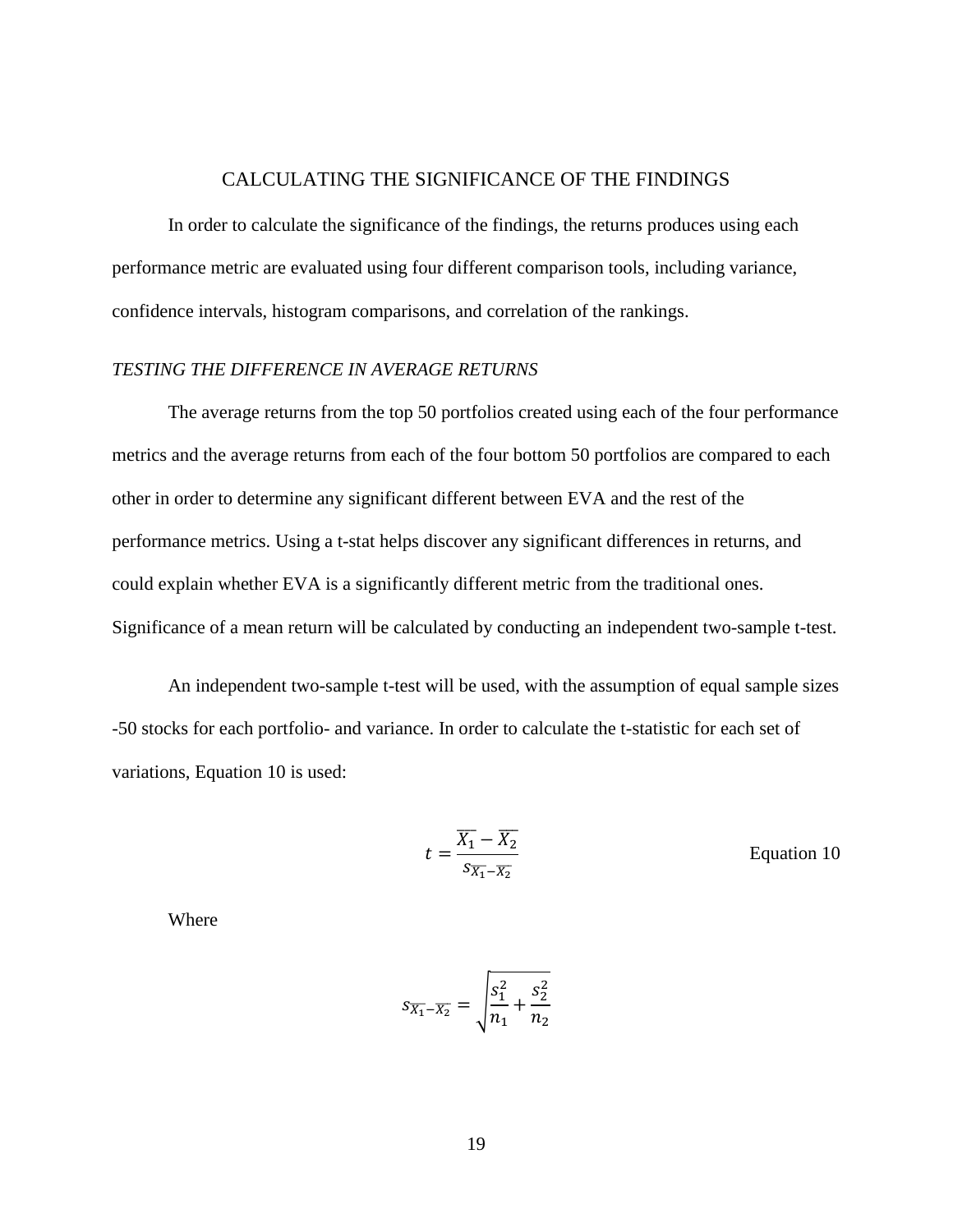Using a sample size of 50, the degrees of freedom is 98. A t-statistic higher than 1.98 indicates significance at the 95% level for a 2-tailed test.

#### <span id="page-25-0"></span>*FINDING THE CONFIDENCE INTERVALS*

Confidence intervals are used to determine reliability of an estimate, or in this case, a performance metric. Confidence intervals are calculated at the 95% confidence level as the mean return of the portfolio plus/minus two standard deviations. For each year and performance metric, I compare the confidence interval for the Top 50 portfolio return with the Bottom 50 portfolio return to see if they overlap. If the confidence intervals of the top and bottom portfolios overlap, then no significant difference can be discerned, and the performance metric is deemed useless. A useless performance metric would suggest that little difference exists between selecting stocks based on the metric or choosing them at random.

If EVA creates significantly fewer overlapping confidence intervals when compared to any of the traditional performance metrics, EVA would be considered a better performance metric.

#### <span id="page-25-1"></span>*USING HISTOGRAMS TO VISUALIZE THE DATA*

Histograms allow researchers to evaluate results more visually. The histograms depict the frequency of returns within given ranges. When the ranges have been chosen, histograms of each set of returns (that is, for Top 50 and Bottom 50 portfolios for each performance metric for each year) are to be created. The graphs are then compared to see which sets have more densely packed sets of returns. The density of returns is a method to observe accuracy, similar to standard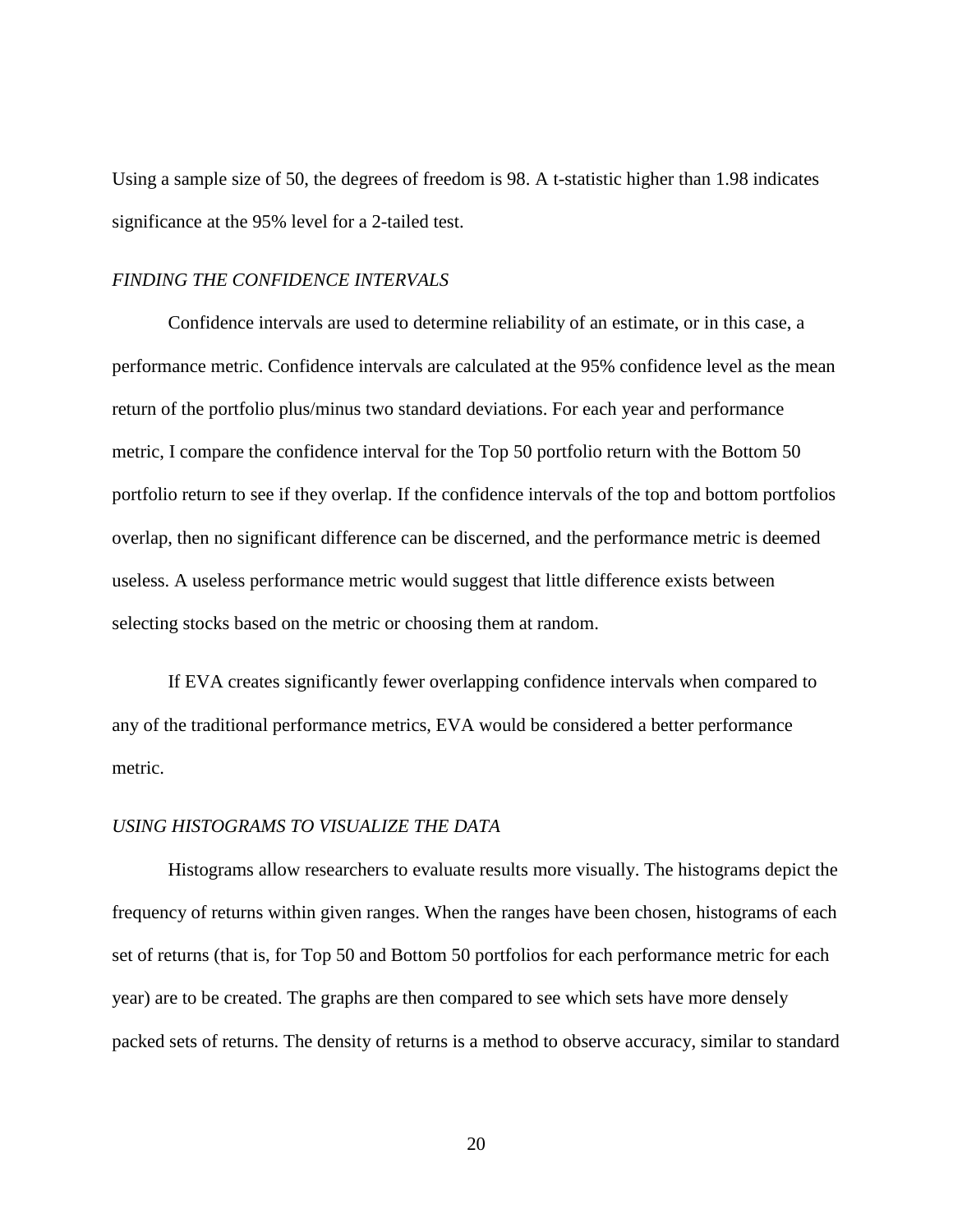deviation. The more densely packed the returns are, the more stable and favorable a certain metric is compared to others.

The ranges of the frequency of returns were chosen based on the mean returns observed over the 10 years studied. The ranges of the returns grow in intervals of 12.5%. The volatility of different years and performance metrics yielded are shown below:

#### Table 3

|  |  | Ranges of returns to analyze frequency |  |
|--|--|----------------------------------------|--|
|  |  |                                        |  |

| Return Range (positive values) | Return Range (negative values) |
|--------------------------------|--------------------------------|
|                                |                                |
| 0 to 12.5                      | 0 to $-12.5$                   |
| 12.6 to 25.0                   | $-12.6$ to $-25.0$             |
| 25.1 to 37.5                   | $-25.1$ to $-37.5$             |
| 37.6 to 50.0                   | $-37.6$ to $-50.0$             |
| 50.1 to 62.5                   | $-50.1$ to $-62.5$             |
| 62.6 to 75.0                   | $-62.6$ to $-75.0$             |
| 75.1 to 87.5                   | $-75.1$ to $-87.5$             |
| 87.6 to 100.0                  | $-87.6$ to $-100.0$            |
| 100.0 to 112.5                 | $-100.0$ to $-112.5$           |

#### <span id="page-26-0"></span>*COMPARING METRICS BY FINDING THE CORRELATION OF THEIR RANKINGS*

Correlation of the rankings compares two performance metrics based on their similarity to one another. If the components of two performance metrics are calculated very similarly, they should rank companies similarly. The S&P 500 is ranked according to each performance metric and the correlations between each metric are observed for each year. If EVA is a unique performance metric, a low correlation should be observed.

Two measures of correlation are estimated, Spearman's rank correlation coefficient (Spearman's rho) and Pearson product-moment correlation coefficient (Pearson's *r*).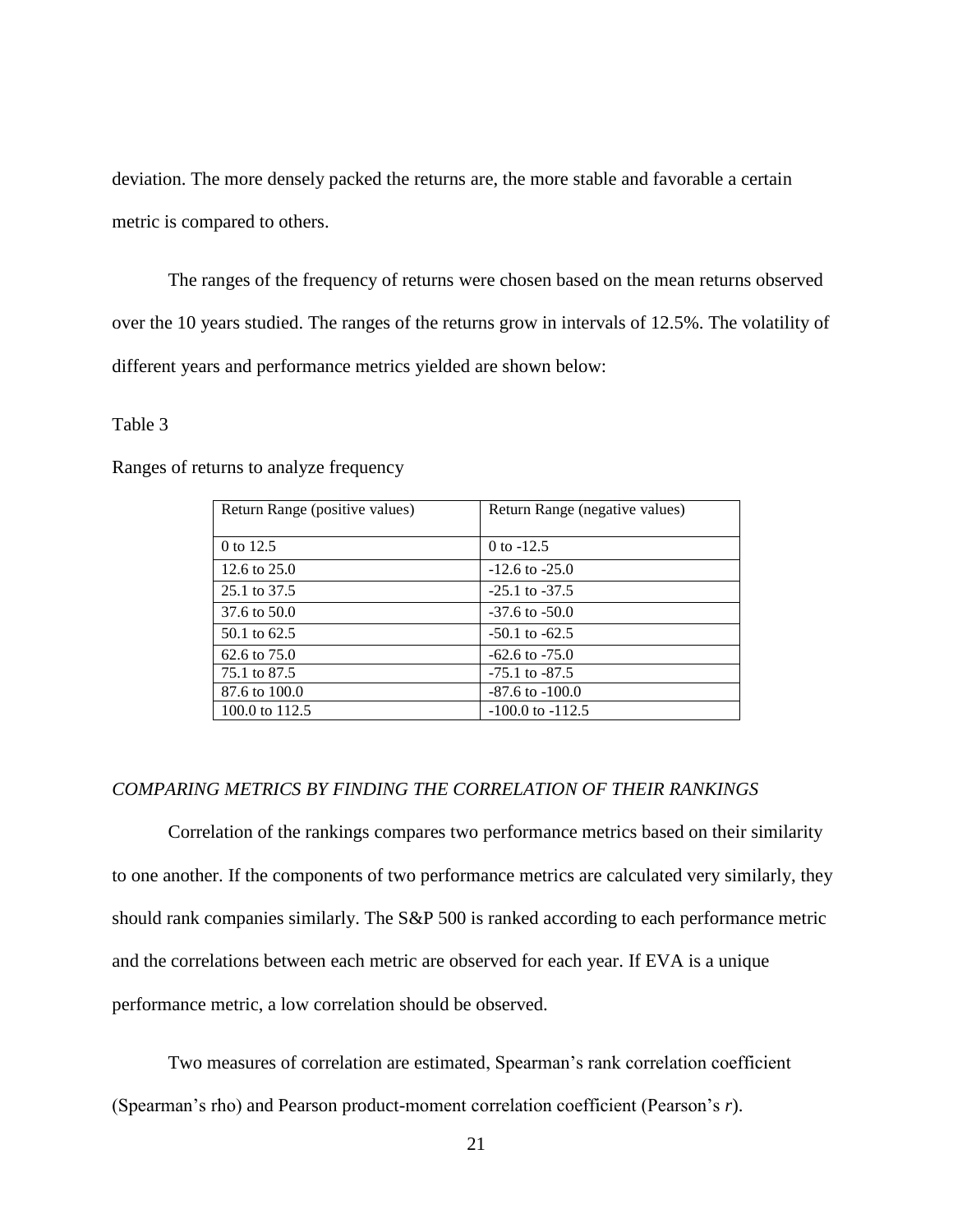Spearman's rho is a non-parametric measure that observes the significance of dependence between two variables. Non-parametric measures are used for data sets that are ranked with no exact interpretation, more specifically, ordinal data. Although the gathered data for this research is ranked based on real values, using both measures should allow for a clear understanding of the correlation of metrics. Spearman's rho uses a scale of 0 to  $+1$ . If the value is above 0.197, it is significantly different from zero at the 95% confidence level. The number of firms for each year will differ, based on available data; however, because the number of data points will range between 200 and 300, this 0.196 cutoff will not change.

Pearson's *r* measures linear dependence between two variables, performance metrics, using a -1 to +1 scale. A correlation +1 relationship represents perfect covariance, and a correlation of -1 represents perfect negative covariance. If the absolute value of the Pearson's correlation is more than 0.196, then the correlation is significantly different from zero at the 95% confidence level.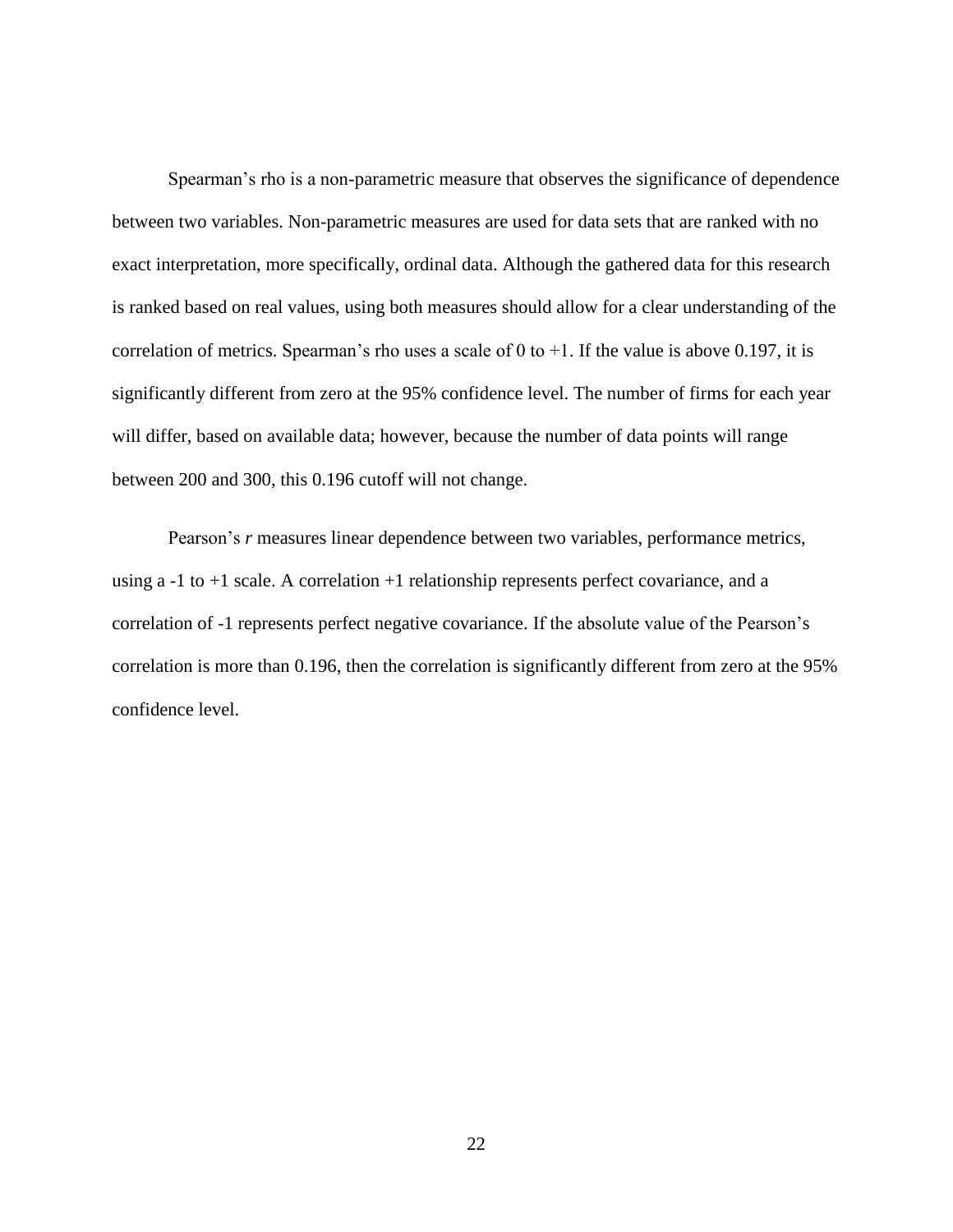#### CHAPTER 5: EMPIRICAL RESULTS

#### <span id="page-28-1"></span><span id="page-28-0"></span>*MEAN RETURNS*

The mean returns show little to no difference in the total average returns for each performance metric. During the positive economic years, prior to 2007, the mean returns were positive. The top portfolio showed considerably lower returns than the bottom mean returns. On the other hand, during negative economic years, 2007 and onwards, the top portfolios' mean returns were negative, but higher than the bottom portfolios' mean returns. This suggests there is more risk when investing into companies in poor financial position, however, there is also higher return expected when they do perform well.

EVA underperformed two of the other three performance metrics in the total average returns. Although EVA does not offer the lowest total returns, it does not, however, show any signs of significantly better earnings that the rest of the performance metrics. EVA yielded the highest returns, for the top portfolio, in four of the years, and the highest returns, for the bottom portfolio, in three of the years. Compared to E/P, for example, which yielded the most number of years with the highest earnings among the top and bottom portfolios, EVA did not outperform E/P. E/P yielded the highest returns, for the top portfolios, in four of the years, and the highest returns, for the bottom portfolios, in four of the years as well. Although EVA and E/P yielded a similar number of years of high earnings, EVA did not outperform any of the performance metrics in the total average returns. In fact, ROE yielded the highest total returns even though it did not show any significant number of years for highest returns. In order for EVA to be a better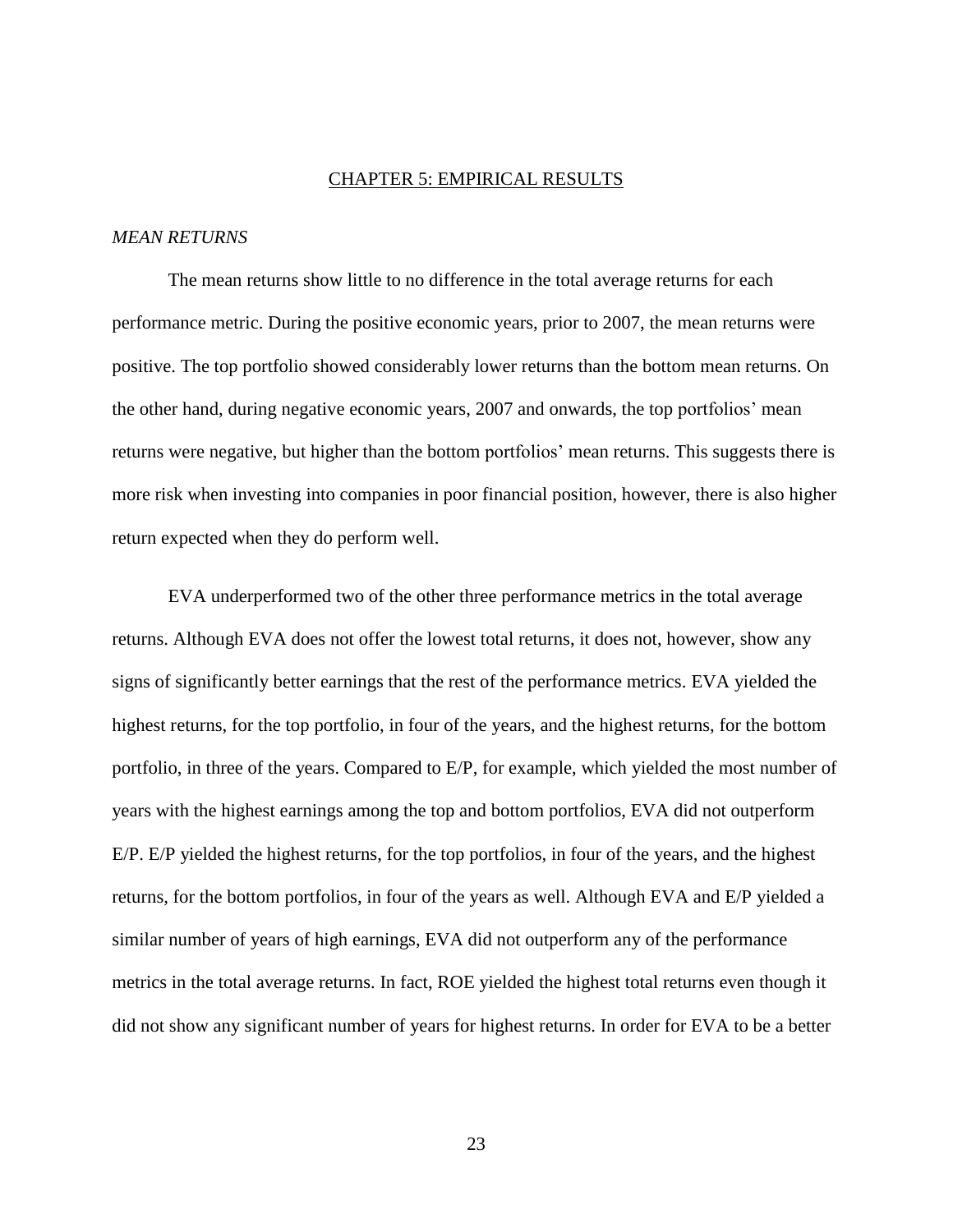performance metric for stock performance, the total average returns and the number of years of highest earnings would have to be significantly higher.

Between 2007 and 2008 the returns of the top and bottom portfolios were within 1-11% of each other for each performance metric. This unusual phase may be result of the 2007 economic crisis. Stock markets had been severely impacted, affecting all companies. What is important to note is that no performance metric, including EVA, was able to prevent the disaster to a portfolio. The following years of data showed marginal differences in return of stocks, a time when the economy was attempting to regain ground through the aid of quantitative easing and other recovery efforts.

EVA did not seem to show any significant correlation in returns to any other performance metric. This may suggest that the components of EVA are significantly different from any of the other returns. The correlation of the rankings should offer more conclusive evidence of this.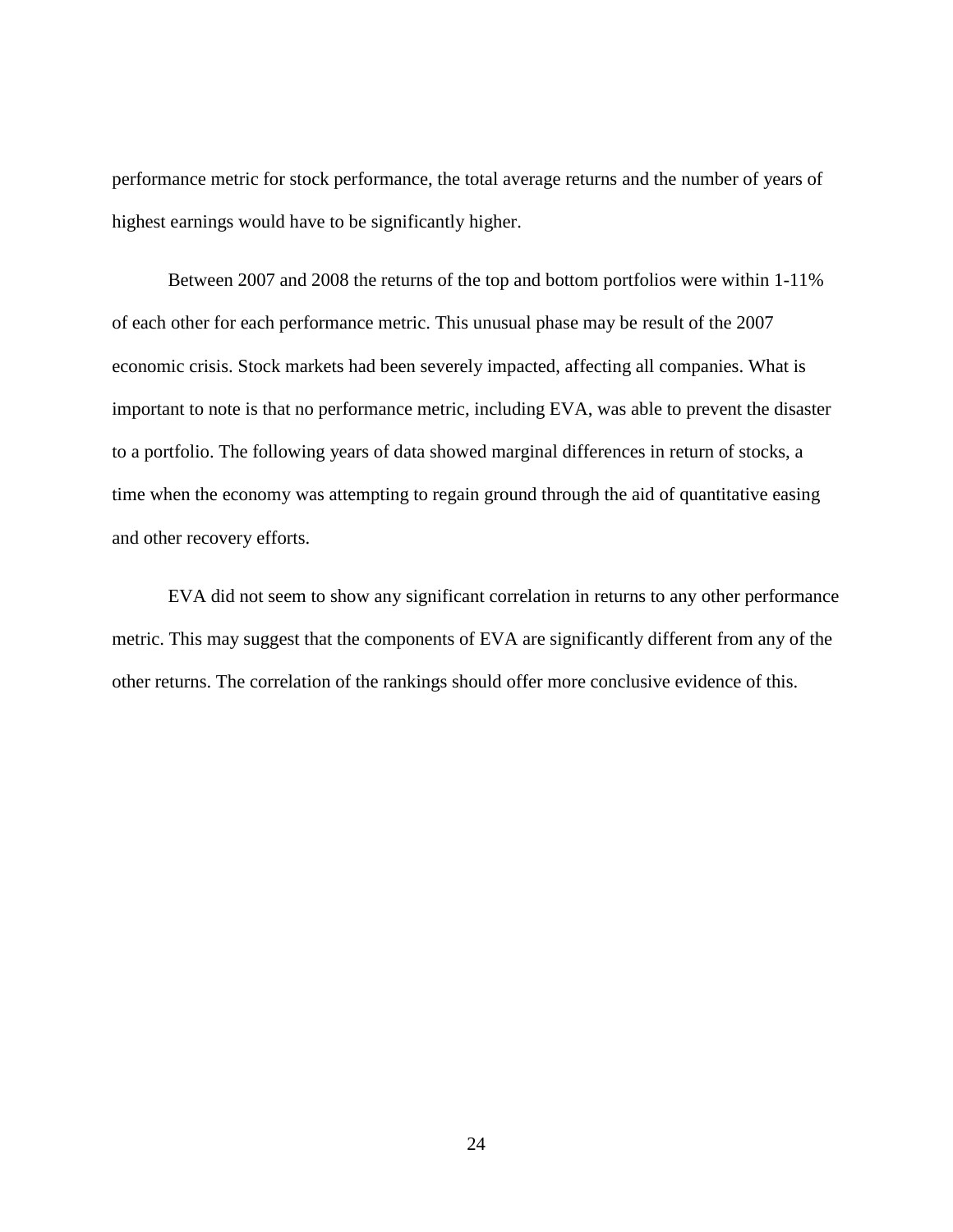# Table 4

| 2001-2002 |                          | <b>ROA</b> | <b>ROE</b> | E/P    | <b>EVA</b> |
|-----------|--------------------------|------------|------------|--------|------------|
|           | Top 50                   | $-7%$      | $-9%$      | $-5%$  | $-19%$     |
|           | Bottom 50                | $-26%$     | $-28%$     | $-26%$ | $-24%$     |
| 2002-2003 |                          |            |            |        |            |
|           | Top 50                   | 19%        | 26%        | 41%    | 22%        |
|           | Bottom 50                | 73%        | 65%        | 67%    | 65%        |
| 2003-2004 |                          |            |            |        |            |
|           | Top 50                   | 3%         | 8%         | 16%    | 7%         |
|           | Bottom 50                | 27%        | 25%        | 27%    | 26%        |
| 2004-2005 |                          |            |            |        |            |
|           | Top 50                   | 1%         | 4%         | 2%     | 24%        |
|           | Bottom 50                | 12%        | 14%        | 22%    | 2%         |
| 2005-2006 |                          |            |            |        |            |
|           | Top 50                   | 6%         | 11%        | 10%    | 19%        |
|           | Bottom 50                | 19%        | 19%        | 14%    | 12%        |
| 2006-2007 |                          |            |            |        |            |
|           | Top 50                   | 15%        | 16%        | 21%    | 20%        |
|           | Bottom 50                | 4%         | $-3%$      | 13%    | 15%        |
| 2007-2008 |                          |            |            |        |            |
|           | Top 50                   | $-36%$     | $-35%$     | $-41%$ | $-30%$     |
|           | Bottom 50                | $-35%$     | $-36%$     | $-35%$ | $-40%$     |
| 2008-2009 |                          |            |            |        |            |
|           | Top 50                   | 34%        | 48%        | 36%    | 19%        |
|           | Bottom 50                | 86%        | 66%        | 86%    | 65%        |
| 2009-2010 |                          |            |            |        |            |
|           | Top 50                   | 20%        | 24%        | 11%    | 13%        |
|           | Bottom 50                | 17%        | 19%        | 18%    | 20%        |
| 2010-2011 |                          |            |            |        |            |
|           | Top 50                   | 7%         | 1%         | $-2%$  | 7%         |
|           | Bottom 50                | 3%         | 9%         | 7%     | 4%         |
|           |                          |            |            |        |            |
|           | Average Top 50           | 6%         | 10%        | 9%     | 8%         |
|           | <b>Average Bottom 50</b> | 18%        | 15%        | 19%    | 15%        |

Mean returns of top and bottom portfolios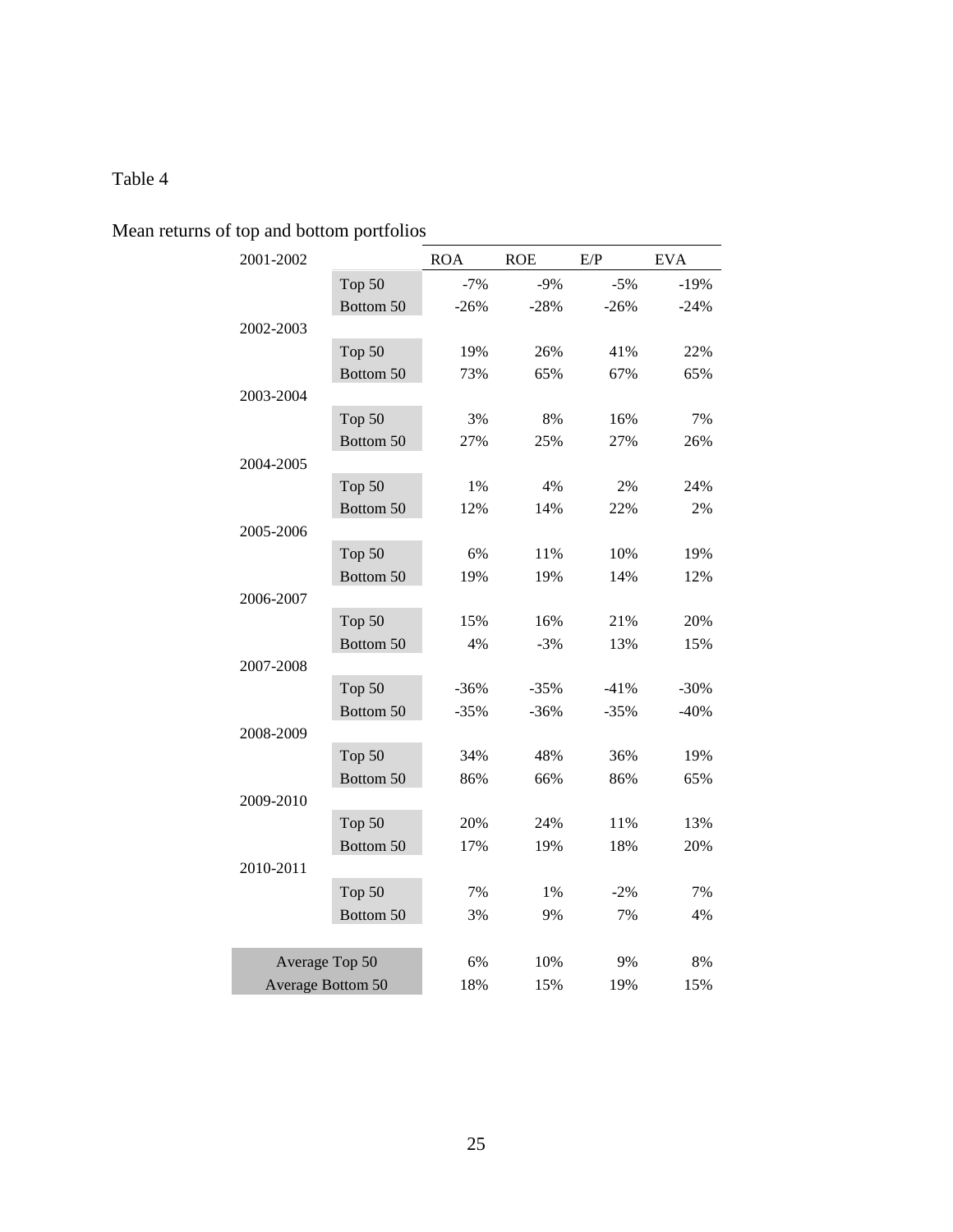#### <span id="page-31-0"></span>*CONFIDENCE INTERVALS*

After conducting confidence intervals of the mean returns for each year, I found no convincing evidence that any of the performance metrics proved any more or less volatile than the other. The returns of each performance metric seemed to move in tandem, and years of higher volatility would result in overlapping confidence intervals for each performance metric.

It is important to note, however, that EVA had overlapping returns in 2002, and no signs of overlapping returns in 2004 and 2005, years when most performance metrics had overlapping returns. This may suggest that EVA performance differently than the rest of the performance metrics, and possibly, that it offers greater safety to investors. On the other hand, the 2005 year offered abnormal returns as visible in table 4, which means that 2004 is the only year of the two that offers reliable results. In the case that EVA only has one year that does not overlap when the rest do, which is similar to the result of ROE, the performance metric that did not create overlapping returns in 2007.

EVA had one of the lowest incidences of overlapping returns, with six years of overlapping returns. This would suggest that EVA may offer more safety to investors in that choosing a top or bottom portfolio using EVA yields significantly different returns. Although these findings may support EVA as a strong performance metric, there does not seem to be any significant evidence that EVA is a better metric than the rest.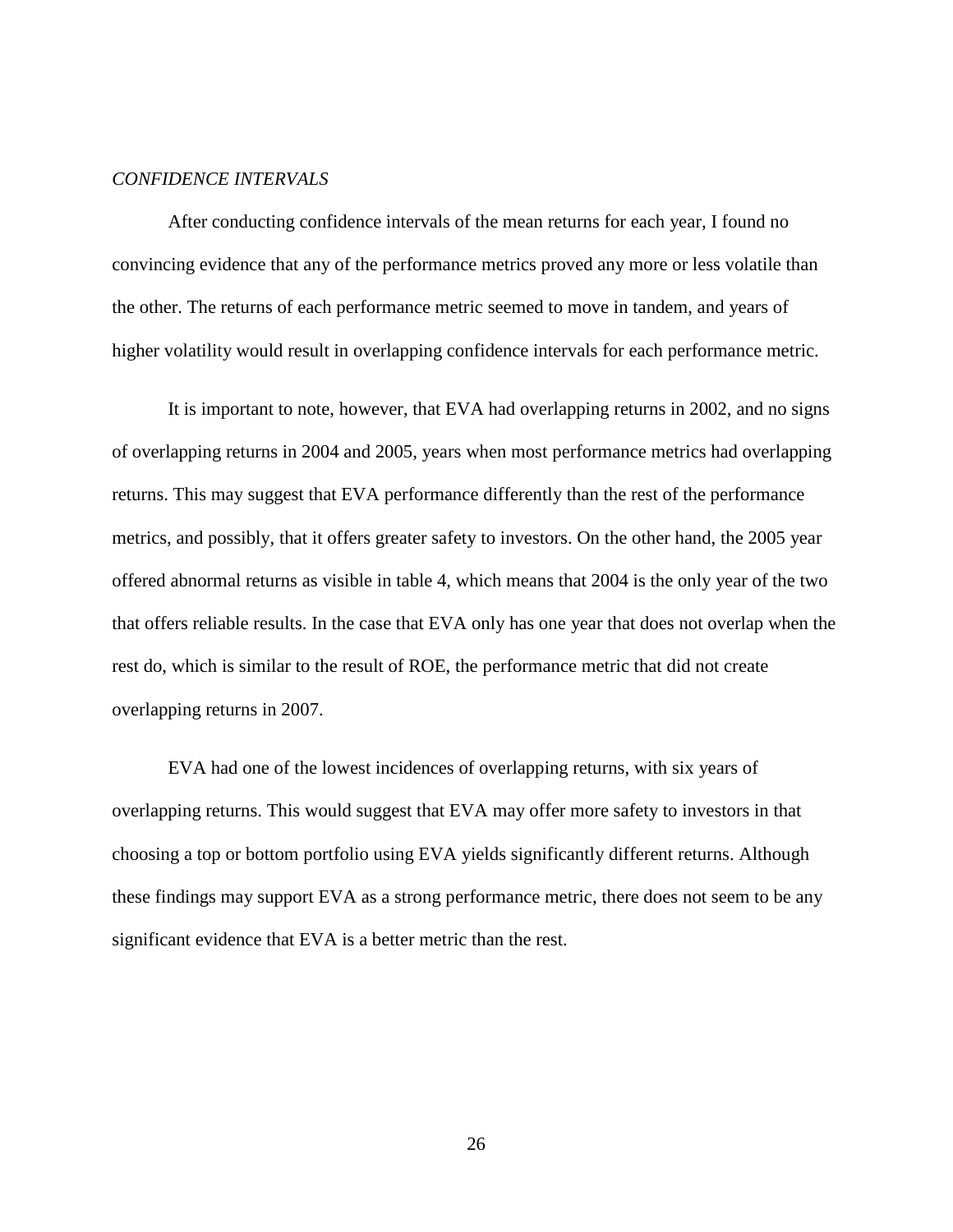# Table 5

| 2001-2002     | <b>ROA</b> | <b>ROE</b> | E/P    | <b>EVA</b> | 2006-2007     | ROA        | <b>ROE</b> | E/P    | <b>EVA</b> |
|---------------|------------|------------|--------|------------|---------------|------------|------------|--------|------------|
| Top           | $-14%$     | $-17%$     | $-12%$ | $-26%$     | Top           | 7%         | 5%         | 11%    | 12%        |
|               | 0%         | $-1\%$     | 3%     | $-12%$     |               | 23%        | 27%        | 31%    | 28%        |
| <b>Bottom</b> | $-37%$     | $-38%$     | $-37%$ | $-33%$     | <b>Bottom</b> | $-7%$      | $-11%$     | $-2\%$ | $-1\%$     |
|               | $-16%$     | $-18%$     | $-16%$ | $-14%$     |               | 14%        | 5%         | 28%    | 30%        |
| 2002-2003     | <b>ROA</b> | <b>ROE</b> | E/P    | <b>EVA</b> | 2007-2008     | <b>ROA</b> | <b>ROE</b> | E/P    | <b>EVA</b> |
| Top           | 12%        | 15%        | 33%    | 15%        | Top           | $-42%$     | $-41%$     | $-48%$ | $-36%$     |
|               | 27%        | 37%        | 49%    | 30%        |               | $-30%$     | $-28%$     | $-34%$ | $-24%$     |
| <b>Bottom</b> | 52%        | 95%        | 97%    | 48%        | <b>Bottom</b> | $-41%$     | $-43%$     | $-43%$ | $-46%$     |
|               | 93%        | 134%       | 137%   | 83%        |               | $-28%$     | $-29%$     | $-27%$ | $-33%$     |
| 2003-2004     | <b>ROA</b> | <b>ROE</b> | E/P    | <b>EVA</b> | 2008-2009     | <b>ROA</b> | <b>ROE</b> | E/P    | <b>EVA</b> |
| Top           | $-4%$      | 1%         | 7%     | 2%         | Top           | 23%        | 28%        | 23%    | 13%        |
|               | 9%         | 15%        | 25%    | 13%        |               | 46%        | 68%        | 48%    | 25%        |
| <b>Bottom</b> | 16%        | 14%        | 15%    | 15%        | <b>Bottom</b> | 61%        | 48%        | 64%    | 41%        |
|               | 38%        | 36%        | 39%    | 38%        |               | 111%       | 83%        | 109%   | 88%        |
| 2004-2005     | <b>ROA</b> | <b>ROE</b> | E/P    | <b>EVA</b> | 2009-2010     | <b>ROA</b> | <b>ROE</b> | E/P    | <b>EVA</b> |
| Top           | $-5\%$     | $-2\%$     | $-9%$  | 12%        | Top           | 11%        | 14%        | 4%     | 8%         |
|               | 8%         | 11%        | 13%    | 35%        |               | 30%        | 34%        | 17%    | 18%        |
| <b>Bottom</b> | 4%         | 5%         | 10%    | $-4%$      | <b>Bottom</b> | 10%        | 12%        | 11%    | 12%        |
|               | 19%        | 22%        | 33%    | $8\%$      |               |            |            |        |            |
| 2005-2006     | <b>ROA</b> | <b>ROE</b> | E/P    | <b>EVA</b> |               | 24%        | 25%        | 25%    | 29%        |
| Top           | $-4%$      | $1\%$      | $-1\%$ | 9%         | 2010-2011     | ROA        | <b>ROE</b> | E/P    | <b>EVA</b> |
|               | 16%        | 21%        | 20%    | 28%        | Top           | $-2\%$     | $-7%$      | $-8%$  | 0%         |
| <b>Bottom</b> | 10%        | 9%         | 4%     | 6%         |               | 15%        | 10%        | 4%     | 13%        |
|               | 28%        | 28%        | 23%    | 19%        | <b>Bottom</b> | $-4%$      | $-9%$      | $-11%$ | $-15%$     |
|               |            |            |        |            |               | 9%         | 27%        | 26%    | 23%        |

Confidence intervals of top and bottom portfolios

Bold numbers denote overlapping returns of the top 50 and bottom 50 portfolios.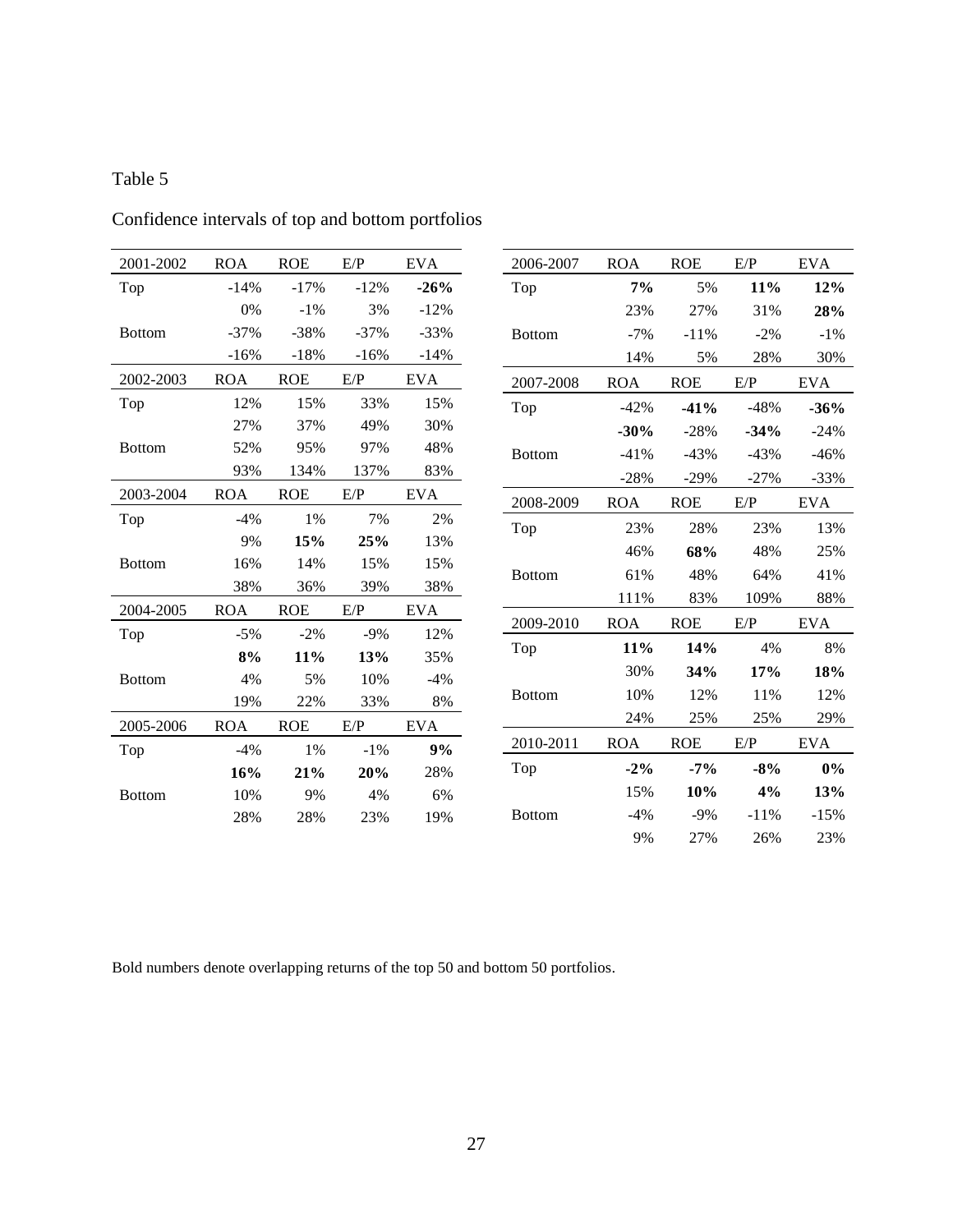#### <span id="page-33-0"></span>*CORRELATION OF THE RANKINGS*

The correlation of the rankings was calculated using two different correlation measures, Spearman's Correlation and Pearson's R. All were significantly different from zero at the 95% confidence level. Although each performance metric shows moderately high correlation, some relationship should be expected as each performance metric uses some item from the income statement.

ROA and ROE showed the highest correlation as net income is integral to both of their calculations.

EVA has a moderate correlation with traditional performance metrics with the highest correlation to ROE, which revealed a total average 0.45 Spearman's, and 0.46 Pearsons' R correlations. This finding suggests some similarity in the components used to calculate both ROE and EVA. In fact, when observing the total average returns of the two metrics in Table 4, EVA and ROE do have similar returns, 8% and 10% for the top, respectively, and 15% and 15% for the bottom, respectively. This is not a positive finding as EVA should have little correlation with any of the performance metrics and significantly higher returns. If, however, EVA has lower volatility than ROE, according to the histograms, EVA may offer a lower risk of returns.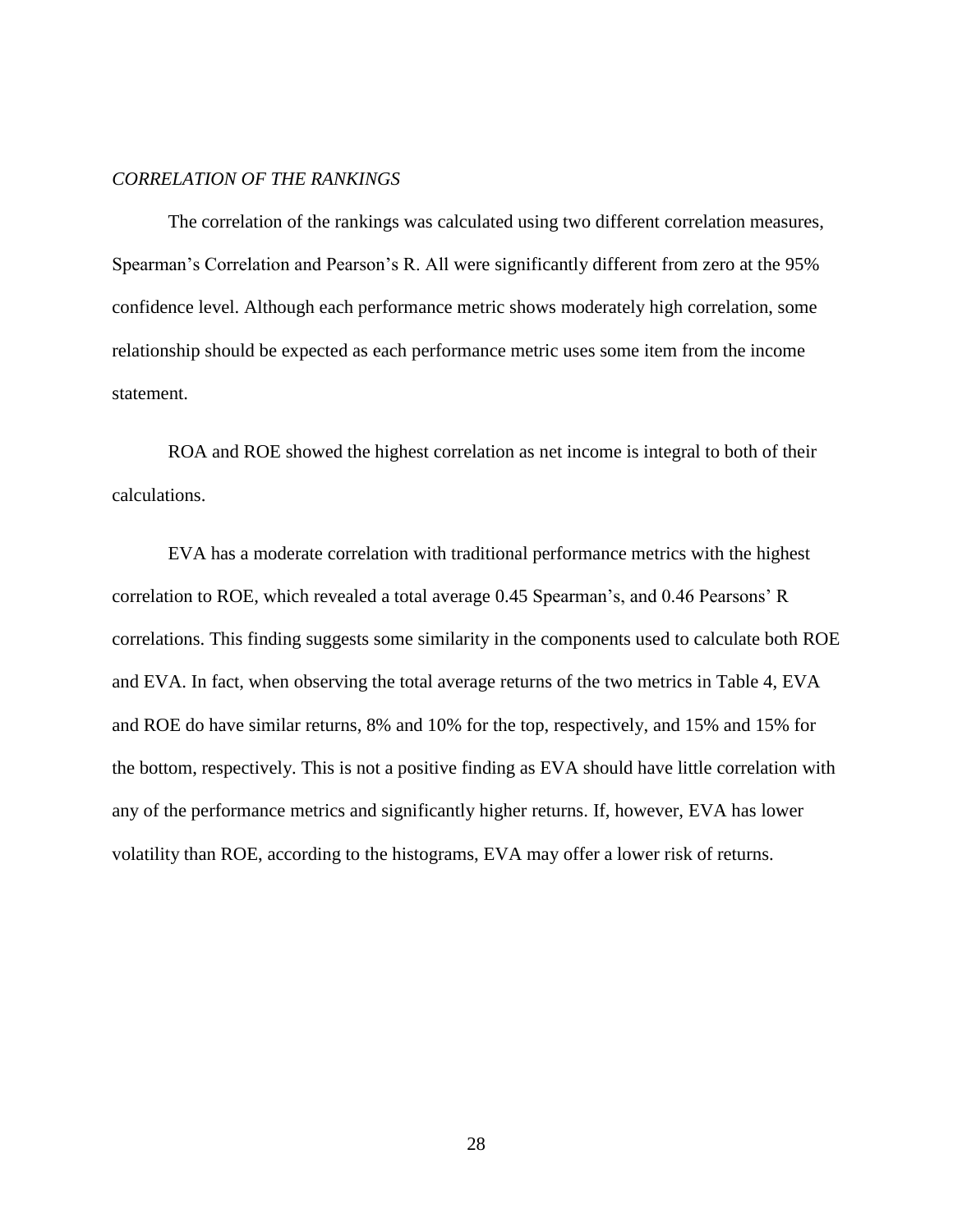# Table 6

# Spearman's Rho of top and bottom portfolios

|                                                                 |              | Total        | <b>ROA</b>   | <b>ROE</b>   |              | E/P                                                             | <b>EVA</b>   |              |              |              |
|-----------------------------------------------------------------|--------------|--------------|--------------|--------------|--------------|-----------------------------------------------------------------|--------------|--------------|--------------|--------------|
|                                                                 |              | <b>ROA</b>   |              | $\mathbf{1}$ | 0.78         | 0.42                                                            | 0.41         |              |              |              |
|                                                                 |              | <b>ROE</b>   |              |              | $\mathbf{1}$ | 0.48                                                            | 0.45         |              |              |              |
|                                                                 |              | E/P          |              |              |              | $\mathbf{1}$                                                    | 0.29         |              |              |              |
|                                                                 |              | <b>EVA</b>   |              |              |              |                                                                 | $\mathbf{1}$ |              |              |              |
|                                                                 |              |              |              |              |              |                                                                 |              |              |              |              |
| 2001-2002                                                       | <b>ROA</b>   | <b>ROE</b>   | E/P          | <b>EVA</b>   |              | 2006-2007                                                       | <b>ROA</b>   | <b>ROE</b>   | E/P          | <b>EVA</b>   |
| <b>ROA</b>                                                      | $\mathbf{1}$ | 0.91         | 0.76         | 0.75         |              | <b>ROA</b>                                                      | $\mathbf{1}$ | 0.71         | 0.34         | 0.38         |
| <b>ROE</b>                                                      |              | $\mathbf{1}$ | 0.78         | 0.76         |              | <b>ROE</b>                                                      |              | $\mathbf{1}$ | 0.38         | 0.42         |
| $\ensuremath{{\rm E}}\xspace/\ensuremath{{\rm P}}$              |              |              | $\mathbf{1}$ | 0.70         |              | $\ensuremath{\mathrm{E}}\xspace/\ensuremath{\mathrm{P}}\xspace$ |              |              | $\mathbf 1$  | 0.33         |
| <b>EVA</b>                                                      |              |              |              | $\mathbf{1}$ |              | <b>EVA</b>                                                      |              |              |              | $\mathbf{1}$ |
| 2002-2003                                                       | <b>ROA</b>   | <b>ROE</b>   | E/P          | <b>EVA</b>   |              | 2007-2008                                                       | <b>ROA</b>   | <b>ROE</b>   | E/P          | <b>EVA</b>   |
| <b>ROA</b>                                                      | $\mathbf{1}$ | 0.85         | 0.64         | 0.52         |              | <b>ROA</b>                                                      | $\mathbf{1}$ | 0.73         | 0.19         | 0.35         |
| <b>ROE</b>                                                      |              | $\mathbf{1}$ | 0.67         | 0.57         |              | <b>ROE</b>                                                      |              | $\mathbf{1}$ | 0.24         | 0.39         |
| $\ensuremath{\mathrm{E}}\xspace/\ensuremath{\mathrm{P}}\xspace$ |              |              | $\mathbf{1}$ | 0.34         |              | E/P                                                             |              |              | $\mathbf{1}$ | 0.20         |
| <b>EVA</b>                                                      |              |              |              | $\mathbf{1}$ |              | <b>EVA</b>                                                      |              |              |              | 1            |
| 2003-2004                                                       | <b>ROA</b>   | <b>ROE</b>   | E/P          | <b>EVA</b>   |              | 2008-2009                                                       | <b>ROA</b>   | <b>ROE</b>   | E/P          | <b>EVA</b>   |
| <b>ROA</b>                                                      | $\mathbf{1}$ | 0.85         | 0.52         | 0.53         |              | <b>ROA</b>                                                      | $\mathbf{1}$ | 0.75         | 0.24         | 0.40         |
| <b>ROE</b>                                                      |              | $\mathbf{1}$ | 0.61         | 0.62         |              | <b>ROE</b>                                                      |              | $\mathbf{1}$ | 0.29         | 0.39         |
| E/P                                                             |              |              | $\mathbf{1}$ | 0.40         |              | E/P                                                             |              |              | $\mathbf{1}$ | 0.19         |
| <b>EVA</b>                                                      |              |              |              | 1            |              | <b>EVA</b>                                                      |              |              |              | 1            |
| 2004-2005                                                       | <b>ROA</b>   | <b>ROE</b>   | E/P          | <b>EVA</b>   |              | 2009-2010                                                       | <b>ROA</b>   | <b>ROE</b>   | E/P          | <b>EVA</b>   |
| <b>ROA</b>                                                      | $\mathbf{1}$ | 0.77         | 0.32         | 0.41         |              | <b>ROA</b>                                                      | $\mathbf{1}$ | 0.67         | 0.40         | 0.48         |
| <b>ROE</b>                                                      |              | $\mathbf{1}$ | 0.46         | 0.51         |              | <b>ROE</b>                                                      |              | $\mathbf{1}$ | 0.41         | 0.52         |
| E/P                                                             |              |              | $\mathbf{1}$ | 0.36         |              | E/P                                                             |              |              | $\mathbf{1}$ | 0.44         |
| <b>EVA</b>                                                      |              |              |              | $\mathbf{1}$ |              | <b>EVA</b>                                                      |              |              |              | -1           |
| 2005-2006                                                       | <b>ROA</b>   | <b>ROE</b>   | E/P          | <b>EVA</b>   |              | 2010-2011                                                       | <b>ROA</b>   | <b>ROE</b>   | E/P          | <b>EVA</b>   |
| <b>ROA</b>                                                      | $\mathbf{1}$ | 0.77         | 0.34         | 0.06         |              | <b>ROA</b>                                                      | $\,1\,$      | 0.74         | 0.49         | 0.18         |
| <b>ROE</b>                                                      |              | $\mathbf{1}$ | 0.49         | 0.15         |              | <b>ROE</b>                                                      |              | $\mathbf{1}$ | 0.51         | 0.22         |
| $\ensuremath{\mathrm{E}}\xspace/\ensuremath{\mathrm{P}}\xspace$ |              |              | $\mathbf{1}$ | $-0.20$      |              | $\ensuremath{\mathrm{E}}\xspace/\ensuremath{\mathrm{P}}\xspace$ |              |              | $\mathbf{1}$ | 0.17         |
| <b>EVA</b>                                                      |              |              |              | 1            |              | <b>EVA</b>                                                      |              |              |              | 1            |

A correlation below .196 would suggest that performance metrics have little correlation.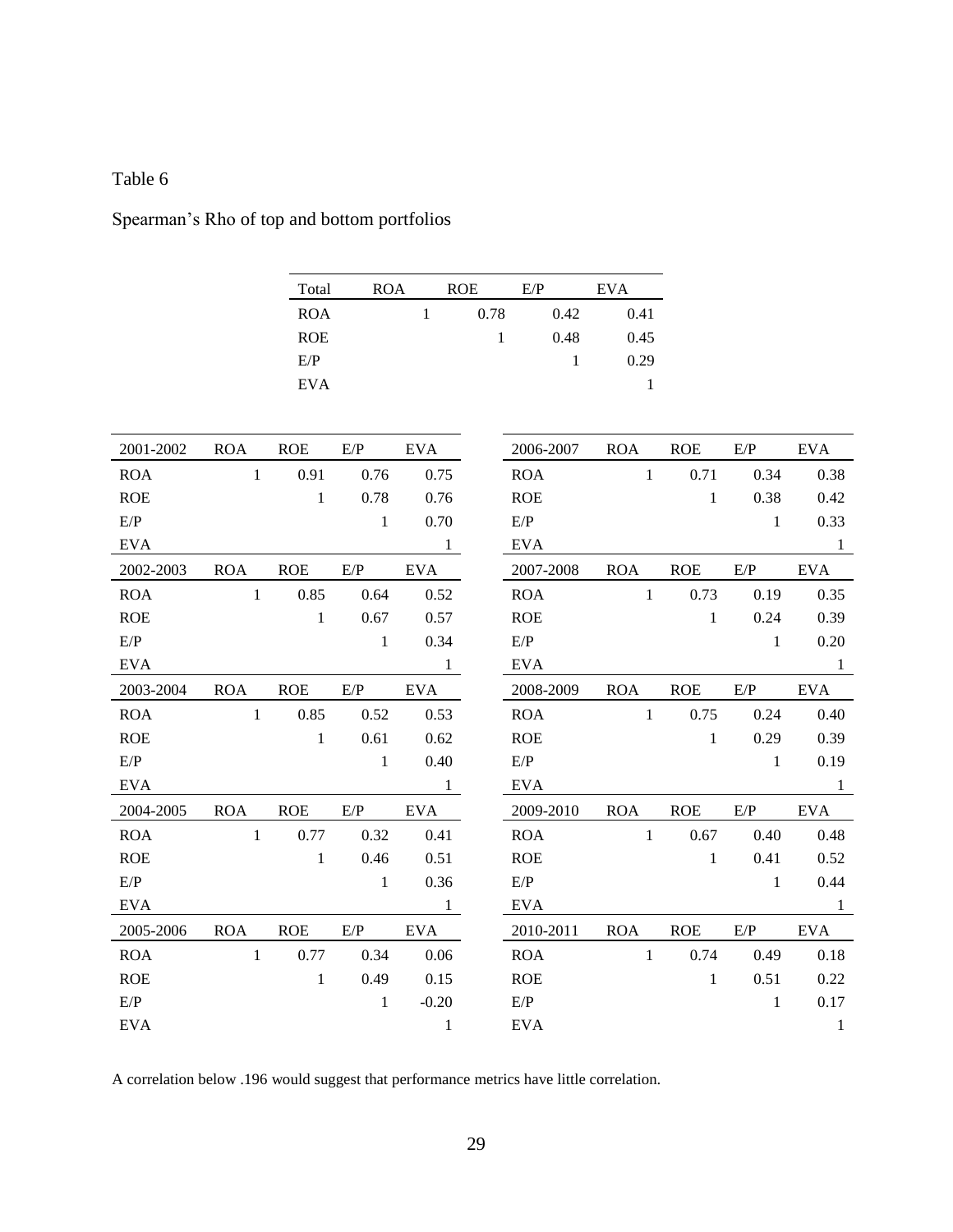## Table 7

# Pearson's *r* z-score of top and bottom portfolios

| Total      | ROA | <b>ROE</b> | E/P  | EVA  |
|------------|-----|------------|------|------|
| <b>ROA</b> |     | 0.76       | 0.37 | 0.40 |
| <b>ROE</b> |     |            | 0.45 | 0.46 |
| E/P        |     |            |      | 0.28 |
| EVA        |     |            |      |      |

| 2001-2002  | <b>ROA</b>   | <b>ROE</b>   | E/P          | <b>EVA</b>   | 2006-2007  | <b>ROA</b>   | <b>ROE</b>   | E/P          | <b>EVA</b>   |
|------------|--------------|--------------|--------------|--------------|------------|--------------|--------------|--------------|--------------|
| <b>ROA</b> | $\mathbf{1}$ | 0.83         | 0.55         | 0.57         | <b>ROA</b> | $\mathbf{1}$ | 0.75         | 0.29         | 0.37         |
| <b>ROE</b> |              | $\mathbf{1}$ | 0.59         | 0.62         | <b>ROE</b> |              | $\mathbf{1}$ | 0.40         | 0.43         |
| E/P        |              |              | $\mathbf{1}$ | 0.38         | E/P        |              |              | $\mathbf{1}$ | 0.33         |
| <b>EVA</b> |              |              |              | $\mathbf{1}$ | <b>EVA</b> |              |              |              | $\mathbf{1}$ |
| 2002-2003  | <b>ROA</b>   | <b>ROE</b>   | E/P          | EVA          | 2007-2008  | <b>ROA</b>   | <b>ROE</b>   | E/P          | EVA          |
| <b>ROA</b> | $\mathbf{1}$ | 0.84         | 0.61         | 0.48         | <b>ROA</b> | $\mathbf{1}$ | 0.73         | 0.19         | 0.41         |
| <b>ROE</b> |              | $\mathbf{1}$ | 0.64         | 0.54         | <b>ROE</b> |              | $\mathbf{1}$ | 0.24         | 0.47         |
| E/P        |              |              | $\mathbf{1}$ | 0.30         | E/P        |              |              | $\mathbf{1}$ | 0.21         |
| <b>EVA</b> |              |              |              | $\mathbf{1}$ | <b>EVA</b> |              |              |              | -1           |
| 2003-2004  | <b>ROA</b>   | <b>ROE</b>   | E/P          | <b>EVA</b>   | 2008-2009  | <b>ROA</b>   | <b>ROE</b>   | E/P          | <b>EVA</b>   |
| <b>ROA</b> | $\mathbf{1}$ | 0.86         | 0.48         | 0.50         | <b>ROA</b> | $\mathbf{1}$ | 0.71         | 0.36         | 0.39         |
| <b>ROE</b> |              | $\mathbf{1}$ | 0.61         | 0.60         | <b>ROE</b> |              | $\mathbf{1}$ | 0.44         | 0.42         |
| E/P        |              |              | $\mathbf{1}$ | 0.38         | E/P        |              |              | $\mathbf{1}$ | 0.18         |
| <b>EVA</b> |              |              |              | $\mathbf{1}$ | <b>EVA</b> |              |              |              | $\mathbf{1}$ |
| 2004-2005  | <b>ROA</b>   | <b>ROE</b>   | E/P          | <b>EVA</b>   | 2009-2010  | <b>ROA</b>   | <b>ROE</b>   | E/P          | EVA          |
| <b>ROA</b> | $\mathbf{1}$ | 0.76         | 0.27         | 0.39         | <b>ROA</b> | $\mathbf{1}$ | 0.72         | 0.45         | 0.51         |
| <b>ROE</b> |              | $\mathbf{1}$ | 0.44         | 0.49         | <b>ROE</b> |              | $\mathbf{1}$ | 0.48         | 0.55         |
| E/P        |              |              | $\mathbf{1}$ | 0.33         | E/P        |              |              | $\mathbf{1}$ | 0.48         |
| <b>EVA</b> |              |              |              | -1           | <b>EVA</b> |              |              |              | -1           |
| 2005-2006  | <b>ROA</b>   | <b>ROE</b>   | E/P          | <b>EVA</b>   | 2010-2011  | <b>ROA</b>   | <b>ROE</b>   | E/P          | <b>EVA</b>   |
| <b>ROA</b> | $\mathbf{1}$ | 0.75         | 0.29         | 0.09         | <b>ROA</b> | $\mathbf{1}$ | 0.67         | 0.25         | 0.31         |
| <b>ROE</b> |              | $\mathbf{1}$ | 0.45         | 0.18         | <b>ROE</b> |              | $\mathbf{1}$ | $0.26\,$     | 0.32         |
| E/P        |              |              | $\mathbf{1}$ | $-0.13$      | E/P        |              |              | $\mathbf{1}$ | 0.36         |
| <b>EVA</b> |              |              |              | $\mathbf{1}$ | <b>EVA</b> |              |              |              | $\mathbf{1}$ |

A correlation below .196 and above -.196 would suggest that correlation is not statistically significantly different from zero.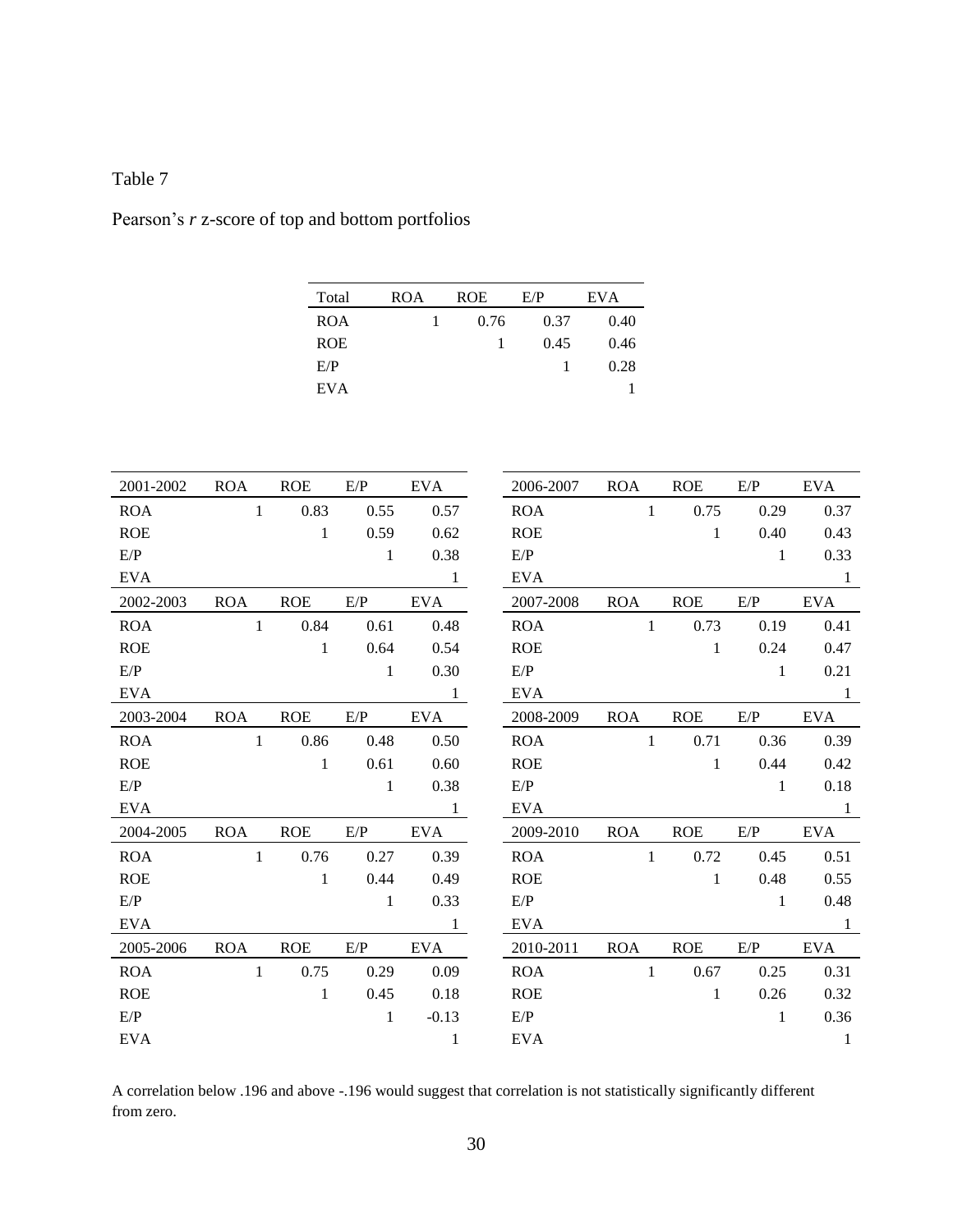#### <span id="page-36-0"></span>*SIGNIFICANCE OF THE MEAN RETURNS*

The t-test of the mean returns between portfolios selected using different performance metrics showed mixed results. Using a two-tail test with forty-eight degrees of freedom –found by  $df = N-2$ - the t-statistics have to be greater than 2.01 in order to be significant at the 95% confidence level. No distinct pattern is visible between EVA and the rest of the metrics. If EVA were to significantly outperform all of the performance metrics in mean returns, then a mixed pattern would be a positive sign in that it would mean that EVA is significantly different and better than the rest of the performance metrics.

2005 seemed to should the greatest significance as EVA's returns, top and bottom, were significantly different from the returns of all of the performance metrics, top and bottom. When looking at the Table 4 for the year 2005, EVA creates very different results, 24% return for the top and a 2% return for the bottom. It is almost as if the top and bottom returns should be reversed in order to match with the rest of the performance metrics. 2002 and 2009 yielded slightly similar results where the top return of EVA was significantly different from the rest of the performance metrics. In both of the years, EVA underperformed the rest of the performance metrics. After viewing Table Set 1 and 2, EVA did not show any signs of extreme volatility or a differently shaped graph relative to the other performance metrics.

EVA has the least in common with the E/P calculation. Six of the years showed significant t-stats. When observing the correlation of performance metrics in Tables 6 and 7, EVA and E/P had the least correlation, 0.29 and 0.28 for Spearman's Rho and Pearson's r,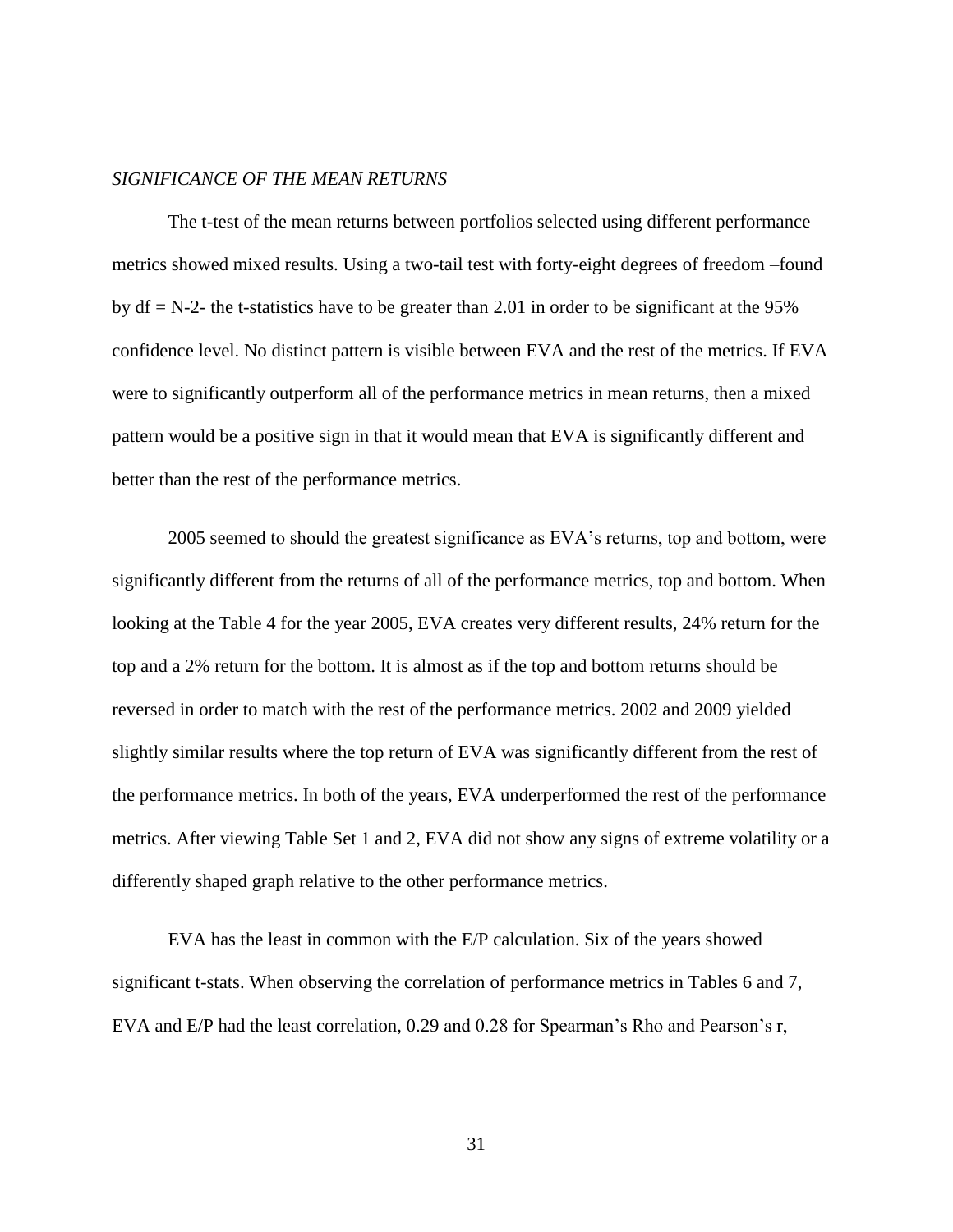respectively. Therefore the findings in the significance of the returns agree with the data in Tables 6 and 7.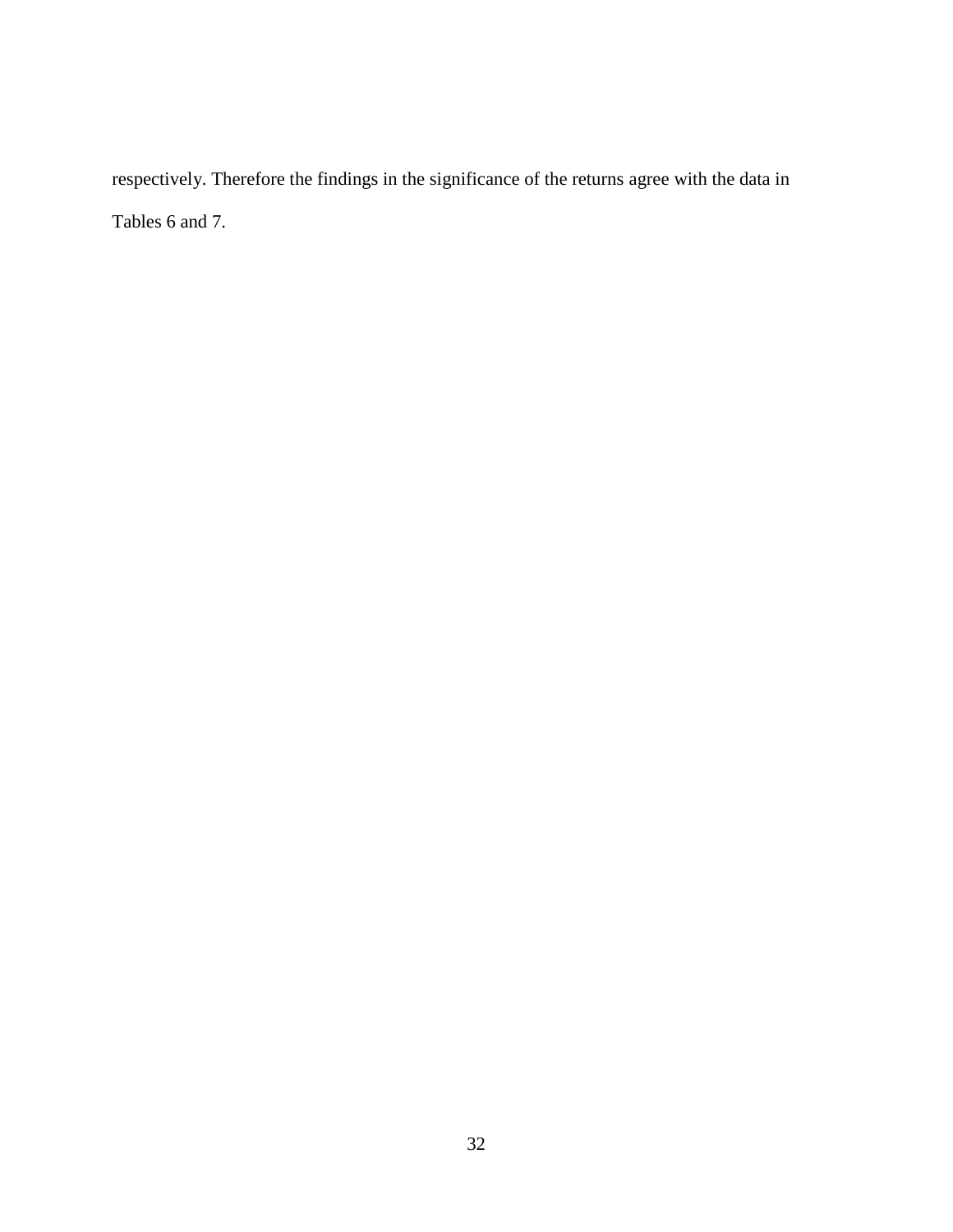# Table 8

| 2001-2002 |                      | <b>ROA</b> | <b>ROE</b> | E/P  |
|-----------|----------------------|------------|------------|------|
|           | Top 50               | 2.25       | 1.86       | 2.68 |
|           | Bottom 50            | 0.41       | 0.61       | 0.41 |
| 2002-2003 |                      |            |            |      |
|           | Top 50               | 0.53       | 0.53       | 3.26 |
|           | Bottom 50            | 0.54       | 0.05       | 0.15 |
| 2003-2004 |                      |            |            |      |
|           | Top 50               | 1.02       | 0.12       | 1.66 |
|           | Bottom 50            | 0.07       | 0.19       | 0.07 |
| 2004-2005 |                      |            |            |      |
|           | Top 50               | 3.35       | 2.91       | 2.75 |
|           | Bottom 50            | 1.83       | 2.12       | 3.01 |
| 2005-2006 |                      |            |            |      |
|           | Top 50               | 1.85       | 1.06       | 1.27 |
|           | Bottom 50            | 1.18       | 1.14       | 0.21 |
| 2006-2007 |                      |            |            |      |
|           | Top 50               | 0.80       | 0.49       | 0.19 |
|           | Bottom 50            | 1.15       | 1.94       | 0.14 |
| 2007-2008 |                      |            |            |      |
|           | Top 50               | 1.30       | 1.04       | 2.41 |
|           | Bottom 50            | 1.09       | 0.74       | 0.93 |
| 2008-2009 |                      |            |            |      |
|           | Top 50               | 2.34       | 2.72       | 2.41 |
|           | Bottom 50            | 1.23       | 0.06       | 1.28 |
| 2009-2010 |                      |            |            |      |
|           | Top 50               | 1.28       | 1.82       | 0.60 |
|           | Bottom 50            | 0.55       | 0.36       | 0.45 |
| 2010-2011 |                      |            |            |      |
|           | Top 50               | 0.04       | 0.96       | 1.90 |
|           | Bottom <sub>50</sub> | 0.11       | 0.40       | 0.27 |

Difference of means test compared to EVA portfolios (t-stat)

Bold numbers denote significance of 1.98 at a 95% confidence level.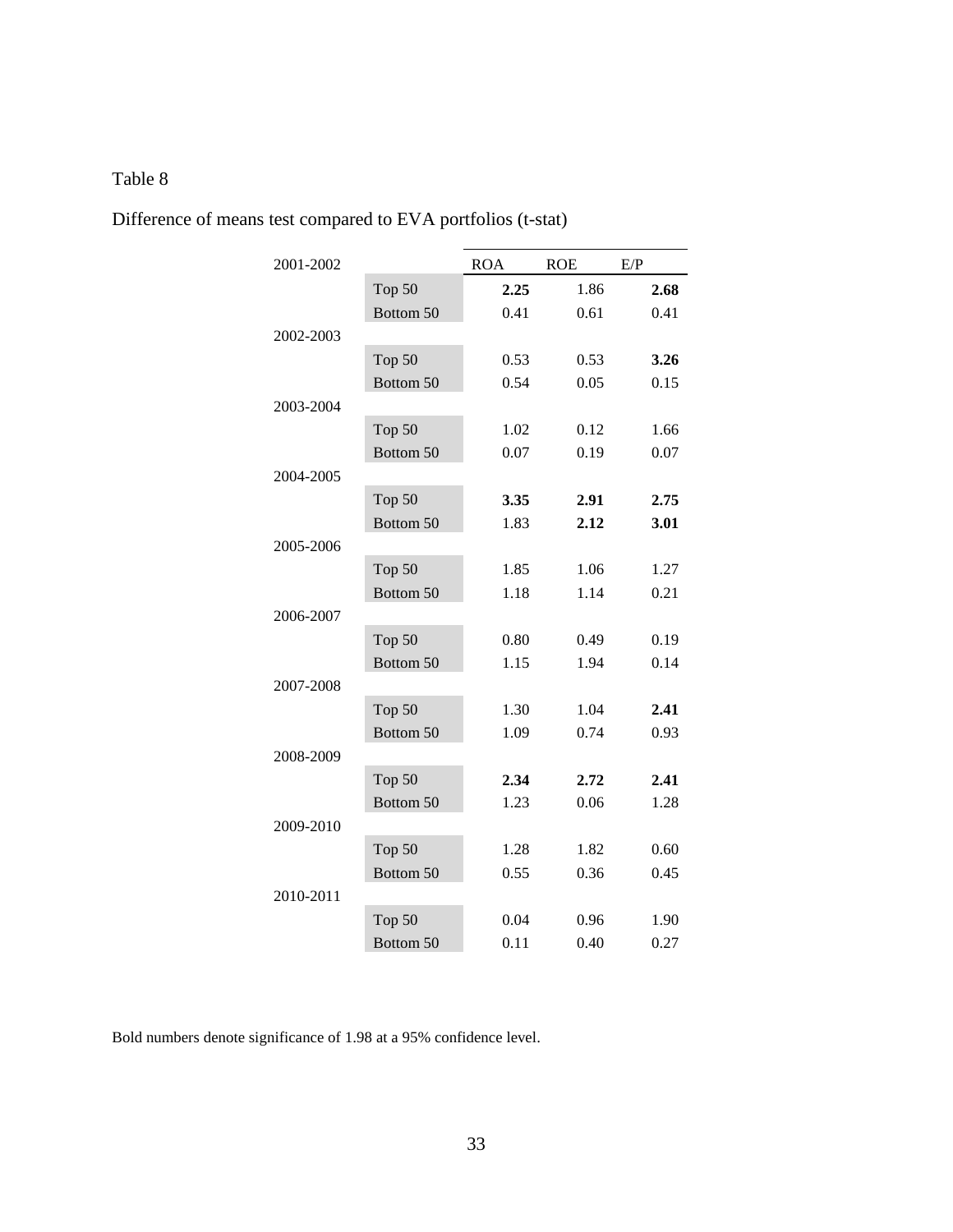#### <span id="page-39-0"></span>*HISTOGRAM*

When looking at the visual depiction of the data, no real discernible difference can be detected. It could be said, however, that EVA does create a more "bell" shaped curve for the top mean returns when compared to the other metrics. Although a visual examination leads to little concrete evidence, it is important to note that some strength may lie behind EVA's ability to find a more accurate grouping of returns, therefore, leading to more accurate and stable returns. On the other hand, EVA showed results similar to the traditional performance metrics in the bottom mean returns, which might suggest no more stability than the other metrics.

Each performance metric seemed to offer a tighter grouping of returns throughout the economic crisis, 2007 and onwards, compared to the prior years. In fact, using the data from Table 4 and comparing it to Table Set 1, it becomes visible that the performance metrics seem to offer similar returns throughout the economic crisis. This pattern may be due to similar investor sentiment throughout all industries. If EVA was a measure that would better adapt to a volatile environment, it should show a significantly better grouping of returns in Table Set 1, and offer higher overall returns in Table 4, neither of which is visible.

Table Set 2 offered mixed results with no outlying performance metric that would offer more or less stable returns. The bottom portfolio should offer the highest volatility as there is a higher risk of success. This lead to mixed results and, therefore, not much significance can be observed.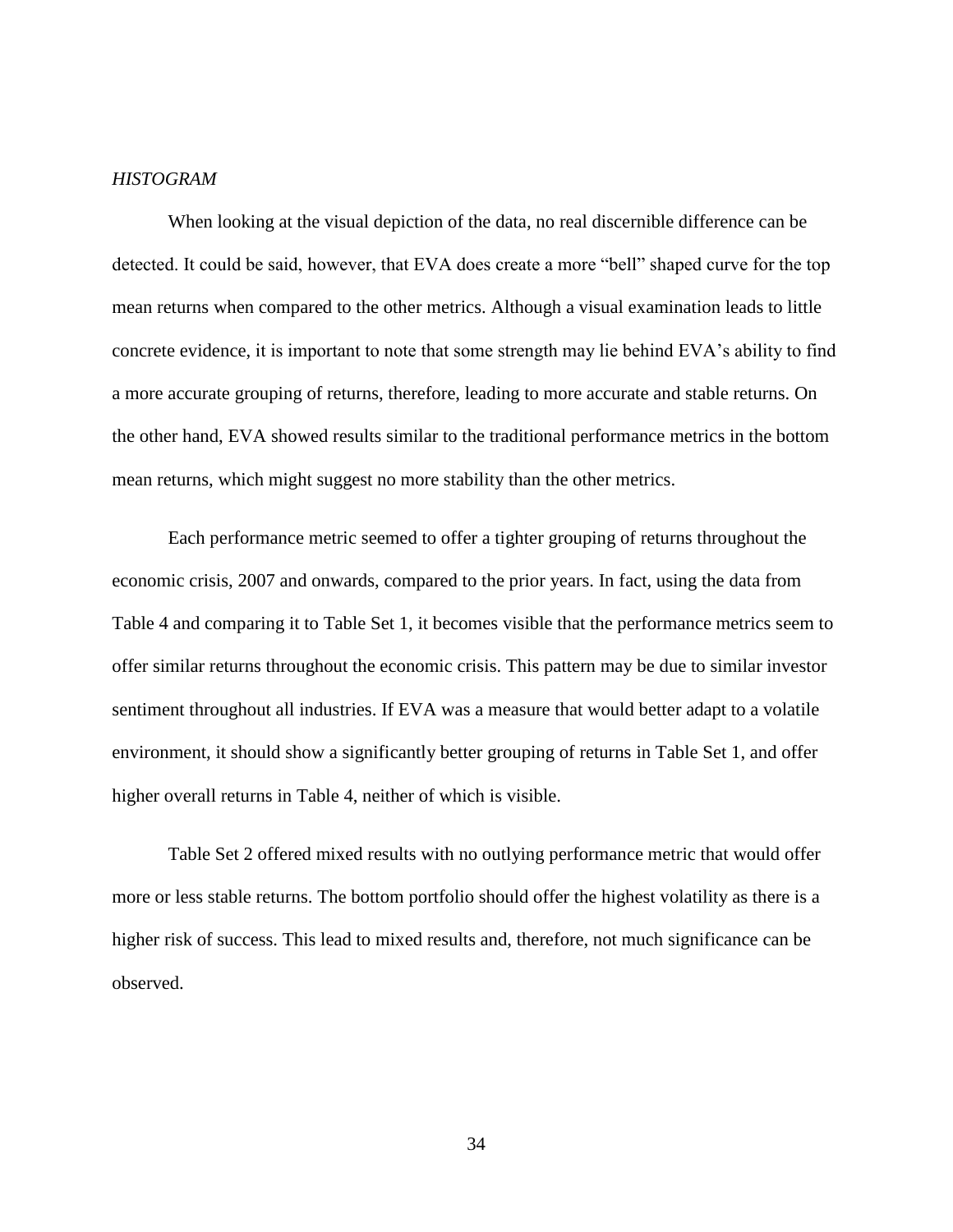## Table Set 1

# Top 50 frequencies of returns

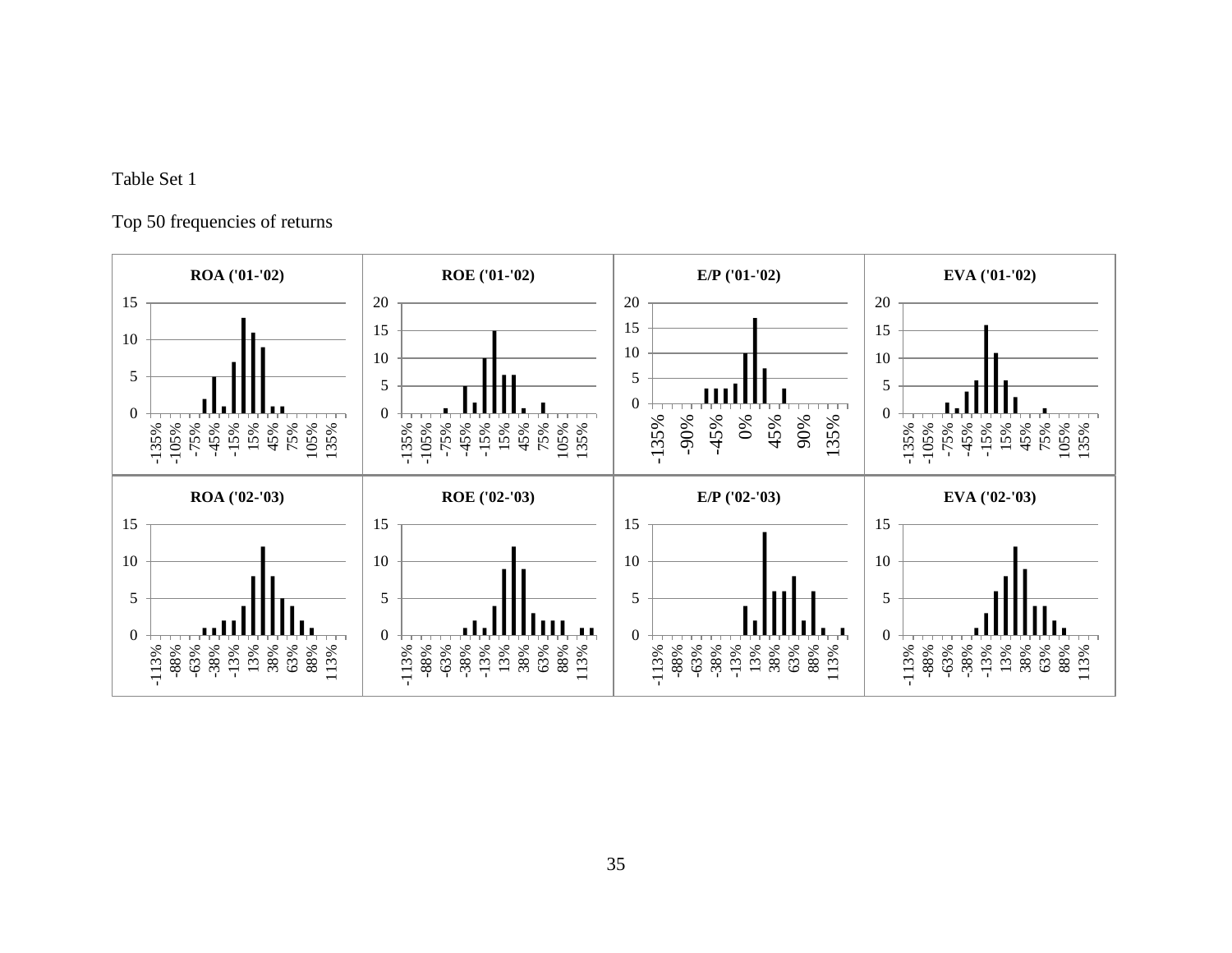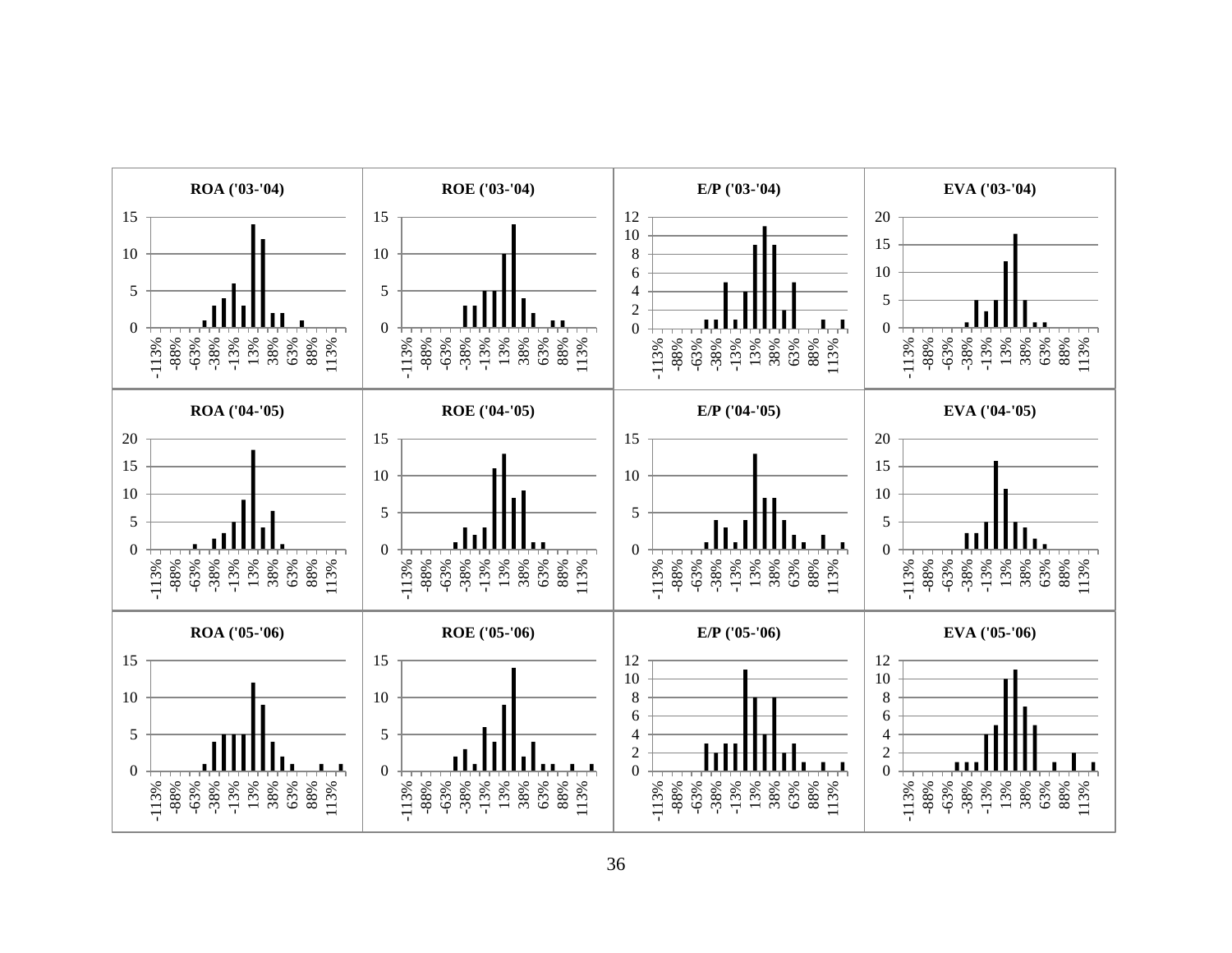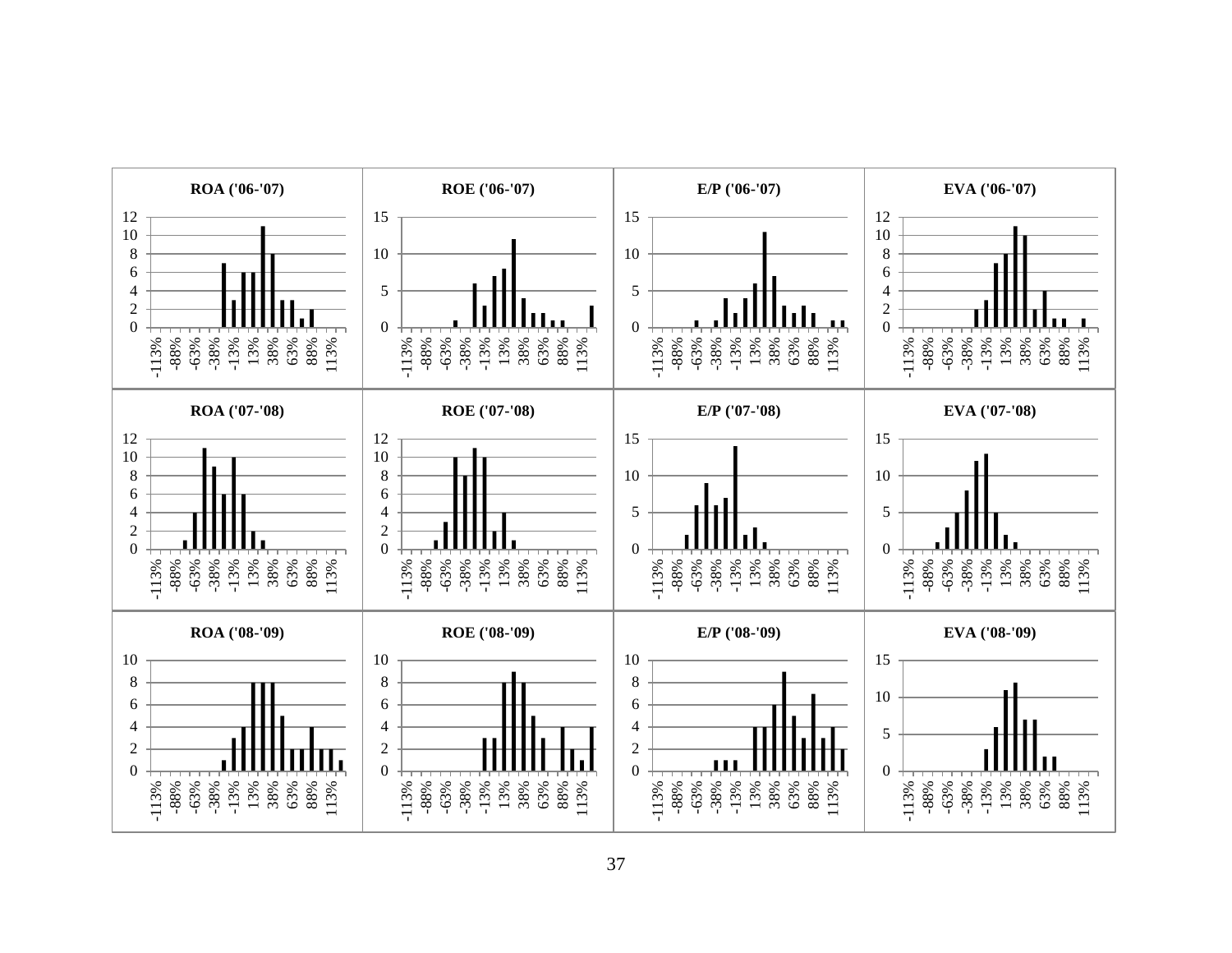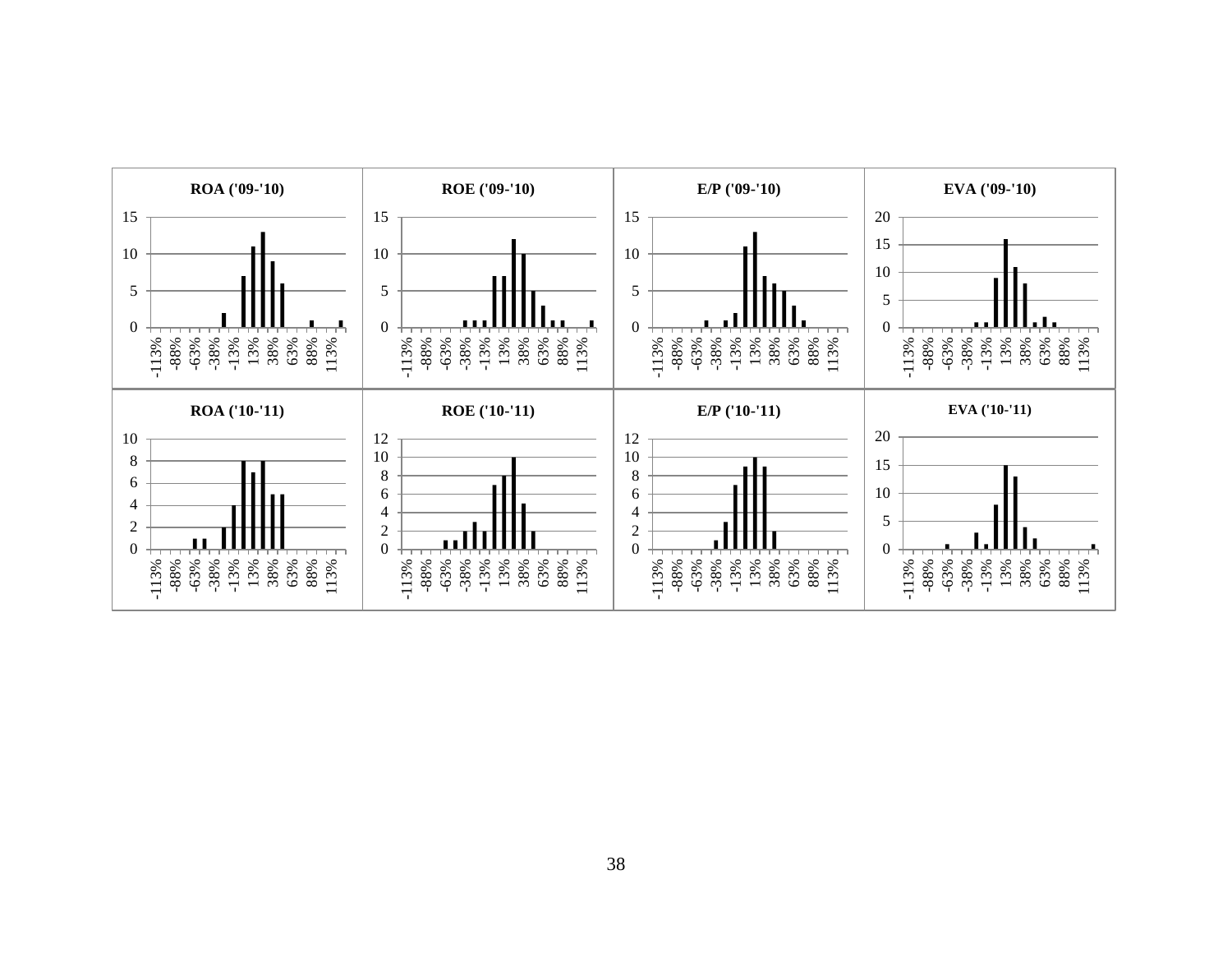## Table Set 2

# Bottom 50 frequencies of returns

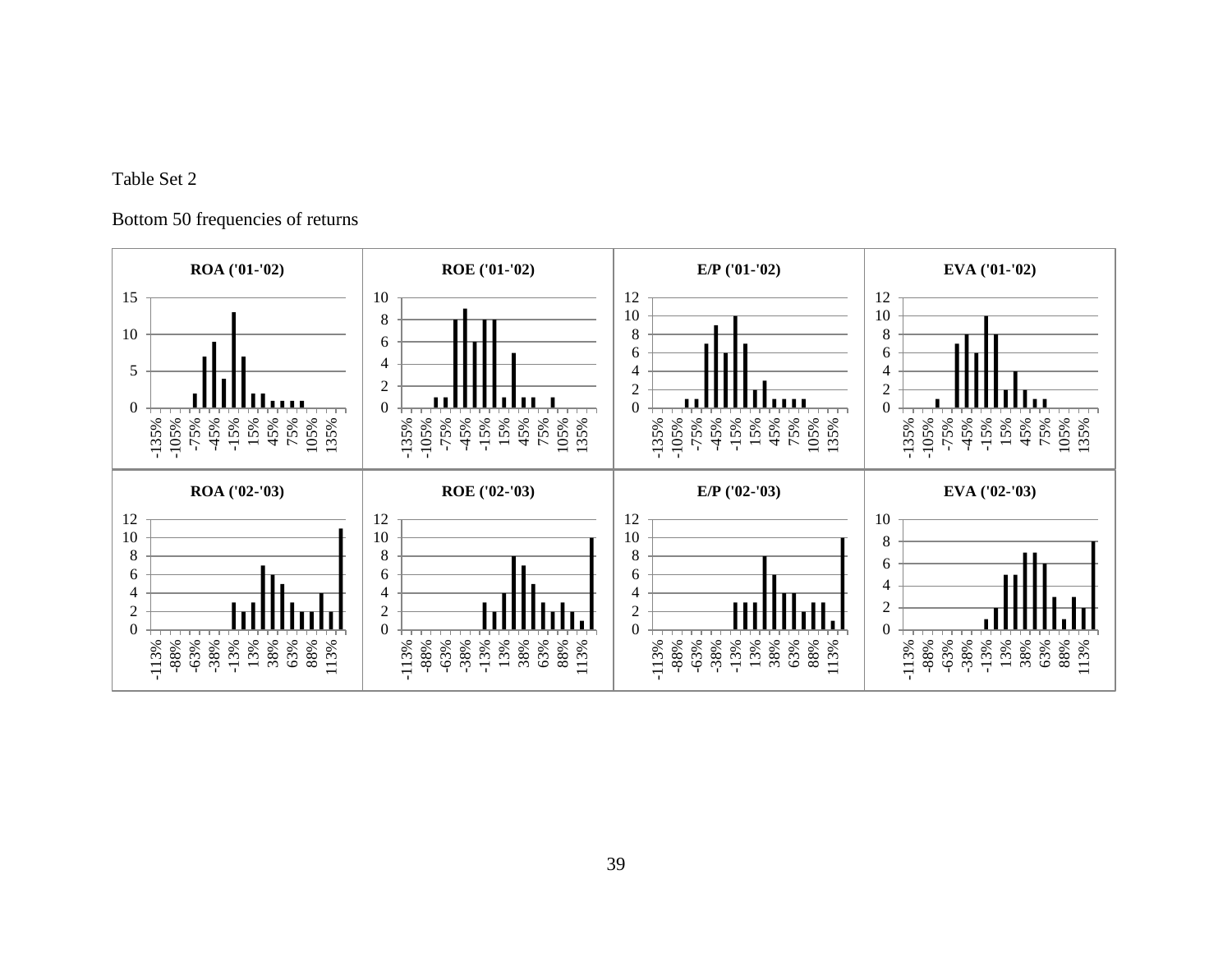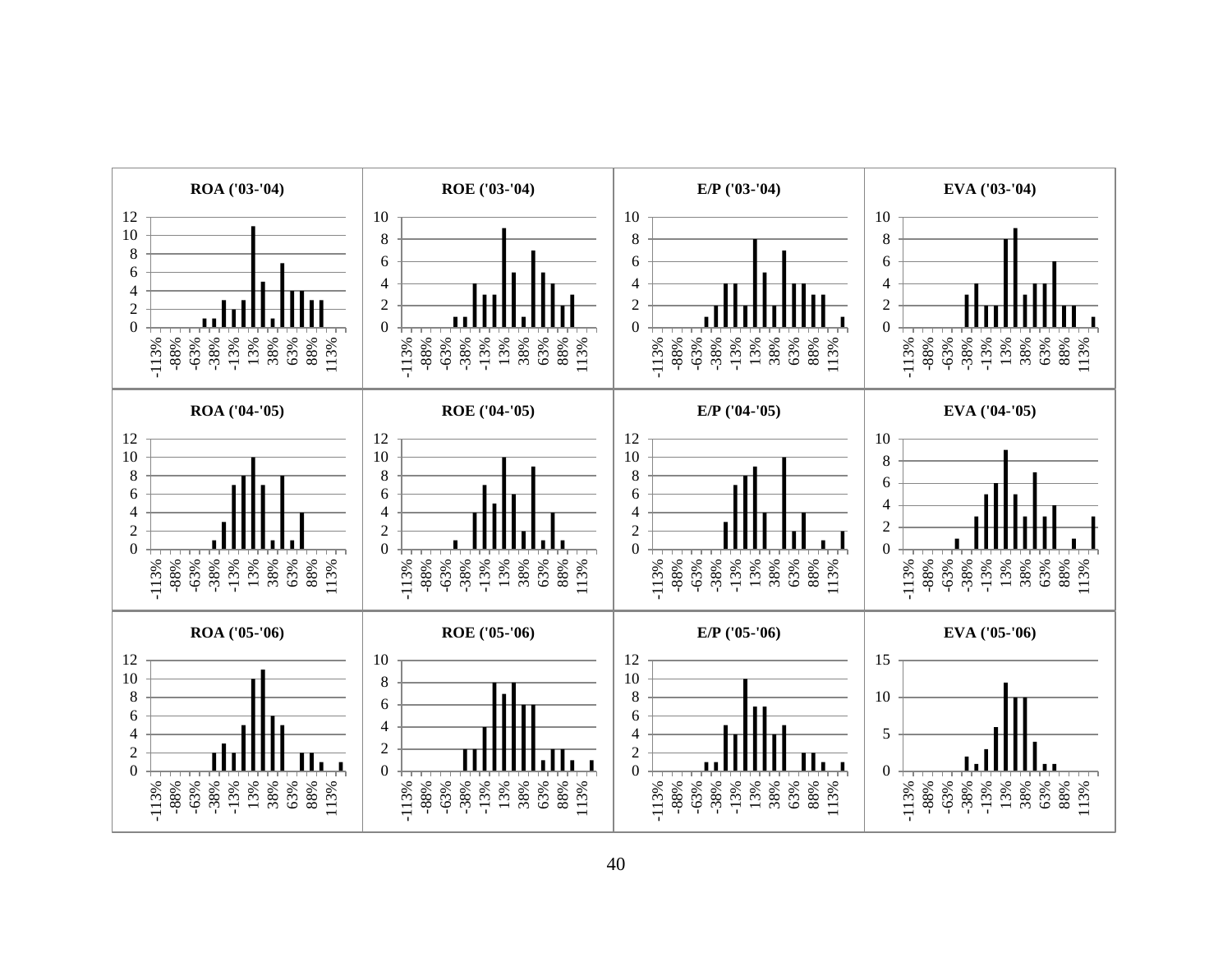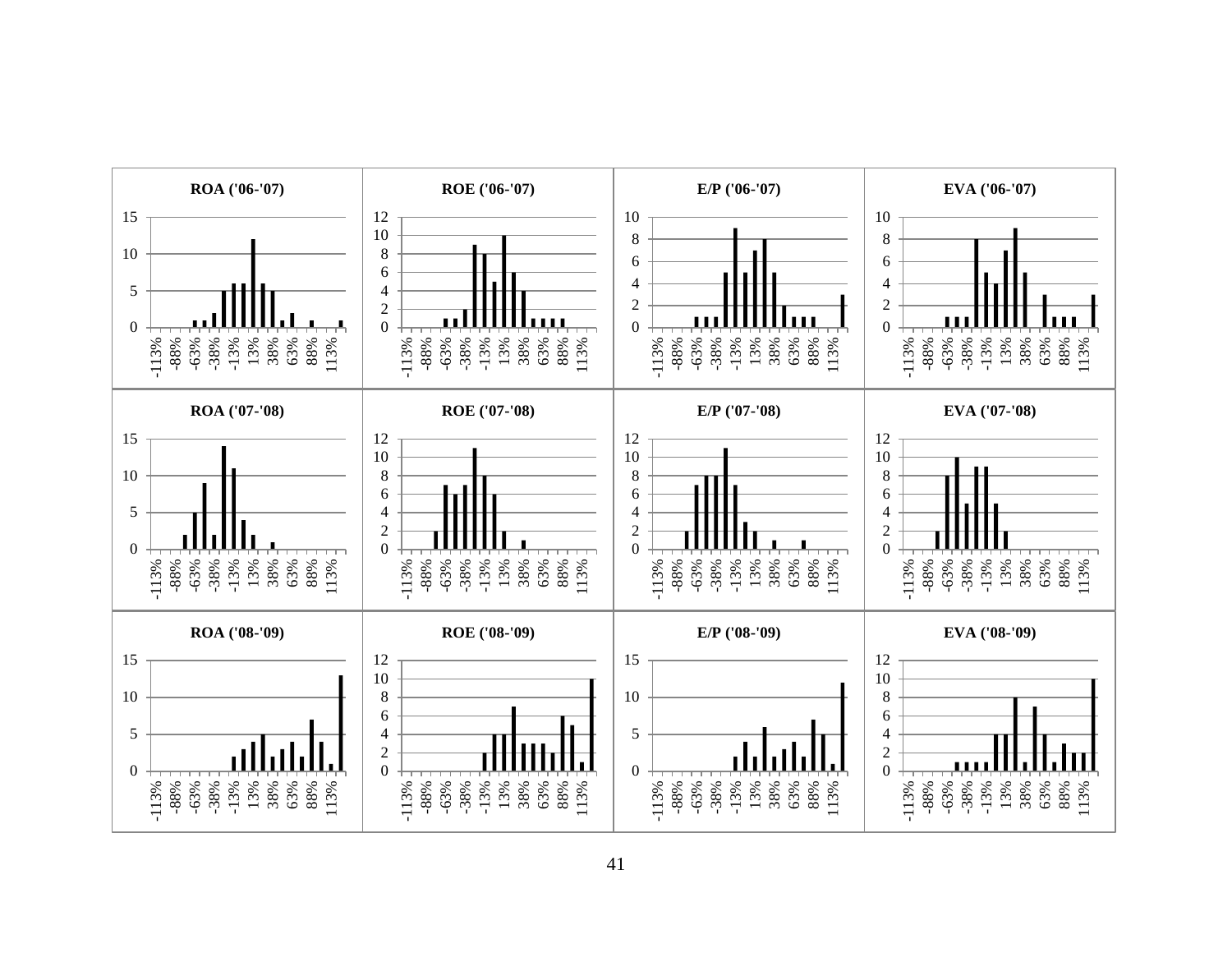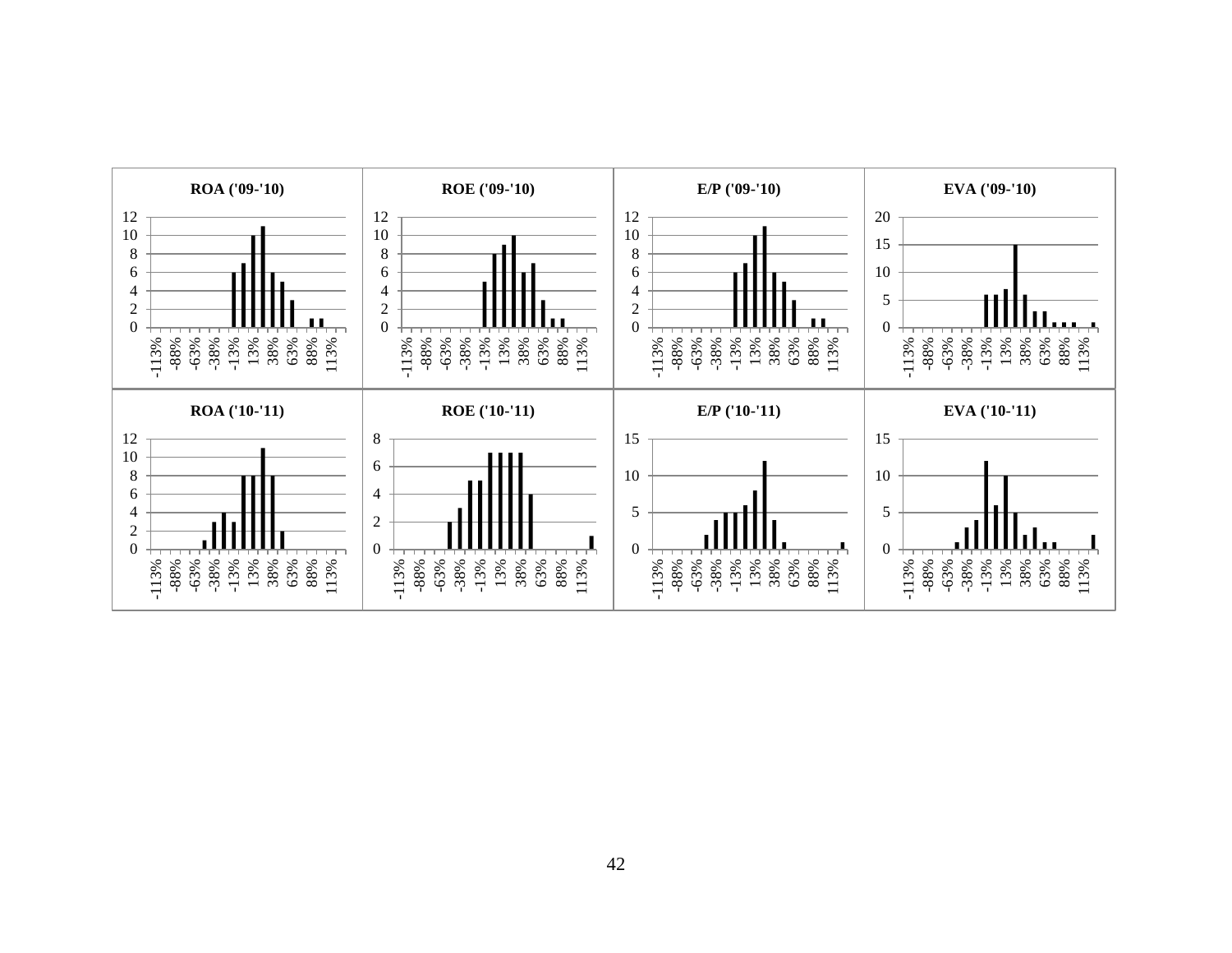#### CHAPTER 5: CONCLUDING REMARKS

<span id="page-48-0"></span>Several results produced by this study suggest that selecting stocks using EVA does not offer less risk or higher returns for an investor. Although EVA did show better results than some of the performance metrics in different areas, such as the grouping of the histograms, there does not seem to be any strong evidence that EVA is a better metric. EVA is a difficult performance metric to calculate, with several complex components that can be calculated in several different ways such as NOPAT, cost of equity, and cost of debt. Any inaccurate information, or lack thereof, can significantly impact the outcome of returns. Traditional performance metrics, on the other hand, such as ROA, ROE, and E/P, are simple to calculate with few components, and offer only one way to calculate them.

Suggestions for future research on this topic would include reducing the limitations of the research.

The limitations of this studied included incomplete data of all S&P 500 companies, insufficient resources to gather the list of S&P 500 companies for each year, and the lack of data on bond yields for each credit rating.

All financial data was gathered from the Merged Global Fundamental Annual File and the S&P Credit Ratings Xpress databases, which, although provided the research with comprehensive information, large numbers of companies had to be deleted due to the lack of data. Most of the data lacking was the credit ratings of firms, which provided the basis for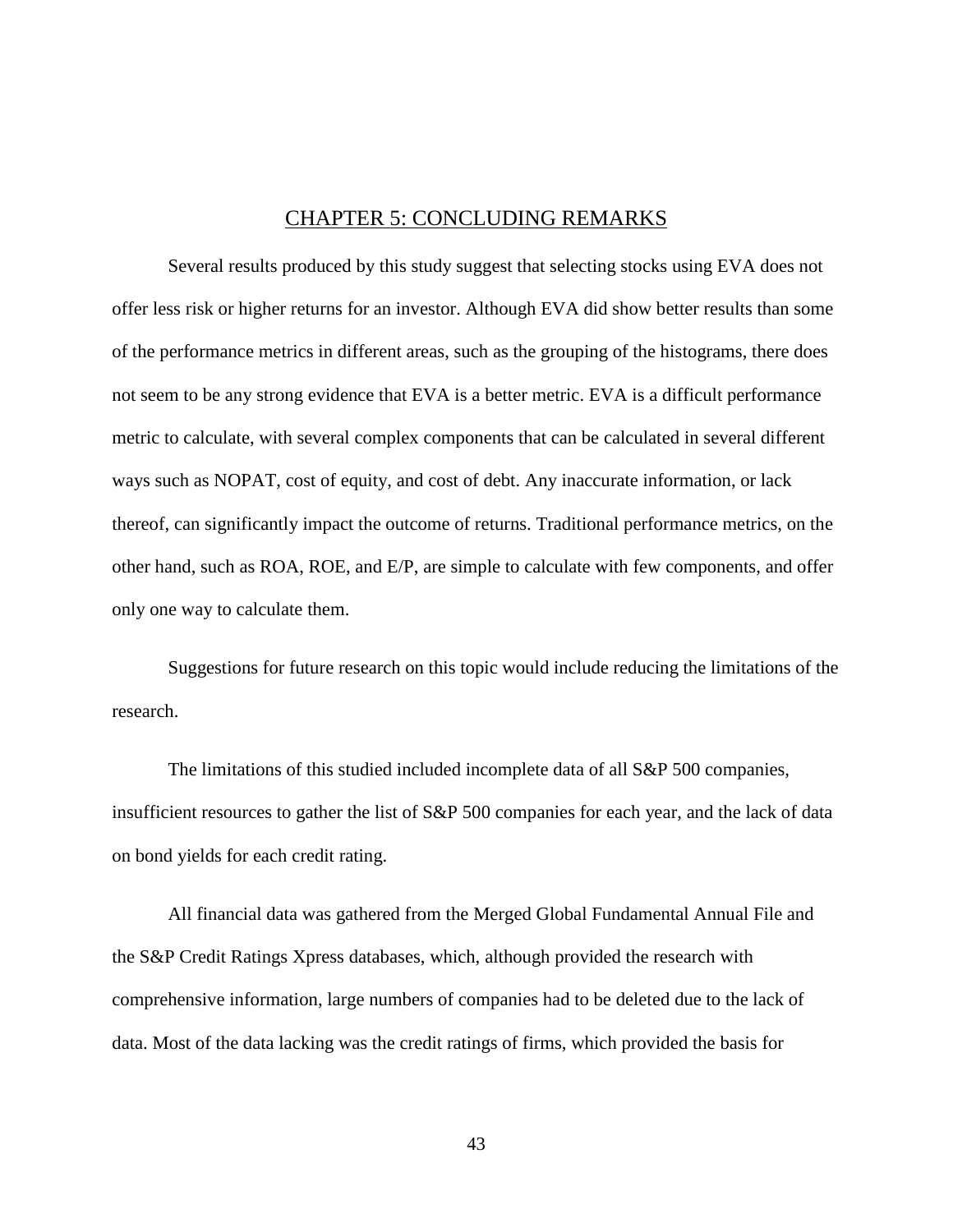Equation 5. Other missing data that was critical to the research included stock prices –beginning and/or ending-, and dividends.

Gathering annual lists of the S&P 500 also proved to be difficult. This meant that the research relied on the 2012 list of companies on the S&P 500. Many companies on the 2012 list had not yet been formed, or were still relatively small companies, meaning that most of the years of data had substantially fewer companies to sort through. Fewer companies meant that the performance metrics had to choose from a smaller list, therefore, making the potential for correlation higher.

The lack of data on bond yields of credit ratings made Equation 5 much more difficult and inaccurate to calculate, therefore, making EVA less accurate in the study. Much of today's calculations for cost of equity are estimates and cannot take all information of a company's borrowing costs into account. Bond yields are critical to calculating EVA, and could potentially change the outcome of the study.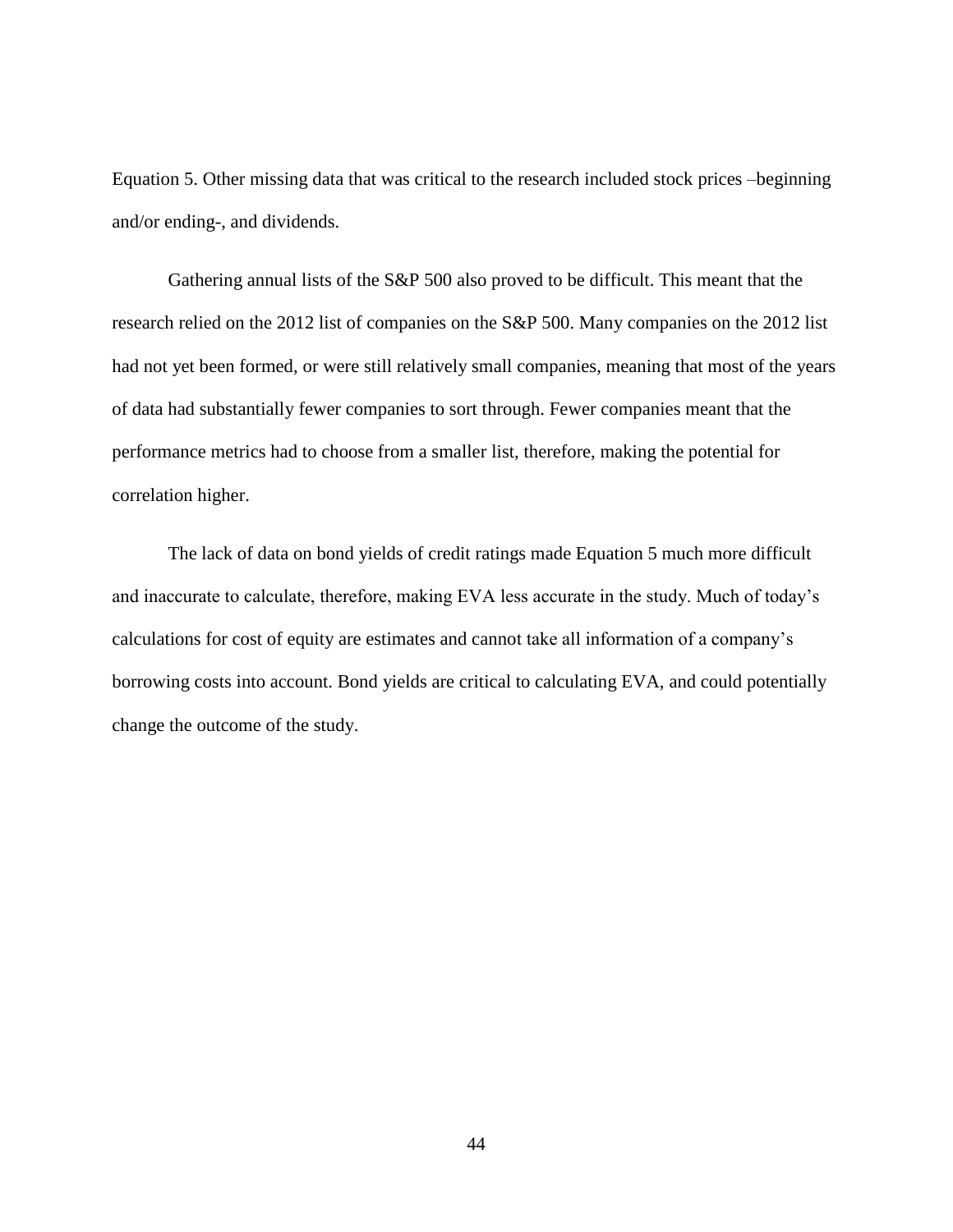## REFERENCES

<span id="page-50-0"></span>Abate, J. A., Grant, J. L., & Stewart, G. B. (2004). The EVA style of investing. *Journal of Portfolio Management, 30*(4), 61-72. Retrieved from:

[http://ezproxy.lib.ucf.edu/login?url=http://search.proquest.com/docview/195582892?acco](http://ezproxy.lib.ucf.edu/login?url=http://search.proquest.com/docview/195582892?accountid=10003) untid= $10003$ 

Atkins, R. (2010, May 3). ECB grants exemption to Greece. *The Financial Times*. Retrieved July 8, 2012, from:

[http://www.lexisnexis.com.ezproxy.lib.u\cf.edu/lnacui2api/results/docview/docview.do?d](http://www.lexisnexis.com.ezproxy.lib.u/cf.edu/lnacui2api/results/docview/docview.do?docLinkInd=true&risb=21_T15099704428&format=GNBFI&sort=BOOLEAN&startDocNo=1&resultsUrlKey=29_T15099704432&cisb=22_T15099704431&treeMax=true&treeWidth=0&csi=305962&docNo=3) [ocLinkInd=true&risb=21\\_T15099704428&format=GNBFI&sort=BOOLEAN&startDoc](http://www.lexisnexis.com.ezproxy.lib.u/cf.edu/lnacui2api/results/docview/docview.do?docLinkInd=true&risb=21_T15099704428&format=GNBFI&sort=BOOLEAN&startDocNo=1&resultsUrlKey=29_T15099704432&cisb=22_T15099704431&treeMax=true&treeWidth=0&csi=305962&docNo=3) [No=1&resultsUrlKey=29\\_T15099704432&cisb=22\\_T15099704431&treeMax=true&tree](http://www.lexisnexis.com.ezproxy.lib.u/cf.edu/lnacui2api/results/docview/docview.do?docLinkInd=true&risb=21_T15099704428&format=GNBFI&sort=BOOLEAN&startDocNo=1&resultsUrlKey=29_T15099704432&cisb=22_T15099704431&treeMax=true&treeWidth=0&csi=305962&docNo=3)  $Width=0$ &csi=305962&docNo=3

Biddle, G. C., Bowen, R. M., & Wallace, J. S. (1998). Economic value added: Some empirical EVAdence. *Managerial Finance, 24*(11), 60-72. Retrieved from:

[http://ezproxy.lib.ucf.edu/login?url=http://search.proquest.com/docview/212671508?acco](http://ezproxy.lib.ucf.edu/login?url=http://search.proquest.com/docview/212671508?accountid=10003) [untid=10003](http://ezproxy.lib.ucf.edu/login?url=http://search.proquest.com/docview/212671508?accountid=10003)

Bryant, C. (2008, February 5). US stocks tumble on service report. *The Financial Times*.

Retrieved July 8, 2012, from:

[http://www.lexisnexis.com.ezproxy.lib.ucf.edu/lnacui2api/results/docview/docview.do?d](http://www.lexisnexis.com.ezproxy.lib.ucf.edu/lnacui2api/results/docview/docview.do?docLinkInd=true&risb=21_T15099757300&format=GNBFI&sort=BOOLEAN&startDocNo=1&resultsUrlKey=29_T15099757304&cisb=22_T15099757303&treeMax=true&treeWidth=0&csi=305962&docNo=4) [ocLinkInd=true&risb=21\\_T15099757300&format=GNBFI&sort=BOOLEAN&startDoc](http://www.lexisnexis.com.ezproxy.lib.ucf.edu/lnacui2api/results/docview/docview.do?docLinkInd=true&risb=21_T15099757300&format=GNBFI&sort=BOOLEAN&startDocNo=1&resultsUrlKey=29_T15099757304&cisb=22_T15099757303&treeMax=true&treeWidth=0&csi=305962&docNo=4) [No=1&resultsUrlKey=29\\_T15099757304&cisb=22\\_T15099757303&treeMax=true&tree](http://www.lexisnexis.com.ezproxy.lib.ucf.edu/lnacui2api/results/docview/docview.do?docLinkInd=true&risb=21_T15099757300&format=GNBFI&sort=BOOLEAN&startDocNo=1&resultsUrlKey=29_T15099757304&cisb=22_T15099757303&treeMax=true&treeWidth=0&csi=305962&docNo=4) [Width=0&csi=305962&docNo=4](http://www.lexisnexis.com.ezproxy.lib.ucf.edu/lnacui2api/results/docview/docview.do?docLinkInd=true&risb=21_T15099757300&format=GNBFI&sort=BOOLEAN&startDocNo=1&resultsUrlKey=29_T15099757304&cisb=22_T15099757303&treeMax=true&treeWidth=0&csi=305962&docNo=4)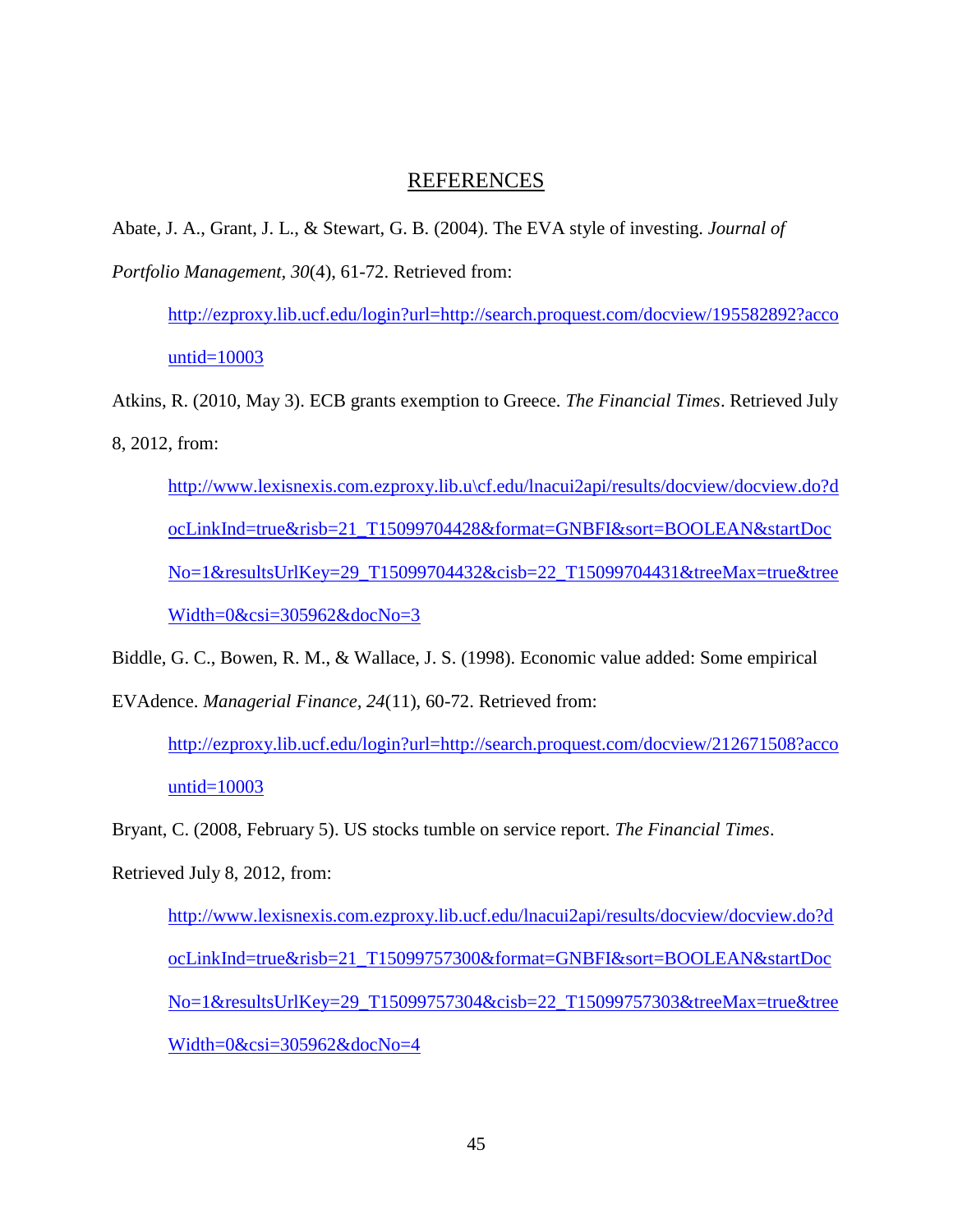Castle, S., & Alderman, L. (2010, November 29). Europe approves irish rescue and new rules on bailouts. *The New York Times*, p. 1. Retrieved July 8, 2012, from:

<http://www.lexisnexis.com.ezproxy.lib.ucf.edu/hottopics/lnacademic/>

Chen, S., & Dodd, J. L. (1997). Economic value added (EVA(TM)): An empirical examination of a new corporate performance measure. *Journal of Managerial Issues, 9*(3), 318-333.

Retrieved from:

[http://ezproxy.lib.ucf.edu/login?url=http://search.proquest.com/docview/194164544?acco](http://ezproxy.lib.ucf.edu/login?url=http://search.proquest.com/docview/194164544?accountid=10003) [untid=10003](http://ezproxy.lib.ucf.edu/login?url=http://search.proquest.com/docview/194164544?accountid=10003)

Chong, J., Fountaine, D., Her, M., & Phillips, M. (2009). EVA: The bubble years, meltdown and beyond. *Journal of Asset Management, 10*(3), 181-191. Retrieved from:

[http://search.proquest.com.ezproxy.lib.ucf.edu/abicomplete/docview/194542304/abstract/](http://search.proquest.com.ezproxy.lib.ucf.edu/abicomplete/docview/194542304/abstract/137D9E5E1B64F5CA110/1?accountid=10003)

[137D9E5E1B64F5CA110/1?accountid=10003](http://search.proquest.com.ezproxy.lib.ucf.edu/abicomplete/docview/194542304/abstract/137D9E5E1B64F5CA110/1?accountid=10003)

Colvin, G. (2008, February 21). EVA Dimensions offers a new way to value the market.

*CNNMoney*. Retrieved July 10, 2012, from:

[http://money.cnn.com/2008/02/15/magazines/fortune/investing/colvin\\_eva.fortune/index.](http://money.cnn.com/2008/02/15/magazines/fortune/investing/colvin_eva.fortune/index.htm) [htm](http://money.cnn.com/2008/02/15/magazines/fortune/investing/colvin_eva.fortune/index.htm)

Cordeiro, J., & Kent, D. (2000). Do EVA adopters outperform their Industry Peers? Evidence

from Security Analyst Earnings Forecasts. *American Business Review*, *19*(2), 17. Retrieved July

9, 2012, from:

[http://connection.ebscohost.com/c/articles/4738278/do-eva-adopters-outperform-their](http://connection.ebscohost.com/c/articles/4738278/do-eva-adopters-outperform-their-industry-peers-evidence-from-security-analyst-earnings-forecasts)[industry-peers-evidence-from-security-analyst-earnings-forecasts](http://connection.ebscohost.com/c/articles/4738278/do-eva-adopters-outperform-their-industry-peers-evidence-from-security-analyst-earnings-forecasts)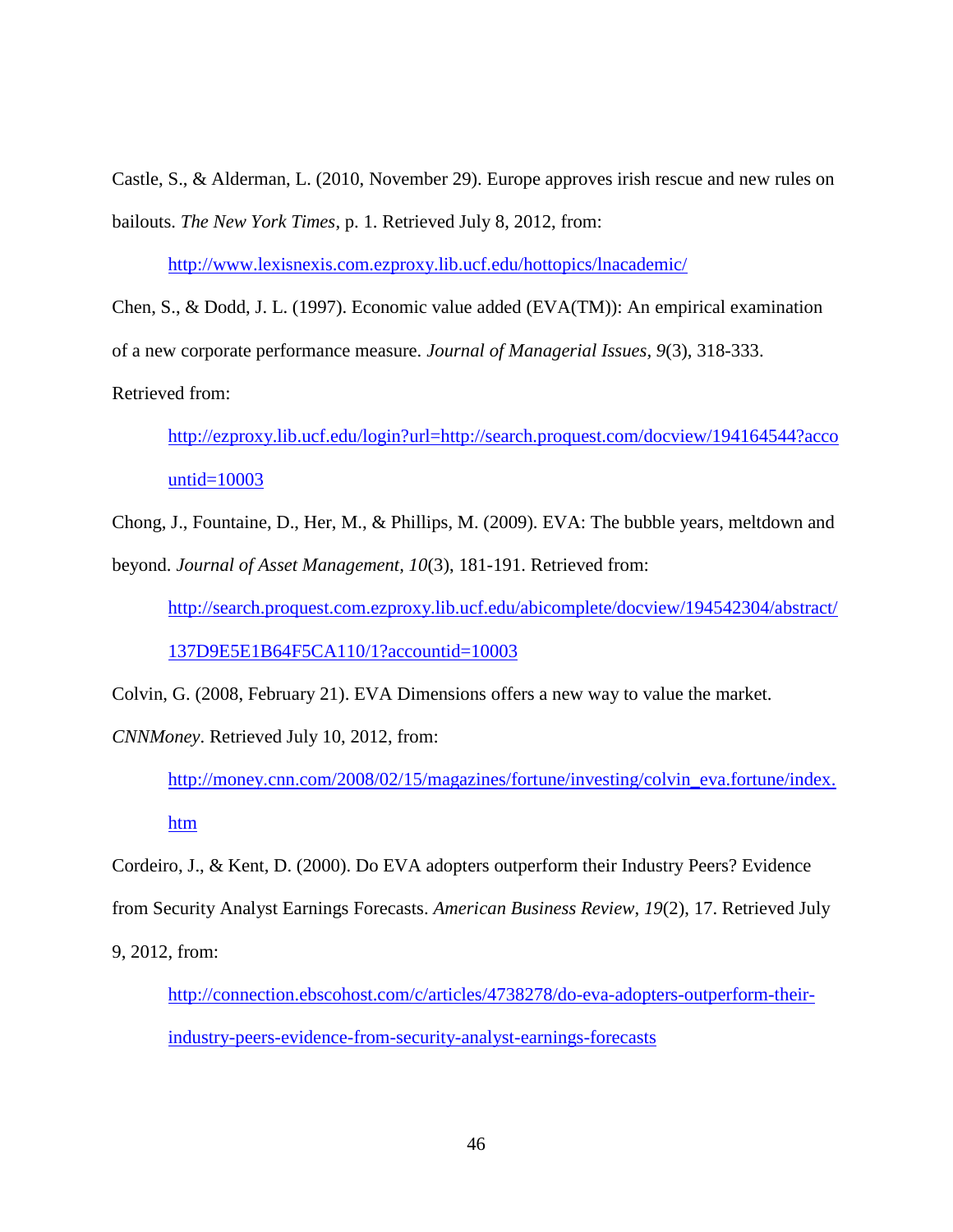Eljelly, A., & Alghurair, K. (2001). Performance measures and wealth creation in an emerging market: The case of Saudi Arabia. *International Journal of Commerce & Management, 11, 3.* Retrieved from:

Grant, J. L. (2003). *Foundations of economic value-added* (2. ed.). Hoboken, N.J.: John Wiley.

Holler, A. (2008). Have earnings lost value-relevance? Revisiting Latest Evidence on EVA. *The Business Review, Cambridge, 10, 2.* Retrieved from:

Lefkowitz, S. D. (1999). *The correlation between economic value added and the market value of companies.* California State University, Fresno). *ProQuest Dissertations and Theses,* , 43 p. Retrieved from:

[http://ezproxy.lib.ucf.edu/login?url=http://search.proquest.com/docview/304579989?acco](http://ezproxy.lib.ucf.edu/login?url=http://search.proquest.com/docview/304579989?accountid=10003) [untid=10003](http://ezproxy.lib.ucf.edu/login?url=http://search.proquest.com/docview/304579989?accountid=10003)

Lehn, K., & Makhija, A. K. (1996). EVA & MVA: As performance measures and signals for strategic change. *Strategy & Leadership, 24*(3), 34-34. Retrieved from:

[http://ezproxy.lib.ucf.edu/login?url=http://search.proquest.com/docview/194364998?acco](http://ezproxy.lib.ucf.edu/login?url=http://search.proquest.com/docview/194364998?accountid=10003) [untid=10003](http://ezproxy.lib.ucf.edu/login?url=http://search.proquest.com/docview/194364998?accountid=10003)

Lowenstein, R. (1997, Feb 13). Intrinsic value: Rethinking the latest economic elixir. *Wall Street Journal,* pp. C.1-C, 1:3. Retrieved from:

[http://ezproxy.lib.ucf.edu/login?url=http://search.proquest.com/docview/398554686?acco](http://ezproxy.lib.ucf.edu/login?url=http://search.proquest.com/docview/398554686?accountid=10003) [untid=10003](http://ezproxy.lib.ucf.edu/login?url=http://search.proquest.com/docview/398554686?accountid=10003)

Robert McGough (2000, May 03). Any value added? pay plans' effects may not be great. *Wall Street Journal,* pp. C.1-C1. Retrieved from: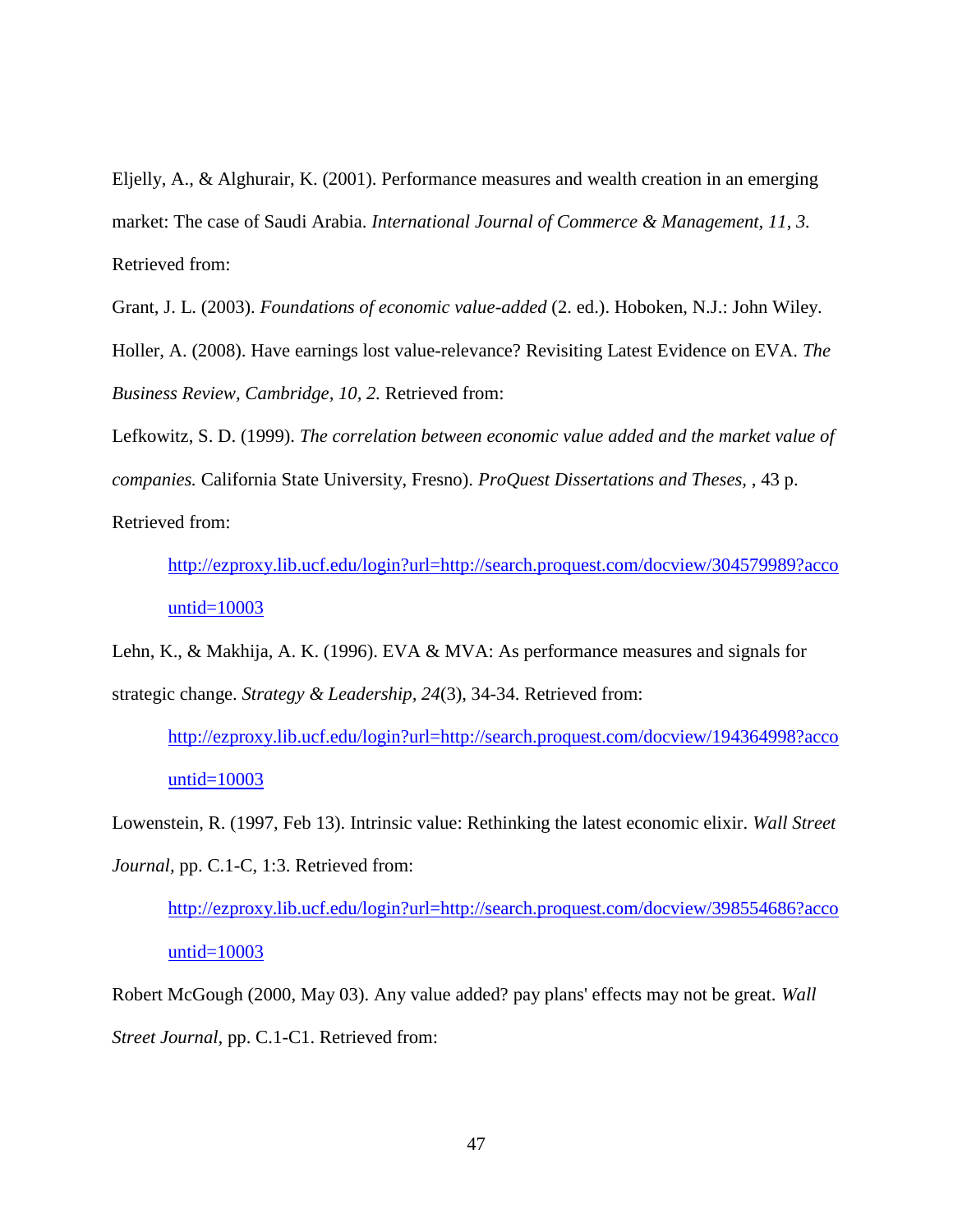[http://ezproxy.lib.ucf.edu/login?url=http://search.proquest.com/docview/398713612?acco](http://ezproxy.lib.ucf.edu/login?url=http://search.proquest.com/docview/398713612?accountid=10003) [untid=10003](http://ezproxy.lib.ucf.edu/login?url=http://search.proquest.com/docview/398713612?accountid=10003)

Sharma, A., & Kumar, S. (2010). Economic Value Added (EVA) – Literature review and

relevant issues. *International Journal of Economics and Finance,* 2(2), 200-220. Retrieved from: [http://search.proquest.com.ezproxy.lib.ucf.edu/abicomplete/docview/820912138/abstract/](http://search.proquest.com.ezproxy.lib.ucf.edu/abicomplete/docview/820912138/abstract/137D9B0D80C4E874C06/1?accountid=10003) [137D9B0D80C4E874C06/1?accountid=10003](http://search.proquest.com.ezproxy.lib.ucf.edu/abicomplete/docview/820912138/abstract/137D9B0D80C4E874C06/1?accountid=10003)

Shellock, D. (2007, February 27). European stocks slump in global sell-off. *The Financial Times*. Retrieved July 8, 2012, from:

[http://www.lexisnexis.com.ezproxy.lib.ucf.edu/lnacui2api/results/docview/docview.do?d](http://www.lexisnexis.com.ezproxy.lib.ucf.edu/lnacui2api/results/docview/docview.do?docLinkInd=true&risb=21_T15099635307&format=GNBFI&sort=BOOLEAN&startDocNo=1&resultsUrlKey=29_T15099635311&cisb=22_T15099635310&treeMax=true&treeWidth=0&csi=305962&docNo=21) [ocLinkInd=true&risb=21\\_T15099635307&format=GNBFI&sort=BOOLEAN&startDoc](http://www.lexisnexis.com.ezproxy.lib.ucf.edu/lnacui2api/results/docview/docview.do?docLinkInd=true&risb=21_T15099635307&format=GNBFI&sort=BOOLEAN&startDocNo=1&resultsUrlKey=29_T15099635311&cisb=22_T15099635310&treeMax=true&treeWidth=0&csi=305962&docNo=21) [No=1&resultsUrlKey=29\\_T15099635311&cisb=22\\_T15099635310&treeMax=true&tree](http://www.lexisnexis.com.ezproxy.lib.ucf.edu/lnacui2api/results/docview/docview.do?docLinkInd=true&risb=21_T15099635307&format=GNBFI&sort=BOOLEAN&startDocNo=1&resultsUrlKey=29_T15099635311&cisb=22_T15099635310&treeMax=true&treeWidth=0&csi=305962&docNo=21) [Width=0&csi=305962&docNo=21](http://www.lexisnexis.com.ezproxy.lib.ucf.edu/lnacui2api/results/docview/docview.do?docLinkInd=true&risb=21_T15099635307&format=GNBFI&sort=BOOLEAN&startDocNo=1&resultsUrlKey=29_T15099635311&cisb=22_T15099635310&treeMax=true&treeWidth=0&csi=305962&docNo=21)

Shil, Nikhil. "Performance Measures: An Application of Economic Value Added." *International Journal of Business Management* 4.3 (2009): 169-174. *CCSE*. Web. 13 July 2012.

Silverman, H. I. (2010). Valuing technology stocks with EVA(TM): A bridge too far? *Journal of Business Case Studies, 6*(2), 9-20. Retrieved from:

[http://ezproxy.lib.ucf.edu/login?url=http://search.proquest.com/docview/214848532?acco](http://ezproxy.lib.ucf.edu/login?url=http://search.proquest.com/docview/214848532?accountid=10003) [untid=10003](http://ezproxy.lib.ucf.edu/login?url=http://search.proquest.com/docview/214848532?accountid=10003)

Stewart, S. (n.d.). Proprietary Tools - Economic Value Added. *Stern Stewart & Co.* . Retrieved July 10, 2012, from:

<http://www.sternstewart.com/?content=proprietary&p=eva>